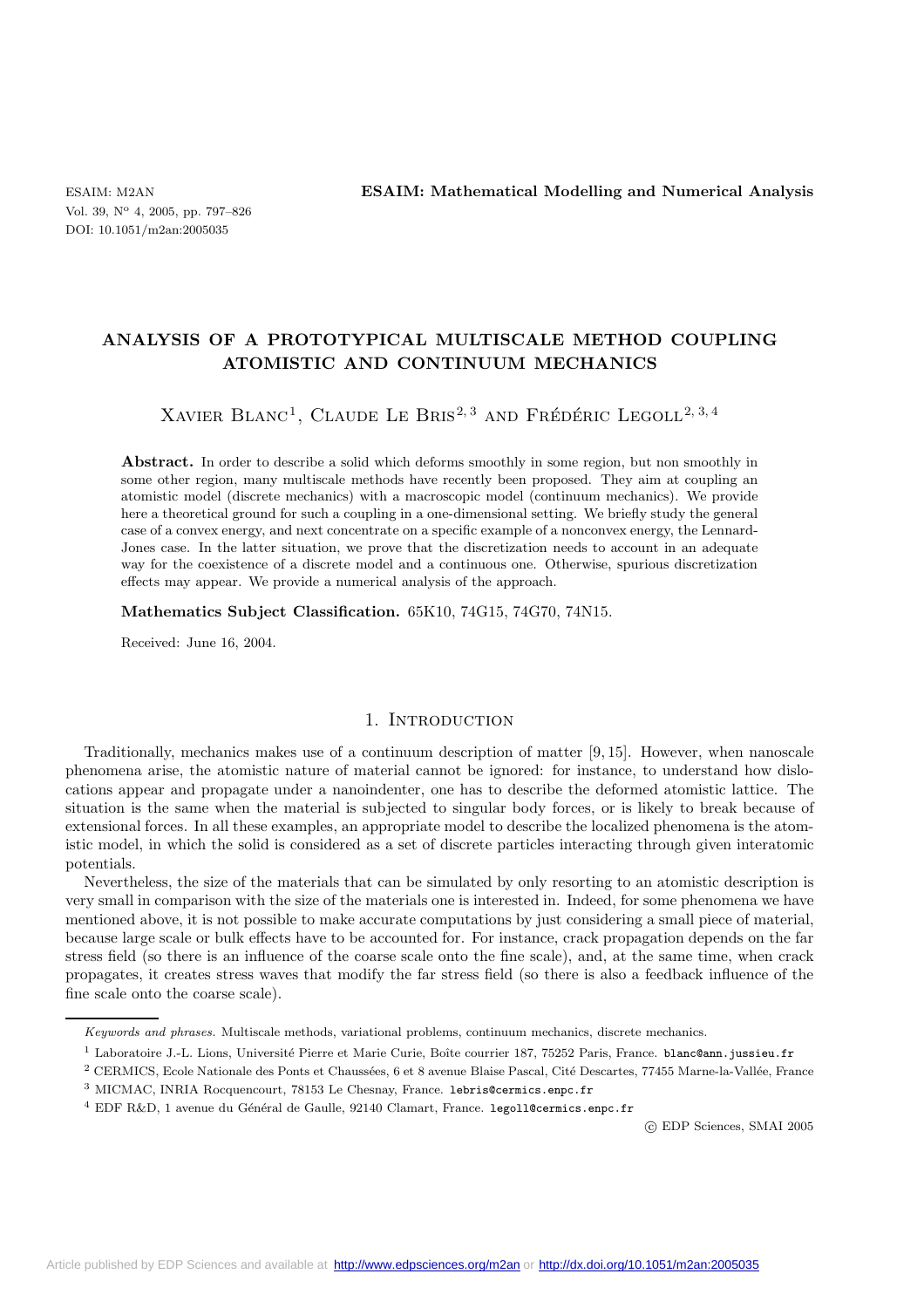#### 798 X. BLANC *ET AL.*

Fortunately, in the situations we have considered above, the deformation is smooth in the major part of the solid. Hence, a natural idea is to try to take advantage of both models, the continuous one and the atomistic one, by coupling them. The atomistic model is used in the zone where the deformation is expected to be non smooth, while the continuum description is used everywhere else. Many methods following this paradigm have been proposed and employed on realistic and complex situations: see [18,25,26] for some variational approaches (based on global minimizers), and [7] for time-dependent methods based on hybrid Hamiltonians. Notice that alternative ways, consisting in the approximation of the variational problems with a Γ-limit approach [5], or considering local minimizers instead of global ones [11], have also been considered.

We consider here a prototypical example of a variational method that couples a fine scale model in one zone with a coarse-grained model in another zone. This example is a toy-model for more advanced methods such as the Quasi-Continuum Method [12, 16, 18–22]. At least from the theoretical standpoint, a first key issue in the method is the *consistency* of the two models. Indeed, if the solution to be determined is smooth, then the solution given by the coarse-grained model should be the same as that given by the fine scale model, within an error controlled by the discretization parameters. A second issue is the *adaptivity* in the determination of the zones: we need to know where to use one model rather than the other one. Several multiscale methods that we have mentioned above include such an adaptation procedure, that seems however to lack from a rigorous basis.

The present work aims at giving such a theoretical basis for the micro-macro variational approach under study. The setting is one-dimensional. It is a clear limitation of the work. We have not been able to extend our analysis to the three-dimensional mechanically relevant case and it is not clear to us, even at the formal level, which of the results contained here may survive in the three-dimensional setting. We however hope that the present study will contribute to a better understanding of the fundamental issues.

## 1.1. **The atomistic and continuum problems**

Let us consider a one dimensional material, occupying in the reference configuration the domain  $\Omega = (0, L)$ . Let u be the deformation, *i.e.* the map defined on  $\Omega$  such that  $u(x)$  is the position, in the current configuration, of a material point that is at x in the reference configuration. This material is subjected to body forces f and to Dirichlet boundary conditions  $u(0) = 0$  and  $u(L) = a > 0$ .

The solid will be described at two different space scales:

- the fine scale, at which the atomistic nature of the matter is taken into account;
- the coarse scale, which corresponds to a continuum description.

At the fine scale, the solid is considered as a set of  $N+1$  atoms, whose current positions are  $(u^i)_{i=0}^N$ . The energy of the system is modelled by nearest-neighbour interactions. of the system is modelled by nearest-neighbour interactions:

$$
E_{\mu}(u^{0},...,u^{N}) = h \sum_{i=0}^{N-1} W\left(\frac{u^{i+1}-u^{i}}{h}\right) - h \sum_{i=0}^{N} u^{i} f(i h).
$$
 (1)

In this equation,  $W$  is the interaction potential between atoms and  $h$  is the atomic lattice parameter, which is linked to the number of atoms and the size of the solid by  $L = Nh$ . The potential W is normalized so that its minimum is attained at 1. The atomistic equilibrium configuration, denoted by  $u_{\mu} = (u_{\mu}^0, \dots, u_{\mu}^N)$ , is the colution of the variational problem solution<sup>1</sup> of the variational problem

$$
I_{\mu} = \inf \{ E_{\mu}(u^0, \dots, u^N), \ (u^0, \dots, u^N) \in X_{\mu}(a) \},\tag{2}
$$

where the minimizing space is

$$
X_{\mu}(a) = \{(u^0, \dots, u^N), \ u^0 = 0, \ u^N = a, \ \forall i, \ u^{i+1} > u^i\}.
$$
 (3)

<sup>1</sup> Existence and uniqueness of solutions will be discussed in the next sections.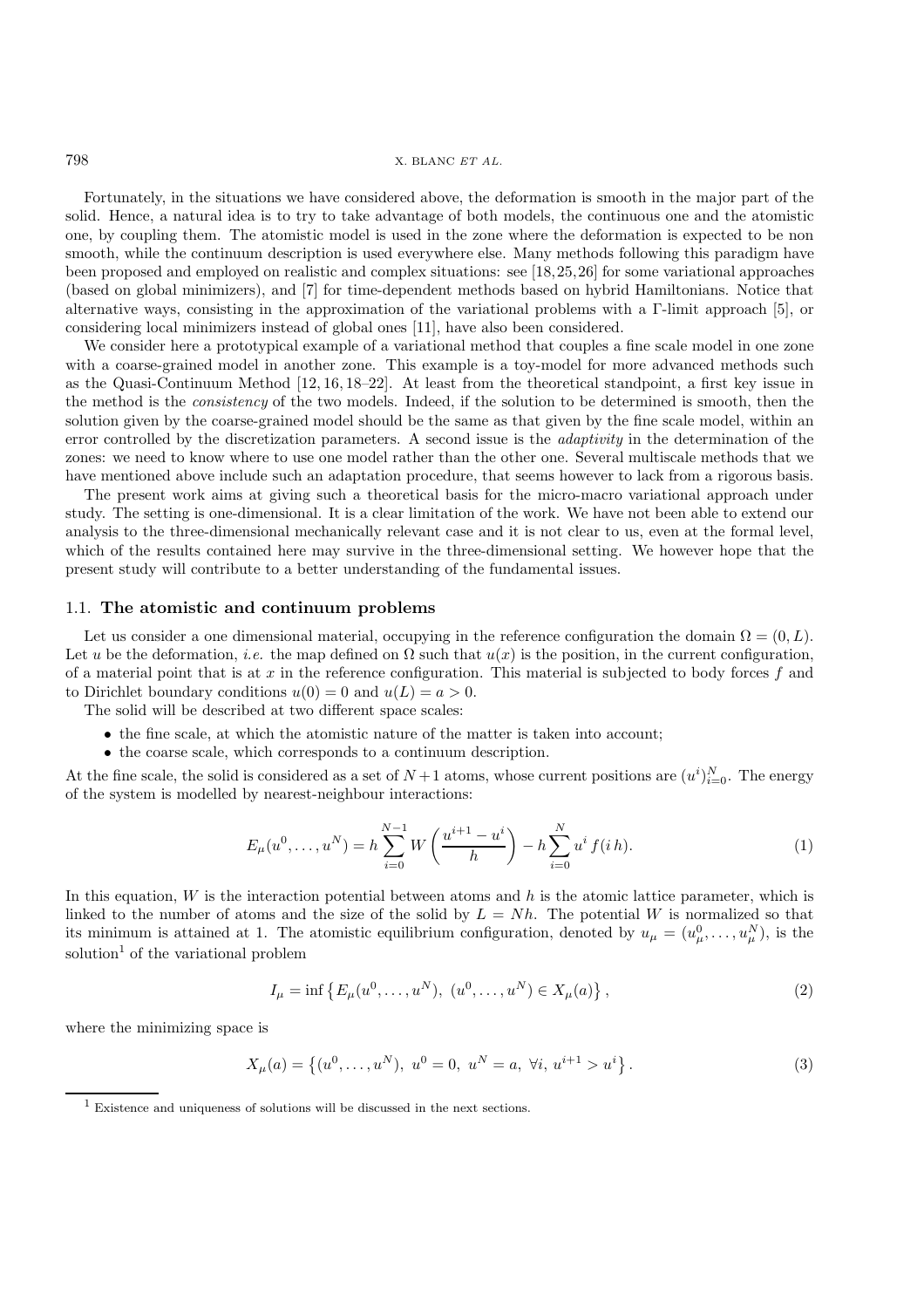Recall that a deformation  $u$  of the solid is mechanically admissible only if it is an injective function. As we work in a one-dimensional setting and impose  $u^N = a > 0 = u^0$ , a necessary and sufficient condition for injectivity is that u is increasing, thus the constraint  $u^{i+1} > u^i$  in (3).

On the other hand, at the coarse scale, the solid deformation is described by a map  $u : \Omega \to \mathbb{R}$  chosen in the variational space

$$
X_M(a) = \{ u \in H^1(\Omega), \ u(0) = 0, \ u(L) = a, \ u \text{ is increasing on } \Omega \}.
$$
 (4)

The energy of the system reads

$$
E_M(u) = \int_{\Omega} W(u'(x)) dx - \int_{\Omega} f(x) u(x) dx.
$$
\n(5)

We will give below (see Sect. 1.4.1) more precise assumptions to ensure that the energy is well-defined as soon as  $u \in H^1(\Omega)$ . The equilibrium configuration, denoted by  $u_M(x)$ , is a solution of the variational problem

$$
I_M = \inf \{ E_M(u), \ u \in X_M(a) \}.
$$
 (6)

**Remark 1.1.** In a two- or three-dimensional setting, some sufficient conditions for the injectivity of a map are given in [9], pp. 222–231.

The question we address in the present work concerns the approximation of problem (2). Indeed, for any deformation u of the material, the energy is given by  $(1)$ , but the number of atoms to be considered in the sum, typically of the order  $10^{23}$  in a macroscopic sample of material, makes the computation of (1) untractable in practice.

When the deformation u is regular and fixed independently of h, it has been shown in [4] that the atomistic energy  $E_{\mu}(u(0), u(h),..., u(Nh))$  converges to  $E_M(u)$  when the atomic lattice parameter h goes to 0 and the number of atoms goes to infinity such that  $Nh$  remains constant,  $Nh = L$ . This result ensures the above mentioned *consistency* of the two descriptions, (1) on the one hand and (5) on the other hand, and also provides with an economical way to compute the sum  $(1)$ , namely by approximating the integral  $(5)$ . It remains that, when deformations that are expected to play a role are not regular enough to allow for the above convergence, the only way to compute the energy seems to be resorting to the atomistic expression (1). An economical approach is the coupled approach we consider in the present work.

#### 1.2. **A coupled problem**

Let  $\Omega_M \subset \Omega$  be an open subset of the solid in which the deformation u is supposed to be smooth enough so that the atomistic expression of the energy may be replaced by the continuum one. Throughout this article, we suppose that  $\Omega_M$  satisfies the following property:

**Property 1.1.** For simplicity, we suppose

$$
\Omega_M = \bigcup_{j=1}^J (a_j h, b_j h) \subset \Omega,\tag{7}
$$

with  $a_j, b_j \in \{0, \ldots, N\}, a_j < b_j < a_{j+1}$ , and where the number J of connected components of  $\Omega_M$  is bounded by  $\mathcal{N}_{cc}$ , where  $\mathcal{N}_{cc}$  is a given fixed parameter (see Fig. 1).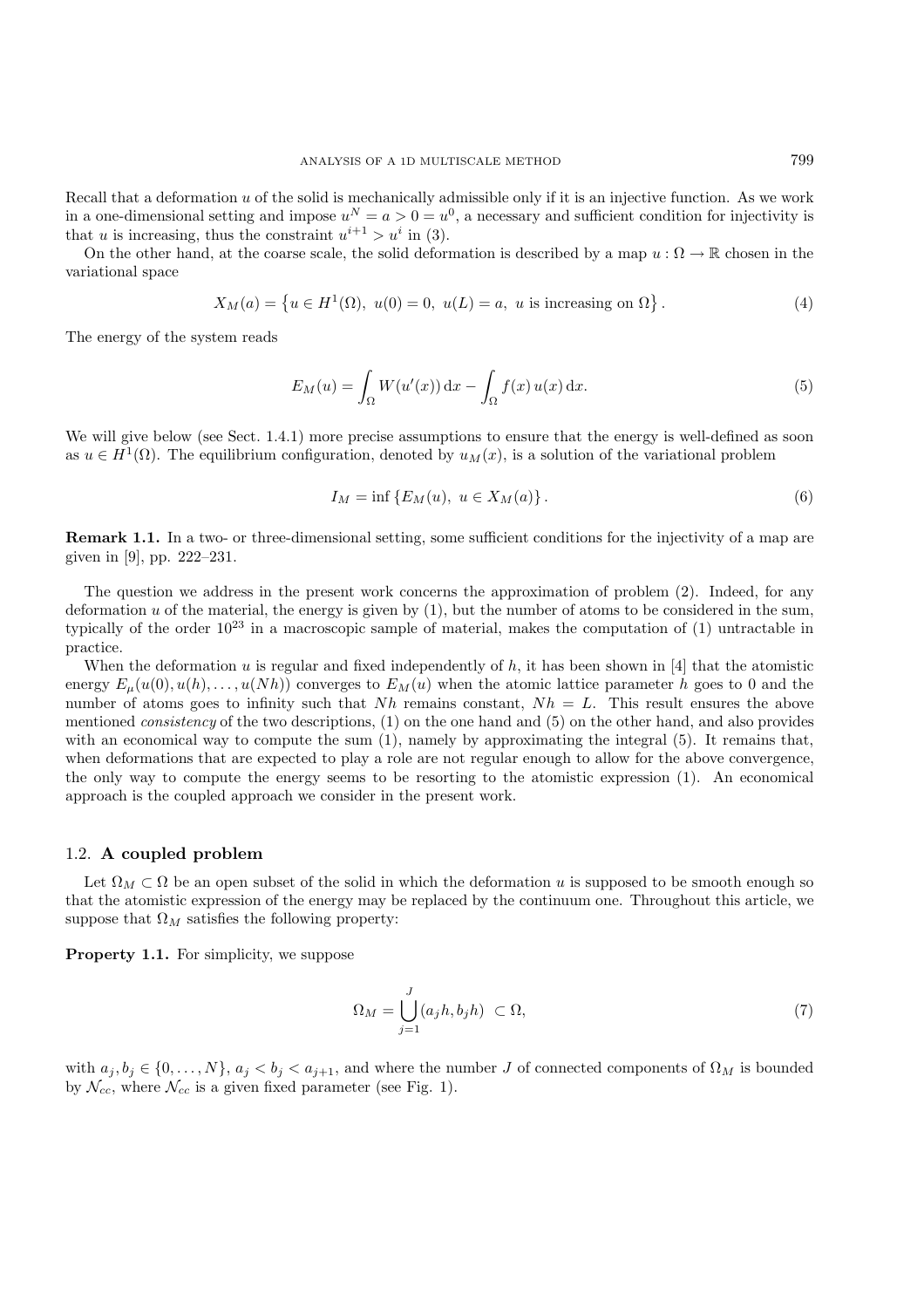

FIGURE 1. Partition of  $\Omega$  into a regular zone  $\Omega_M$  where the continuum mechanics model is used, and a singular zone  $\Omega_{\mu}$  where the atomistic model is used. By definition, we have  $a_j h \in \Omega_{\mu}$  and  $b_j h \in \Omega_{\mu}$ .

**Definition 1.1.** Let us denote by

$$
\mathbb{N}_{\mu} = \left\{ i \in \{0, \dots, N-1\}; \ ih \in \Omega_{\mu} \ \text{and} \ ih + h \in \Omega_{\mu} \right\}
$$
 (8)

the set of indices i such that both atoms i and  $i + 1$  are contained in  $\Omega_{\mu}$ .

With (7), we can see that  $\mathbb{N}_{\mu} = \bigcup_{j=1}^{J-1} \{b_j, \ldots, a_{j+1} - 1\}.$ <br>For any partition  $\Omega = \Omega_{\lambda} + \Omega$  the solid deformation

For any partition  $\Omega = \Omega_M \cup \Omega_\mu$ , the solid deformation can be described by an element of the hybrid (atomistic/continuum) space

$$
X_c(a,\Omega_M) = \begin{cases} u; \ u_{|\Omega_M} \in X_W(\Omega_M), u_{|\Omega_\mu} \text{is the discrete set of variables } (u^i)_{ih \in \Omega_\mu}, \\ u \ ((a_j h)^+) = u^{a_j}, u \ ((b_j h)^-) = u^{b_j}, \\ u \text{ is increasing on } \Omega \end{cases}, \tag{9}
$$

where  $X_W(\Omega_M)$  is some functional space that depends on the potential W and that will be made precise below. We have written down the boundary conditions supposing that 0 and L are in  $\overline{\Omega_M}$  (otherwise, adequate and simple modifications are in order). The last line in  $(9)$  is equivalent to the injectivity of  $u$ .

A natural idea is to first fix  $\Omega_M$ , next, for each  $u \in X_c(a, \Omega_M)$ , to define the energy of the deformed system by

$$
E_c(u) = h \sum_{i \in \mathbb{N}_\mu} W\left(\frac{u^{i+1} - u^i}{h}\right) - h \sum_{i, ih \in \Omega_\mu} u^i f(ih) + \int_{\Omega_M} W(u') - u f,\tag{10}
$$

and finally to state a minimization problem at  $\Omega_M$  fixed,

$$
I_c(\Omega_M) = \inf \{ E_c(u), \ u \in X_c(a, \Omega_M) \}.
$$
\n
$$
(11)
$$

The point is unfortunately that  $\Omega_M$  is difficult, or even impossible, to determine in advance. In fact, it depends on the minimizer  $u_{\mu}$  of (2) as it should, vaguely stated, consist of all the zones of regularity of  $u_{\mu}$  (in order to allow for both an economical and correct evaluation of the energy), and  $u_{\mu}$ , which is the reference (ideal) solution, cannot be computed. In the case of a *convex* interaction potential  $W$ , it is possible to explicitly determine the zone  $\Omega_M$  of regularity of  $u_\mu$ . Consequently:

- (1) when the atomistic solution  $u_{\mu}$  is smooth in some region of  $\Omega$ , the set  $\Omega_M$  is a domain embedding this region;
- (2) the minimization problem (11) is theoretically well posed;
- (3) an algorithm can be proposed to compute a solution of (11);
- (4) the error between the computed solution and the reference solution  $u_{\mu}$  may be estimated.

Section 1.4 briefly presents the main mathematical statements corresponding to the above claims. On the other hand, we deal in Section 2 with a *nonconvex* interaction potential W, which is the mechanically relevant case.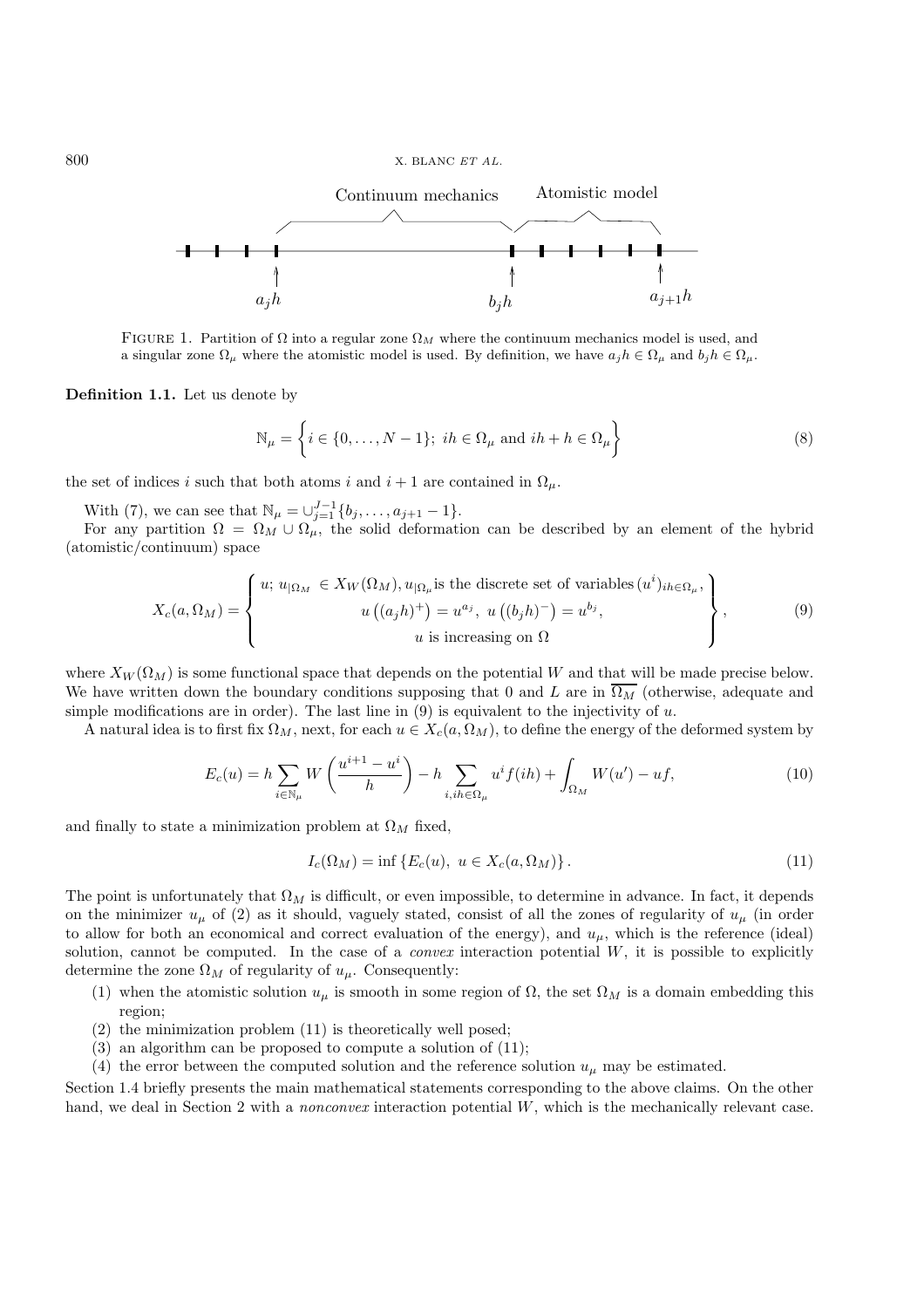The examination is performed on a special case of a nonconvex elastic energy density  $W$ , that is the Lennard-Jones case. Then, the minimization problem set with energy (10) is ill-posed. Both the continuum model and the atomistic model are unable to sustain traction (see Sects. 2.1 and 2.2), and a fracture appears for any extensional load. With the coupled model, a spurious effect appears in the energy functional (10): the comparison of the energy of a fracture in the zone  $\Omega_{\mu}$  with that of the same fracture in the zone  $\Omega_M$  shows that the energetically most favorable situation is the latter (see Sect. 2.3). This rules out the possibility of ever self-consistently adapting the partition to the singularities of the deformation and leads us to a modification of the coupled energy: instead of defining it by (10), we define it by

$$
E_{\text{mod}}(u) = h \sum_{i \in \mathbb{N}_{\mu}} W\left(\frac{u^{i+1} - u^i}{h}\right) - h \sum_{i, ih \in \Omega_{\mu}} u^i f(ih) + \int_{\Omega_M} W^h(u') - u f,
$$
\n(12)

with

$$
W^h(r) = W(r) + \sqrt{h} \ \tau(r - r_0).
$$

In the latter relation,  $r_0$  is some threshold parameter (to be made precise below) and the function  $\tau$ , which does not depend on h, is a regularization of the function  $t \in \mathbb{R} \mapsto t_+ = \max(0, t)$ . The minimization problem associated to the energy (12) reads

$$
I_{\text{mod}}(\Omega_M) = \inf \{ E_{\text{mod}}(u), \ u \in X_c(a, \Omega_M) \}.
$$
 (13)

This modification remedies to the above obstruction, and is also consistent both with the atomistic model energy (1) and the continuum mechanics model energy (5). Again, as in the convex case,  $\Omega_M$  should consist of all the zones of regularity of the reference solution  $u_{\mu}$ . In Sections 2.4 and 2.5, we show that this set can be approximated by a set (again denoted by  $\Omega_M$ ) that can be computed. We then show that the solution of the so-obtained problem (13) is a converging approximation of the reference solution  $u_{\mu}$ , and that, when the solid is subjected to an extensional load, the atomistic domain  $\Omega_{\mu} = \Omega \setminus \Omega_M$  contains the fracture.

## 1.3. **Outline of the article**

We wish to point out that the main purpose of the present work is to study the coupled (atomistic/continuum) models (11) and (13), in the nonconvex case, because this is the mechanically relevant case and the most interesting case from numerical analysis standpoint. But before going to this, we need to lay some groundwork. First, for the sake of comparison, we study in Section 1.4 the continuum, the atomistic and the coupled problems in the convex case. Next, in the nonconvex case, we need to study the continuum and the atomistic problems separately (this is performed in Sects. 2.1 and 2.2).

All these problems of Sections 1.4, 2.1, 2.2 have been addressed before in the literature (see [9,13,15,23,24]). But in the absence of a systematic mathematical study and with a view to self-consistency, we have chosen to still present them in the following way. For the case of a convex energy (Sect. 1.4), since the analysis is quite simple, the main results will be stated without any proofs. The detailed arguments and some additional comments can be found in [3, 14]. In the nonconvex case, for the continuum and atomistic problems, we again state the main results, but postpone the proofs until appendices A, B and C. The reader, either familiar with such studies, or not mathematically oriented, may directly proceed to the heart of the matter, namely Sections 2.3, 2.4 and 2.5, where the most original results are discussed.

We collect now the main results of our work. At this stage, they are somewhat vaguely stated, but they will be made precise below.

(1) The atomistic problem (2) and the continuum problem (6) are well posed in the convex case (see *Lem.* 1.1) and in the Lennard-Jones case (see *Thms.* 2.1 and 2.3).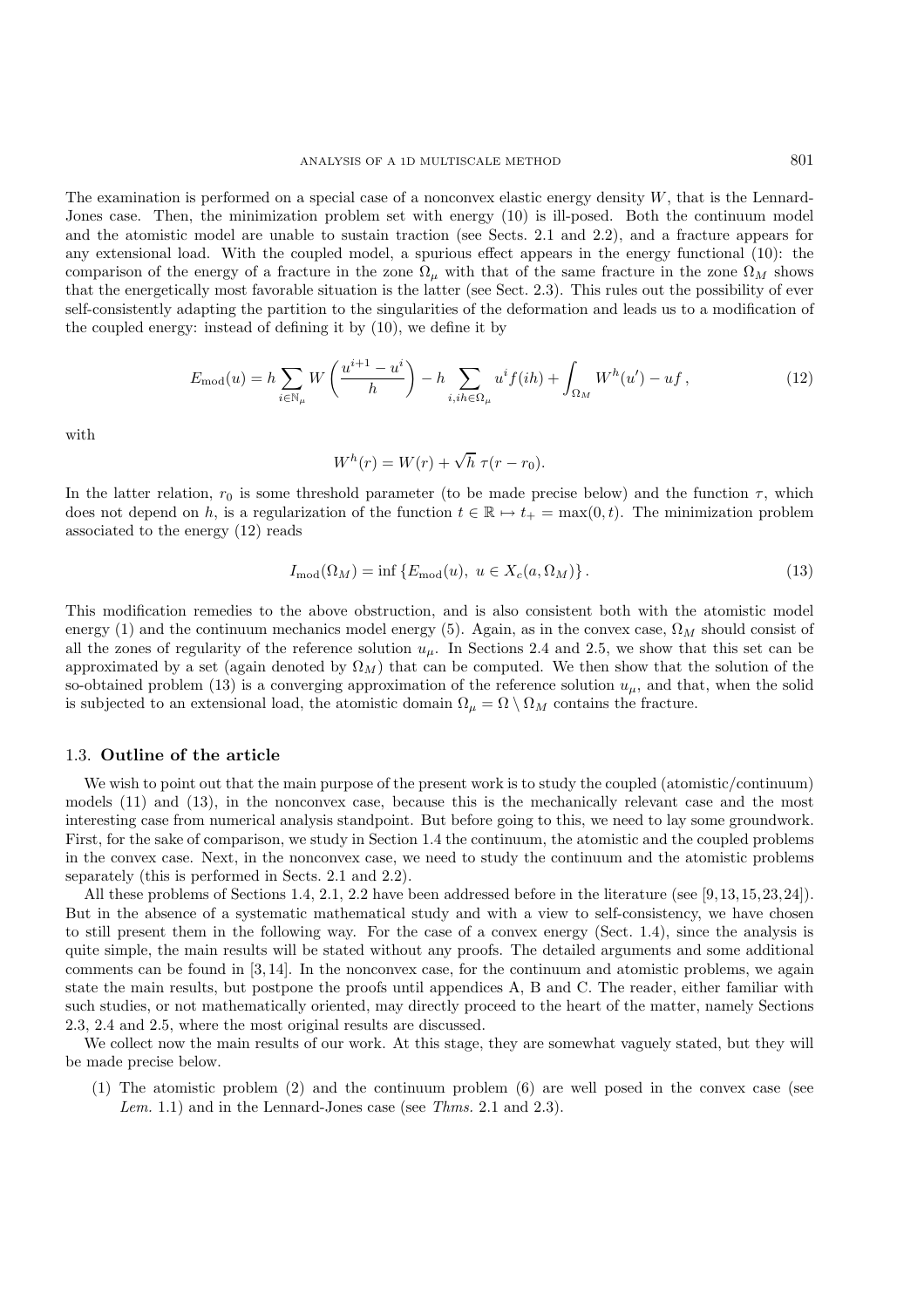## 802 X. BLANC *ET AL.*

- (2) In the convex case,
	- for any  $\Omega_M \subset \Omega$ , the coupled problem (11) is well posed (see *Lem.* 1.1);
	- it is possible to define  $\Omega_M$  in such a way that the solution of the coupled problem (11) is a converging approximation of the solution of the atomistic problem (2) (see Def. 1.3 and *Thm.* 1.1).
- (3) In the Lennard-Jones case,
	- for any  $\Omega_M \subset \Omega$ , the coupled problem (13) is well posed (see *Thm.* 2.5) and if a fracture appears, it is located in  $\Omega_{\mu}$ ;
	- it is possible to define  $\Omega_M$  in such a way that the solution of the modified coupled problem (13) is a converging approximation of the solution of the atomistic problem (2) (see *Thm.* 2.6 and Def. 2.1).

# 1.4. **The case of a convex elastic energy density** W

Let us first make precise the space  $X_c(a, \Omega_M)$  defined in (9). In this section, we set  $X_W(\Omega_M) = H^1(\Omega_M)$ .

## 1.4.1. *Properties of the variational problems*

In this subsection, we provide conditions ensuring that the variational problems we consider are well-posed. Let us begin with a definition

**Definition 1.2.** We suppose that the body forces  $f$  satisfy

$$
f \in \mathcal{C}^0(\overline{\Omega}).\tag{14}
$$

Let us define  $F_M$  and  $F_\mu$  by

$$
\forall x \in \Omega, \ F_M(x) = \int_0^x f(s) \, ds,\tag{15}
$$

$$
F_{\mu}^{0} = 0
$$
 and  $\forall i \in \{1, ..., N\}, F_{\mu}^{i} = h \sum_{j=1}^{i} f(jh).$  (16)

For any  $\Omega_M$ , we also define a function  $F_c$  as follows: on  $\Omega_M$ , we set, for all  $x \in (a_jh, b_jh), j \in \{1, \ldots, J\}$ ,

$$
F_c(x) = \int_{\Omega_M \cap (0,x)} f(s) \, ds + h \sum_{k=1}^{j-1} \left( f(b_k h) + f(b_k h + h) + \ldots + f(a_{k+1} h) \right),\tag{17}
$$

whereas, on  $\Omega_{\mu}$ , for all  $j \in \{1, \ldots, J-1\}$ , we set, for all  $i \in \{b_j, \ldots, a_{j+1}\}$ ,

$$
F_c^i = \int_{\Omega_M \cap (0, ih)} f(s) \, ds + h \sum_{k=1}^{j-1} \left( f(b_k h) + \ldots + f(a_{k+1} h) \right) + h \sum_{q=b_j}^i f(q h). \tag{18}
$$

We note that  $F_c$  is continuous on  $\Omega_M$ , continuous at  $a_j h$ , but not continuous at  $b_j h$ . In the sequel of this section, we assume that the elastic energy density  $W$  satisfies

$$
\begin{cases} W \in \mathcal{C}^2(\mathbb{R}), \\ \exists \alpha > 0, \forall x \in \mathbb{R}, \quad \alpha \le W''(x), \\ \exists \beta > 0, \forall x \in \mathbb{R}, \quad |W'(x)| \le \beta |x - 1| \,. \end{cases} \tag{19}
$$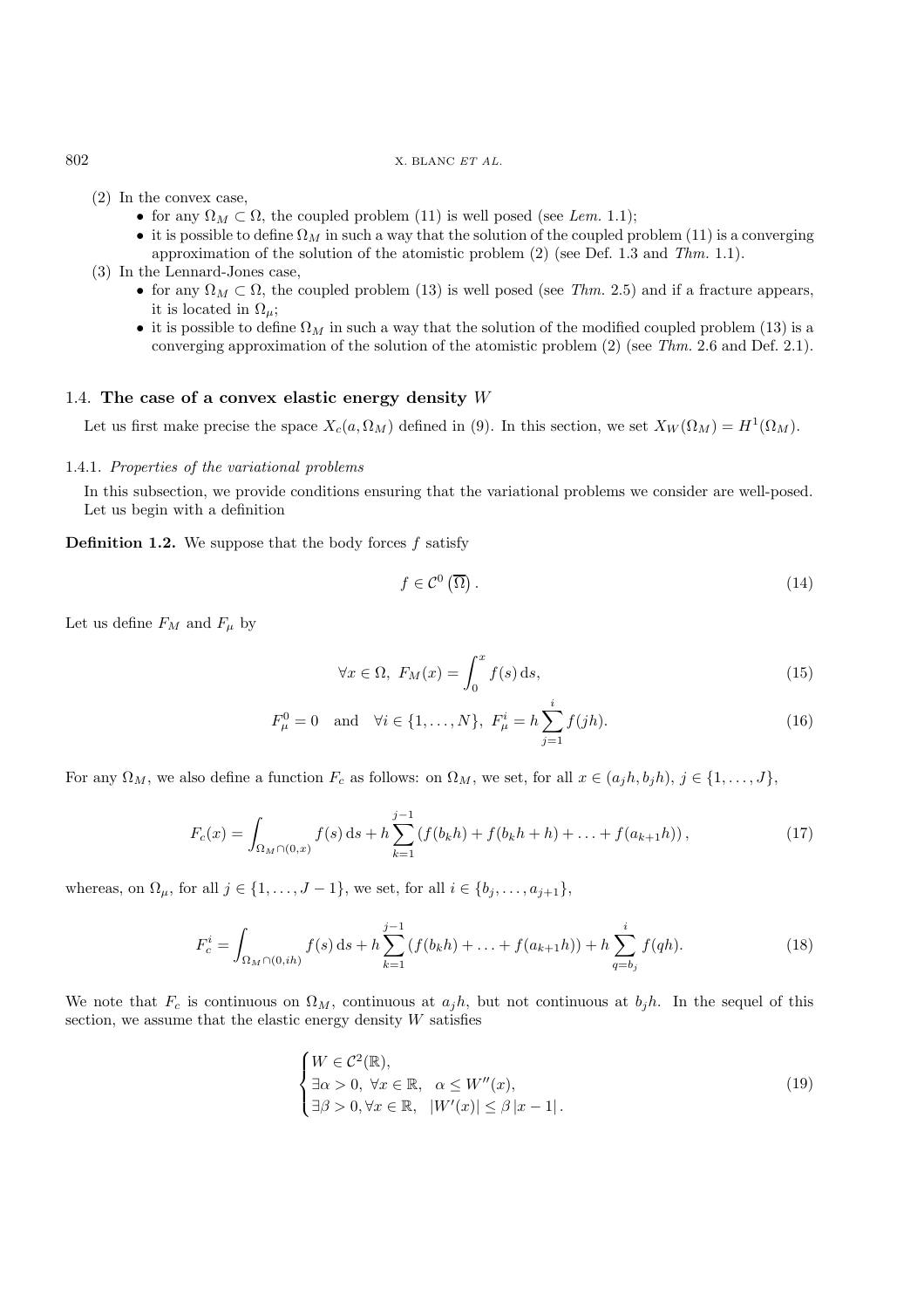Although W is defined on R, we need in fact to know  $W(x)$  only for  $x > 0$ , due to the injectivity constraint that is included in the variational spaces  $(3)$ ,  $(4)$  and  $(9)$ . Let us set

$$
a_M^* = \int_{\Omega} \left( W' \right)^{-1} \left( W'(0) + \sup_{\Omega} F_M - F_M(x) \right) \mathrm{d}x,\tag{20}
$$

$$
a_{\mu}^{*} = h \sum_{i=0}^{N-1} (W')^{-1} \left( W'(0) + \left( \sup_{0 \le i \le N-1} F_{\mu}^{i} \right) - F_{\mu}^{i} \right), \tag{21}
$$

$$
a_c^* = \int_{\Omega_M} \left( W' \right)^{-1} \left( W'(0) + \overline{F_c} - F_c(x) \right) \, \mathrm{d}x + h \sum_{i \in \mathbb{N}_\mu} \left( W' \right)^{-1} \left( W'(0) + \overline{F_c} - F_c^i \right),\tag{22}
$$

where  $\overline{F_c} = \sup(\sup_{x \in \Omega_M} F_c(x), \sup_{i \in \mathbb{N}_\mu} F_c^i)$ . Then, we have:

**Lemma 1.1** (existence and uniqueness of solutions). Let  $\Omega_M$  be a fixed subdomain of  $\Omega$ . We assume that the *elastic energy density* W *satisfies* (19) *and that the body forces* f *satisfy* (14)*.*

*If*  $a > a^*_{M}$ , then the continuum problem (6) has a unique minimizer  $u_M$ , which is in addition in  $H^2(\Omega)$ . If  $a < a^*_{M}$ , the problem (6) is not attained.<br>  $a^*_{M} > a^*$  then the atomistic problem

*If*  $a > a_{\mu}^{*}$ , then the atomistic problem (2) has a unique minimizer  $u_{\mu}$ . *If*  $a \le a_{\mu}^{*}$ , then the problem (2) *is not* and *attained.*

*If*  $a > a_c^*$ , then the coupled problem (11) has a unique minimizer  $u_c$ . If  $a < a_c^*$ , the problem (11) is not *attained.*

Before proceeding further, let us recall the Euler-Lagrange equation for (2). Under the assumption  $a > a^*_{\mu}$ , the constraint  $u^{i+1} > u^i$  is not active, thus

$$
\forall i \in \{1, ..., N-1\}, \quad W' \left(\frac{u^i_\mu - u^{i-1}_\mu}{h}\right) - W' \left(\frac{u^{i+1}_\mu - u^i_\mu}{h}\right) - h f(ih) = 0. \tag{23}
$$

An equivalent formulation is easily obtained:

$$
\forall i \in \{0, \dots, N-1\}, \quad \frac{u_{\mu}^{i+1} - u_{\mu}^i}{h} = (W')^{-1} \left(\lambda_{\mu} - F_{\mu}^i\right), \tag{24}
$$

where  $\lambda_{\mu} = W'((u_{\mu}^1 - u_{\mu}^0)/h)$  and  $F_{\mu}$  is defined by (16). With similar arguments, it can be shown that the minimizer  $u_{\mu}$  of (11) satisfies minimizer  $u_c$  of (11) satisfies

$$
\forall x \in \Omega_M, \ u_c'(x) = (W')^{-1} (\lambda_c - F_c(x)),
$$
  
\n
$$
\forall i \in \mathbb{N}_{\mu}, \quad \frac{u_c^{i+1} - u_c^i}{h} = (W')^{-1} (\lambda_c - F_c^i),
$$
  
\nhave assumed  $0 \in \overline{\Omega_{\mathcal{M}}}$  the set  $\mathbb{N}$  is defined by (8) and  $F$  is defined by (17)

where  $\lambda_c = W'(u'_c(0))$  (recall we have assumed  $0 \in \overline{\Omega_M}$ ), the set  $\mathbb{N}_{\mu}$  is defined by (8) and  $F_c$  is defined by (17) and (18).

#### 1.4.2. *Definition of the partition*

We now introduce a criterion in order to define the subdomain  $\Omega_M$ . Actually, due to the convexity of W, which allows for elliptic regularity results on the Euler-Lagrange equation (23), the singularities of the solution  $u_{\mu}$  are solely linked to the singularities of the body forces f. So the subdomain  $\Omega_M$  is simply the zone of regularity of f. The situation will be radically different in the Lennard-Jones case (see Def. 2.1).

**Definition 1.3** (partition in the convex case). We assume that (14) is satisfied. Let  $\kappa_f > 0$ . We say that the interval  $(ih, ih+h)$  is a *regular interval* if  $f \in W^{1,1}(ih, ih+h)$  with

$$
\forall x \in (ih, ih + h), \ |f(x)| \le \kappa_f \quad \text{and} \quad \int_{ih}^{ih+h} |f'(x)| dx \le h\frac{\kappa_f}{L}.
$$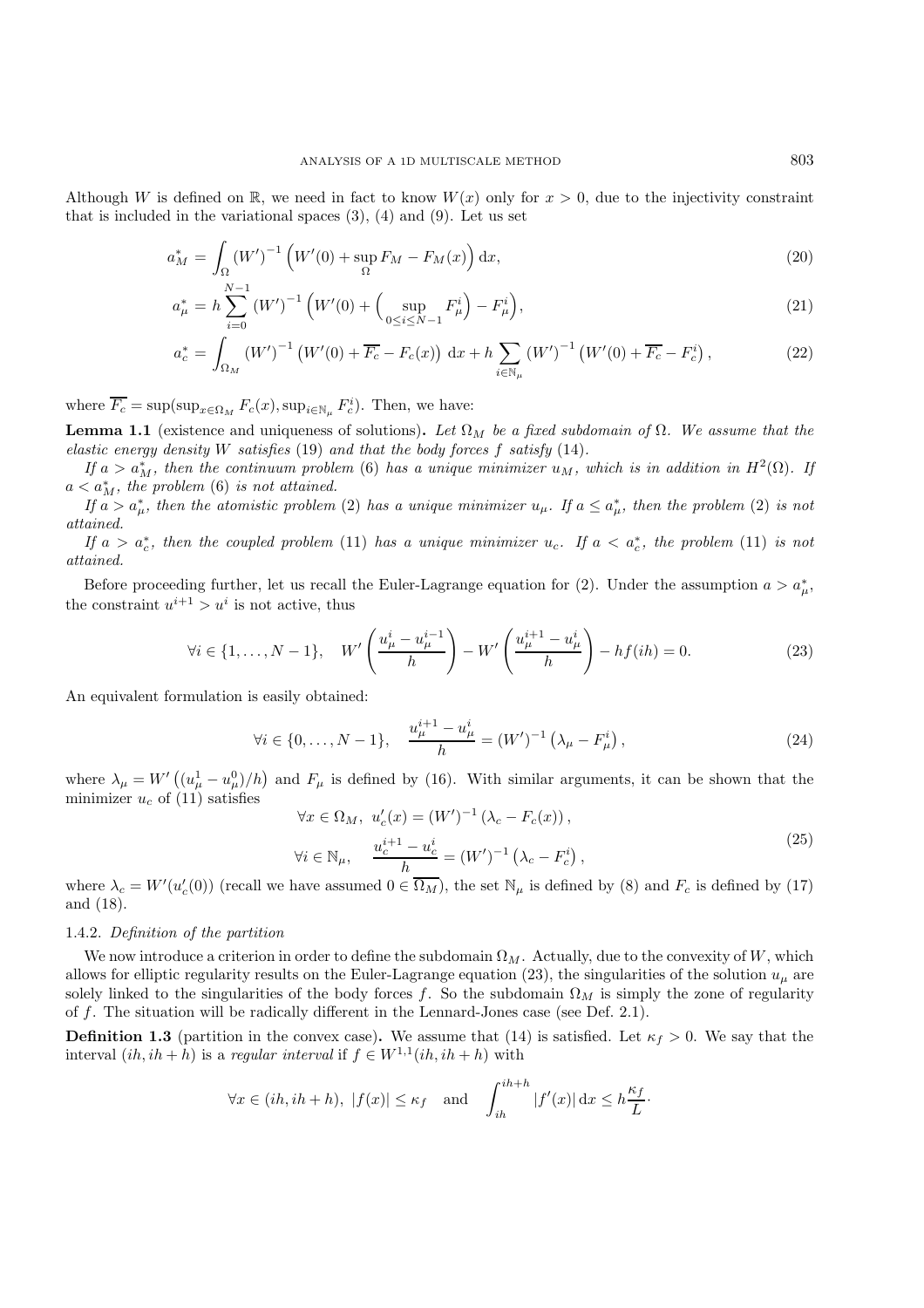We define

$$
\Omega_M = \bigcup_{(ih, ih+h) \text{ regular}}^* (ih, ih+h) \text{ and } \Omega_\mu = \Omega \setminus \Omega_M,
$$

where  $\bigcup_{k=1}^{k}$  means that the point  $\{ih\}$  is also included in  $\Omega_M$  if both  $(ih-h, ih)$  and  $(ih, ih+h)$  are regular intervals.

By construction, f and f' are bounded on  $\Omega_M$ :

$$
||f||_{L^{\infty}(\Omega_M)} \leq \kappa_f \text{ and } ||f'||_{L^1(\Omega_M)} \leq \kappa_f. \tag{26}
$$

In Definition 1.2, we have introduced the functions  $F_M$ ,  $F_\mu$  and  $F_c$  (see (15), (16), (17) and (18)). An estimate of their difference is provided by the following lemma.

**Lemma 1.2.** *We assume that the body forces satisfy* (14) *and* (26)*. Then*

$$
\lim_{h \to 0} \sup_{k} |F_M(kh) - F_{\mu}^k| = 0,
$$
\n(27)

*and, for all* h*,*

$$
\forall k \ s.t. \ kh \in \Omega_M, \ |F_c(kh) - F_{\mu}^k| \le h\kappa_f(\mathcal{N}_{cc} + 1),
$$
  

$$
\forall k \ s.t. \ kh \in \Omega_{\mu}, \ |F_c^k - F_{\mu}^k| \le h\kappa_f(\mathcal{N}_{cc} + 1).
$$
 (28)

1.4.3. *Comparison of the atomistic problem and the coupled problem*

In this subsection, we assume that the partition is defined according to Definition 1.3. We introduce:

**Definition 1.4.** The operator  $\Pi_c: v_\mu \in X_\mu(a) \mapsto \Pi_c v_\mu \in X_c(a, \Omega_M)$  is the interpolation-on- $\Omega_M$  operator defined by

$$
\forall x \in \Omega_M, \ (\Pi_c v_\mu)(x) = v_r(x), \text{ and } \forall i h \in \Omega_\mu, \ (\Pi_c v_\mu)^i = v_\mu^i,
$$

where  $v_r$  is the piecewise linear interpolate of  $v_\mu$ , at points ih, in  $\Omega_M$ .

The operator  $\Pi_{\mu}: v_c \in X_c(a, \Omega_M) \mapsto \Pi_{\mu}v_c \in X_{\mu}(a)$  is the evaluation operator defined by

$$
\forall i h \in \Omega_M, \ (\Pi_\mu v_c)^i = v_c(ih), \text{ and } \forall i h \in \Omega_\mu, \ (\Pi_\mu v_c)^i = v_c^i.
$$

Next, for any  $u \in X_c$ , we define

$$
||u||_{L^{\infty}(X_c)} = \max\left(||u||_{L^{\infty}(\Omega_M)}, \max_{i,ih \in \Omega_\mu} |u^i|\right),\tag{29}
$$

$$
|u|_{W^{1,\infty}(X_c)} = \max\left(\|u'\|_{L^{\infty}(\Omega_M)}, \max_{i \in \mathbb{N}_\mu} \left|\frac{u^{i+1} - u^i}{h}\right|\right),\tag{30}
$$

and for any  $u \in X_\mu$ ,

$$
||u||_{L^{\infty}(X_{\mu})} = \max_{i \in [0,N]} |u^i| \text{ and } |u|_{W^{1,\infty}(X_{\mu})} = \max_{i \in [0,N-1]} \left| \frac{u^{i+1} - u^i}{h} \right|.
$$
 (31)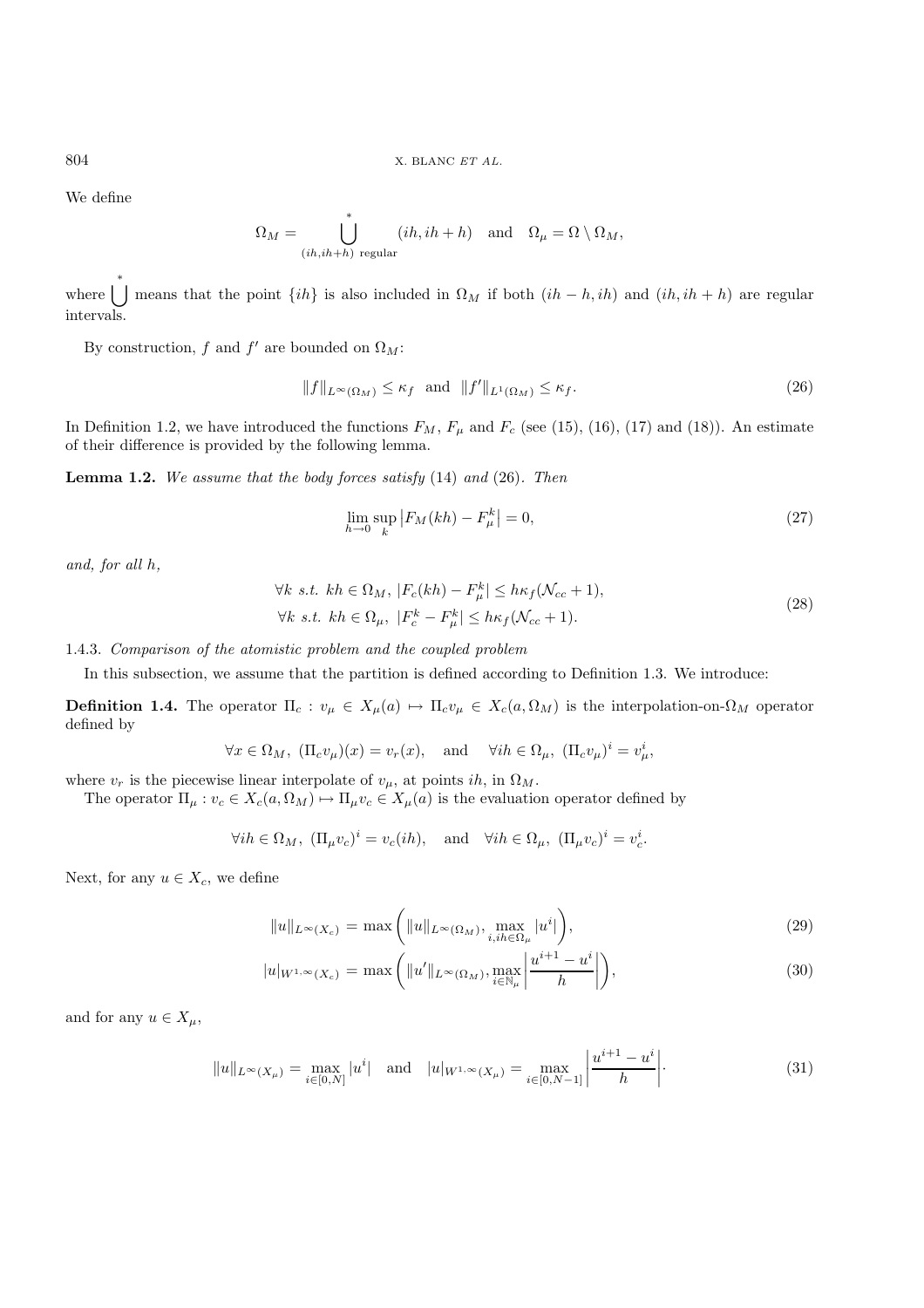The main result for the comparison of the atomistic and the coupled problems in this convex case is the following:

**Theorem 1.1.** *We assume* (14)*,* (19) *and*

$$
a > a_M^*,\tag{32}
$$

*where*  $a_M^*$  *is defined by* (20). We also assume that the partition  $\Omega = \Omega_M \cup \Omega_\mu$  *is defined according to Definition 1.3*<br>for some  $\kappa \geq 0$ , Let  $\Pi$ , and  $\Pi$ , be the operators defined in Definition 1.1. *for some*  $\kappa_f > 0$ *. Let*  $\Pi_c$  *and*  $\Pi_u$  *be the operators defined in Definition 1.4.* 

*Then there exist*  $h_0 \leq 1$  *(which depends on*  $\kappa_f$ *) and constants*  $C_1$  *and*  $C_i(\kappa_f)$ *, i* = 2,..., 5*, such that, for all*  $h \leq h_0$ , problems (2) and (11) have unique minimizers, respectively denoted by  $u_\mu$  and  $u_c$ . In addition these *minimizers satisfy*

$$
|u_c|_{W^{1,\infty}(X_c)} \leq C_1 \quad \text{and} \quad |u_\mu|_{W^{1,\infty}(X_\mu)} \leq C_1,
$$

*and are at a distance of order* h *from one another in the sense that*

$$
|(\Pi_{\mu}u_c) - u_{\mu}|_{W^{1,\infty}(X_{\mu})} \le C_2(\kappa_f)h\kappa_f,
$$
\n(33)

$$
|u_c - (\Pi_c u_\mu)|_{W^{1,\infty}(X_c)} \le C_2(\kappa_f) h \kappa_f,
$$
\n(34)

$$
\|(\Pi_{\mu}u_c) - u_{\mu}\|_{L^{\infty}(X_{\mu})} \le C_3(\kappa_f)h\kappa_f,
$$
\n(35)

$$
||u_c - (\Pi_c u_\mu)||_{L^\infty(X_c)} \le C_4(\kappa_f) h \kappa_f,
$$
\n(36)

*while the energy infima also differ of an order* h*:*

$$
|I_c(\Omega_M) - I_\mu| \le C_5(\kappa_f) h \kappa_f. \tag{37}
$$

*The constant*  $C_1$  *does not depend on*  $\kappa_f$ *, and the functions*  $\kappa_f \mapsto C_i(\kappa_f)$ *, i* = 2,..., 5*, are bounded on any compact set.*

**Remark 1.2.** The proof (not included herein for the sake of brevity) yields the following explicit expressions for the constants  $C_i$ ,  $i = 1, \ldots, 5$ :

$$
C_1 = \frac{L}{4\alpha} ||f||_{L^{\infty}(\Omega)} + 4\frac{a}{L}, \qquad C_2(\kappa_f) = \frac{2 + \mathcal{N}_{cc}}{\alpha} \left(1 + \frac{\beta_K(\kappa_f)}{\alpha}\right),
$$
  

$$
C_3(\kappa_f) = L C_2(\kappa_f), \quad C_4(\kappa_f) = C_2(\kappa_f) h + C_3(\kappa_f),
$$
  

$$
C_5(\kappa_f) = 2a + L \left(\beta C_2(\kappa_f)(C_1 + 1) + C_3(\kappa_f) ||f||_{L^{\infty}(\Omega)}\right),
$$

where  $\beta_K(\kappa_f) = \max_K W''(W'(\cdot)).$ 

Here, K is the closed interval of center 0 and of radius  $h_0 \kappa_f (1 + \mathcal{N}_{cc}) + \beta (C_1 + 1)$ .

**Remark 1.3.** An alternative method to evaluate  $u_{\mu} - u_c$  is based on the observation that minimizing  $E_{\mu}$ over  $X_\mu(a)$  is equivalent to minimizing  $E_c$  over a finite element space  $X_c^h(a, \Omega_M) \subset X_c(a, \Omega_M)$  of mesh size h, where the body force integral term is now computed by a numerical integration formula (namely a Biemann where the body force integral term is now computed by a numerical integration formula (namely, a Riemann sum). So standard results of FEM theory can be applied in order to obtain an  $H^1$  estimate on  $u_\mu-u_c$ . However, obtaining  $L^{\infty}$  estimates from such an argument is more tricky (see [6,8,10,17]).

**Remark 1.4.** In view of Remark 1.3, the atomistic problem can be seen as a continuum problem posed on a finite element space of mesh size h. Therefore the convergence of order h for the "first derivative" of  $u_c - u_{\mu}$  is sharp (see (33) and (34)). Using an argument  $\hat{a}$  la Aubin-Nitsche, and assuming additionally that  $W \in C^3(\mathbb{R})$ and  $f \in H^2(\Omega_M)$ , one can improve (35) and (36) and show that, for h small enough,

$$
\|(\Pi_{\mu}u_c) - u_{\mu}\|_{L^{\infty}(X_{\mu})} + \|u_c - \Pi_c u_{\mu}\|_{L^{\infty}(X_c)} \leq Ch^2
$$

for some constant  $C$  that does not depend on  $h$ .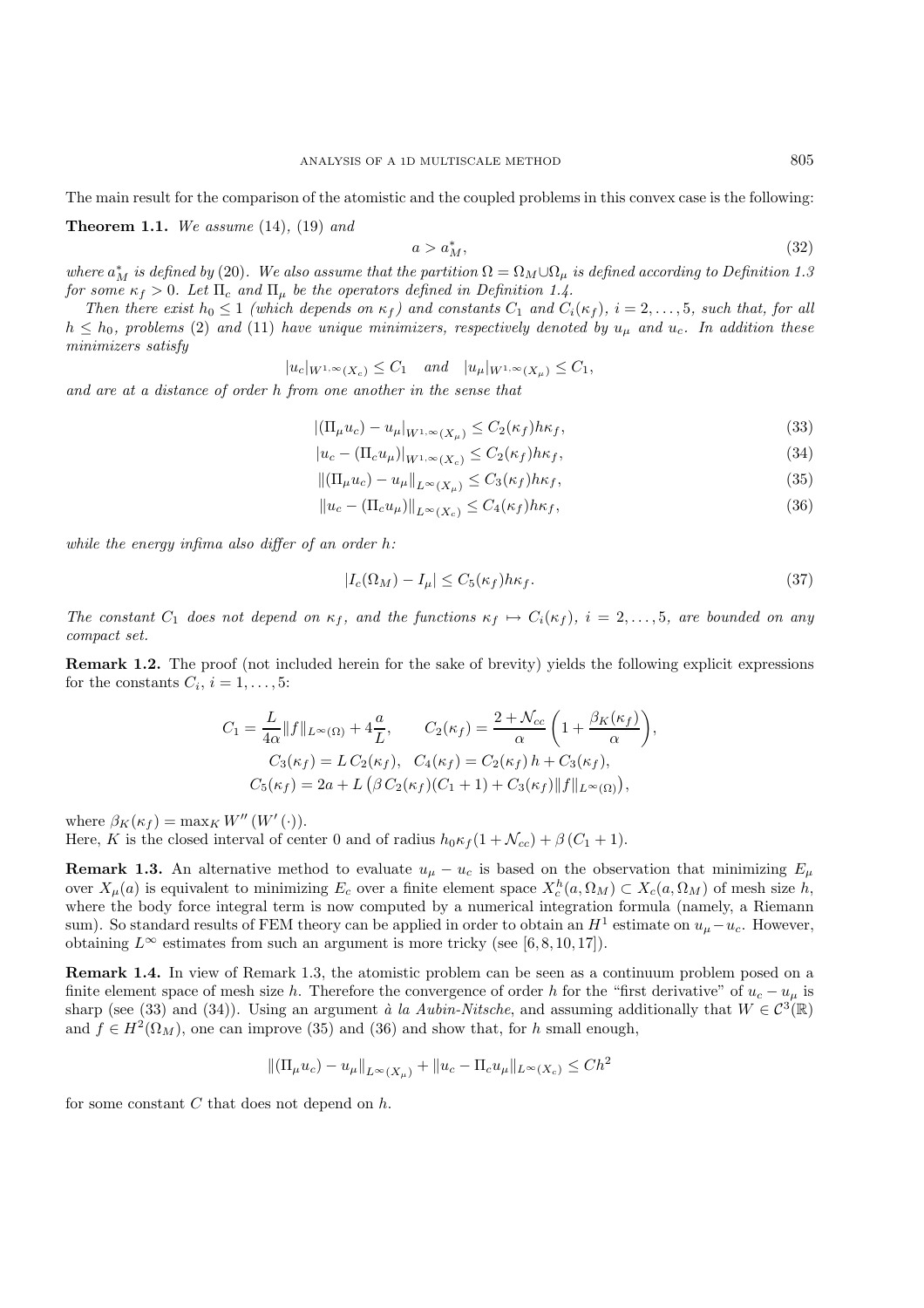

Figure 2. The Lennard-Jones potential (solid line) and its convex envelop (dashed line).

# 2. The Lennard-Jones case

In this section, the interaction potential is the Lennard-Jones potential

$$
W_{\text{LJ}}(r) = \frac{1}{r^{12}} - \frac{2}{r^6},\tag{38}
$$

which attains its minimum at 1:  $W_{LJ}(1) = \inf W_{LJ} = -1$ .

Let  $W_{\text{LJ}}^{**}$  be the convex envelop of  $W_{\text{LJ}}$ , and let us set

$$
r_c = \left(\frac{13}{7}\right)^{1/6} \approx 1.11,
$$

such that  $W_{\text{LJ}}$  is convex on the interval  $(0, r_c)$  and concave on  $(r_c, +\infty)$ . We also define the functions

$$
\psi : (-\infty, W'_{LJ}(r_c)) \to (0, r_c) \quad \text{such that} \quad \psi \circ W'_{LJ} = \text{Id}, \tag{39}
$$

$$
\varphi : (0, W'_{\mathbf{LJ}}(r_c)) \to (r_c, +\infty) \quad \text{such that} \quad \varphi \circ W'_{\mathbf{LJ}} = \text{Id}.\tag{40}
$$

For  $x \le 0$ , we will also make use of the notation  $(W'_{LJ})^{-1}(x) = \psi(x)$ , as there is in such a case no ambiguity.<br>We denote by  $H(t)$  the Heaviside function  $(H(t) - 0$  if  $t < 0$ ,  $H(t) - 1$  otherwise) We denote by  $H(t)$  the Heaviside function  $(H(t) = 0$  if  $t < 0$ ,  $H(t) = 1$  otherwise).<br>We use the Lennard-Jones potential as a prototype for a ponconvex interaction

We use the Lennard-Jones potential as a prototype for a nonconvex interaction potential. One important feature allowing for the appearance of fracture is that  $\lim_{r\to\infty} W_{LJ}(r)/r = 0$ .<br>In Section 2.1, we study the continuum mechanics  $\text{probability}(\beta)$  and show

In Section 2.1, we study the continuum mechanics problem (6), and show that a fracture (a Dirac mass in the derivative of the deformation) appears for any extensional load. The atomistic model (2), studied in Section 2.2, exhibits the same behavior. For the sake of conciseness, and in order to concentrate on the coupled problem that will be dealt with in the subsequent sections, we have postponed the somewhat lengthy proofs of the main results of Sections 2.1 and 2.2 (namely *Thms.* 2.1, 2.2 and 2.3) to Appendices A–C. In Section 2.3, we study the coupled problem (11) where the energy is defined by (10). In Section 2.4, we study the modified coupled problem (13) with the energy (12). We then propose a way to build the atomistic-continuum partition (see Def. 2.1 below) such that the solution of the modified coupled problem approaches the solution of the atomistic problem. To build the partition, we will make use of a preliminary step: the determination of the solution of the continuum problem, a task which is assumed to be little demanding computationally in comparison with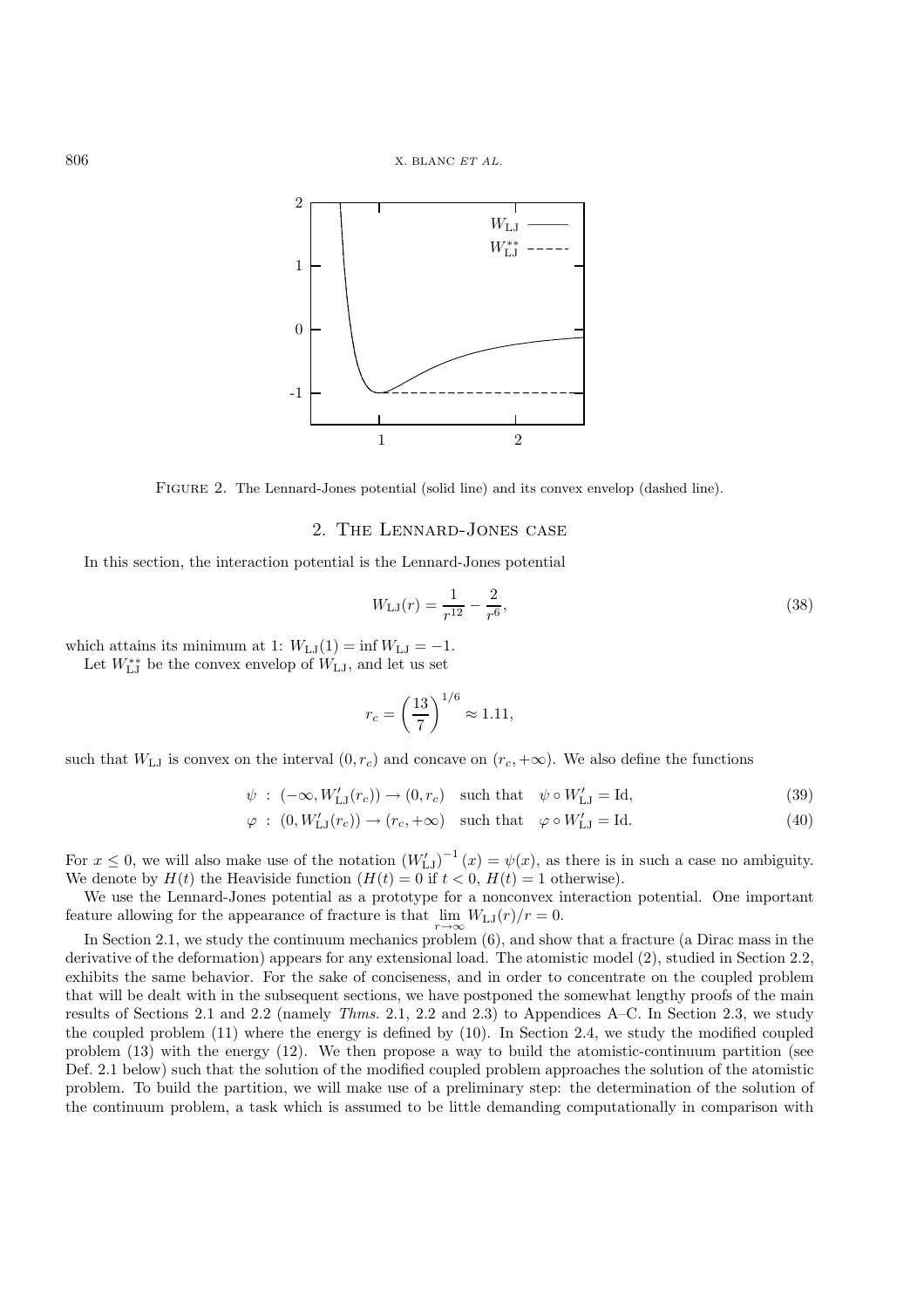the resolution of a problem with a discrete component. The situation is thus different from the convex case in which we only use the given body forces  $f$ , and not the solution of the continuum problem, to define the partition.

Before entering the details, let us point out that the analysis below is highly dependent on the one-dimensional setting we chose here. However, the fact that the most natural way to couple the atomistic and the continuum models creates some difficulties (see Sect. 2.3) is more general, and occurs also in higher dimensions.

**Remark 2.1.** The results of this section do not depend on the particular choice of the exponents that we have made in (38). One would obtain the same results with the potential  $W(r) = \frac{q}{r^p} - \frac{p}{r^q}$  with  $p > q > 0$ .

#### 2.1. **The continuum problem**

We study in this subsection the continuum problem (6) for the Lennard-Jones potential, with  $f \in L^1(\Omega)$ . The natural variational space is

$$
X_M(a) = \left\{ u \in W^{1,1}(\Omega), \quad \frac{1}{u'} \in L^{12}(\Omega), \quad u' > 0 \text{ a.e., } u(0) = 0, \quad u(L) = a \right\},\tag{41}
$$

which will possibly need to be enlarged in order for the energy (5) to have a minimizer, as will be seen below. Let us set

$$
\theta_M = \int_{\Omega} \left( W'_{\text{LJ}} \right)^{-1} \left( \inf F_M - F_M(x) \right) \, \mathrm{d}x,\tag{42}
$$

$$
v_1(x) = (W'_{LJ})^{-1} (\inf F_M - F_M(x)), \qquad (43)
$$

where  $F_M$  is defined by (15). We also recall (see [1,2]) the definition of the set

$$
SBV(\Omega) = \left\{ u \in \mathcal{D}'(\Omega), \quad u' = D_a u + \sum_{i \in \mathbb{N}} v_i \delta_{x_i}, \quad D_a u \in L^1(\Omega), \quad x_i \in \Omega, \quad \sum_{i \in \mathbb{N}} |v_i| < +\infty \right\}.
$$

We now state the main result of the present subsection. Its proof is contained in Appendix A.

**Theorem 2.1** (minimizers of the continuum LJ model). If  $\theta_M \geq a$ , where  $\theta_M$  is defined by (42), then the *problem*

$$
I_M^1 = \inf \{ E_M(u), \ u \in X_M(a) \},\tag{44}
$$

*where*  $X_M(a)$  *is defined by* (41) *and*  $E_M$  *is defined by* (5)*, has a unique minimizer.*<br>*If*  $\theta_M \leq a$ , then the problem (44) *is not attained by* the problem

*If*  $\theta_M < a$ , then the problem (44) *is not attained, but the problem* 

$$
I_M^{BV} = \inf \left\{ E_M(u), \ u \in SBV(\Omega), \ \frac{1}{u'} \in L^{12}(\Omega), \ u' > 0, \ u(0) = 0, \ u(L) = a \right\} \tag{45}
$$

*has at least one minimizer. Moreover,*  $I_M^{BV} = I_M^1$  *and the minimizers of the problem* (45) *are the functions* 

$$
u(x) = \int_0^x v_1(t) dt + \sum_{i \in \mathbb{I}} \tilde{v}_i H(x - x_i),
$$

*where*  $v_1 \in L^1(\Omega)$  *is defined by* (43), I *is any countable set, and*  $\tilde{v}_i$  *and*  $x_i$  *are any real numbers such that* 

$$
\sum_{i\in\mathbb{I}} \tilde{v}_i = a - \theta_M \quad and \quad \forall i \in \mathbb{I}, \ \tilde{v}_i > 0, \ x_i \in \arg\inf F_M.
$$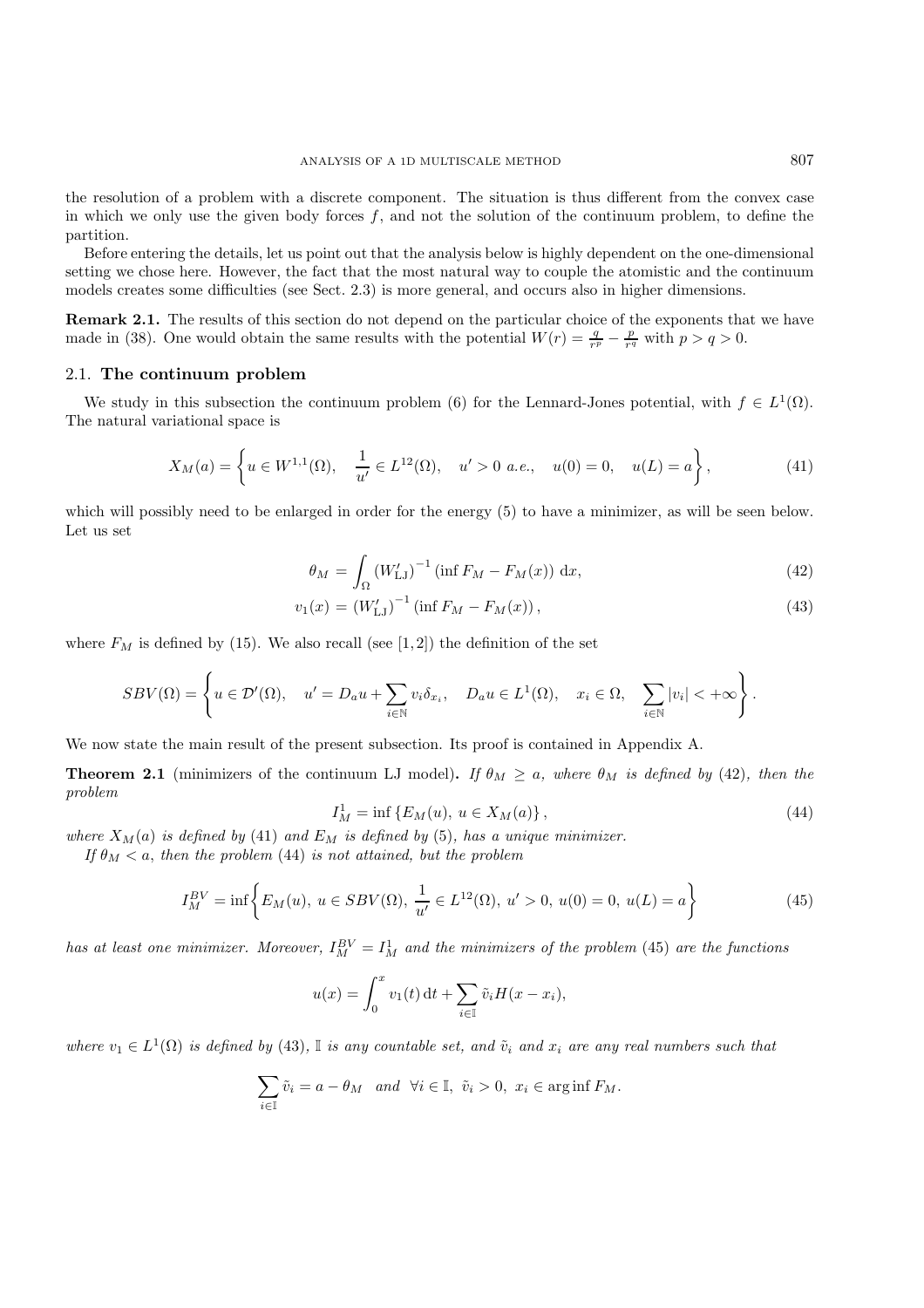**Remark 2.2.** Let  $u \in SBV(\Omega)$ : its derivative reads  $u' = D_a u + \sum_i \tilde{v}_i \delta_{x_i}$  with  $D_a u \in L^1(\Omega)$ . The notation  $u' > 0$  moons  $D, u > 0$  a.e. on  $\Omega$  and  $\tilde{v}_i > 0$ . When  $u' > 0$  we also use the convention  $1 - 1$ . The reaso  $u' > 0$  means  $D_a u > 0$  *a.e.* on  $\Omega$  and  $\tilde{v}_i > 0$ . When  $u' > 0$ , we also use the convention  $\frac{1}{u'} = \frac{1}{D_a u}$ . The reason<br>is that the inverse of a regularization of  $u'$  converges to the inverse of  $D$  *u* in the s is that the inverse of a regularization of u' converges to the inverse of  $D_a u$  in the sense of distribution. Since  $W_{\alpha}(\pm \infty) = 0$  we will also use the convention  $W_{\alpha}(\mu') = W_{\alpha}(\mu)$  $W_{\text{LJ}}(+\infty) = 0$ , we will also use the convention  $W_{\text{LJ}}(u') = W_{\text{LJ}}(D_a u)$ .

## 2.2. **The atomistic problem**

In this subsection, we study the atomistic problem (2), where the energy  $E_{\mu}$  is given by (1) with  $W \equiv W_{\text{LJ}}$ . In particular, we show that, for some particular choices of boundary conditions, a fracture appears. This means that the distance between a pair (and actually only one) of consecutive atoms is outstretched. The ideas of the proof are first explained on the simple case  $f \equiv 0$ . Next we deal with the general case, which is more technical. The main result of this subsection is Theorem 2.3, which is a generalization of some results given in [24].

# 2.2.1. *The case of no body force*

To study problem (2), we need the following lemma.

**Lemma 2.1.** *If*  $a > L$ *, there exists*  $h_0$  *such that, for all*  $h \leq h_0$ *, there exists a unique pair*  $(s(h), s_f(h)) \in \mathbb{R}^2$ *such that*

$$
1 \le s(h) \le 1 + h, \ W'_{LJ}(s(h)) = W'_{LJ}(s_f(h)) \ \text{and} \ (L - h)s(h) + h s_f(h) = a. \tag{46}
$$

*In addition, we have the estimates*

$$
s_f(h) \sim_{h \to 0} \frac{a-L}{h}
$$
 and  $s(h) - 1 \sim_{h \to 0} C_0 h^7$ ,

*for some*  $C_0$  *that does not depend on h.* 

We skip the proof of Lemma 2.1, since it proceeds from an elementary study of the variations of the function  $g(s) = W'_{LJ}(s) - W'_{LJ}\left(\frac{a - (L-h)s}{h}\right)$ .

We now state

**Theorem 2.2.** *We suppose that there are no body force:*  $f \equiv 0$ *.* 

*If*  $a \leq L$ , then (2) has a unique minimizer, defined by  $u^i_\mu = ih \ a/L$ ,  $i = 0, \ldots, N$ .

*If*  $a > L$ *, then there exists*  $h_0$  *such that, for all*  $h \leq h_0$ *, the minimizers of* (2) *are exactly the* N *discrete functions defined for*  $i_{\mu} \in \{0, \ldots, N-1\}$  *by* 

$$
\frac{u_{\mu}^{i_{\mu}+1} - u_{\mu}^{i_{\mu}}}{h} = s_{f}(h) \quad \text{and} \quad \forall i \neq i_{\mu}, \quad \frac{u_{\mu}^{i+1} - u_{\mu}^{i}}{h} = s(h), \tag{47}
$$

*where*  $s(h)$  *and*  $s_f(h)$  *are defined by Lemma 2.1.* 

The proof is contained in Appendix B.

#### 2.2.2. *The general case*

We now assume that the body forces f are in  $\mathcal{C}^0(\overline{\Omega})$ , and are not necessarily zero. This regularity assumption<br>needed for E, to be well-defined. For any configuration  $y \in X$  (a), we define a partition of the set o is needed for  $E_{\mu}$  to be well-defined. For any configuration  $u \in X_{\mu}(a)$ , we define a partition of the set of indices  $\{0,\ldots,N-1\}$  in 3 different subsets:

$$
G_1(u) = \left\{ i \in [0, N - 1]; \ 0 < \frac{u^{i+1} - u^i}{h} \le 1 \right\}, \quad G_2(u) = \left\{ i \in [0, N - 1]; \ 1 < \frac{u^{i+1} - u^i}{h} < r_c \right\},
$$
\n
$$
G_3(u) = \left\{ i \in [0, N - 1]; \ r_c \le \frac{u^{i+1} - u^i}{h} \right\}.
$$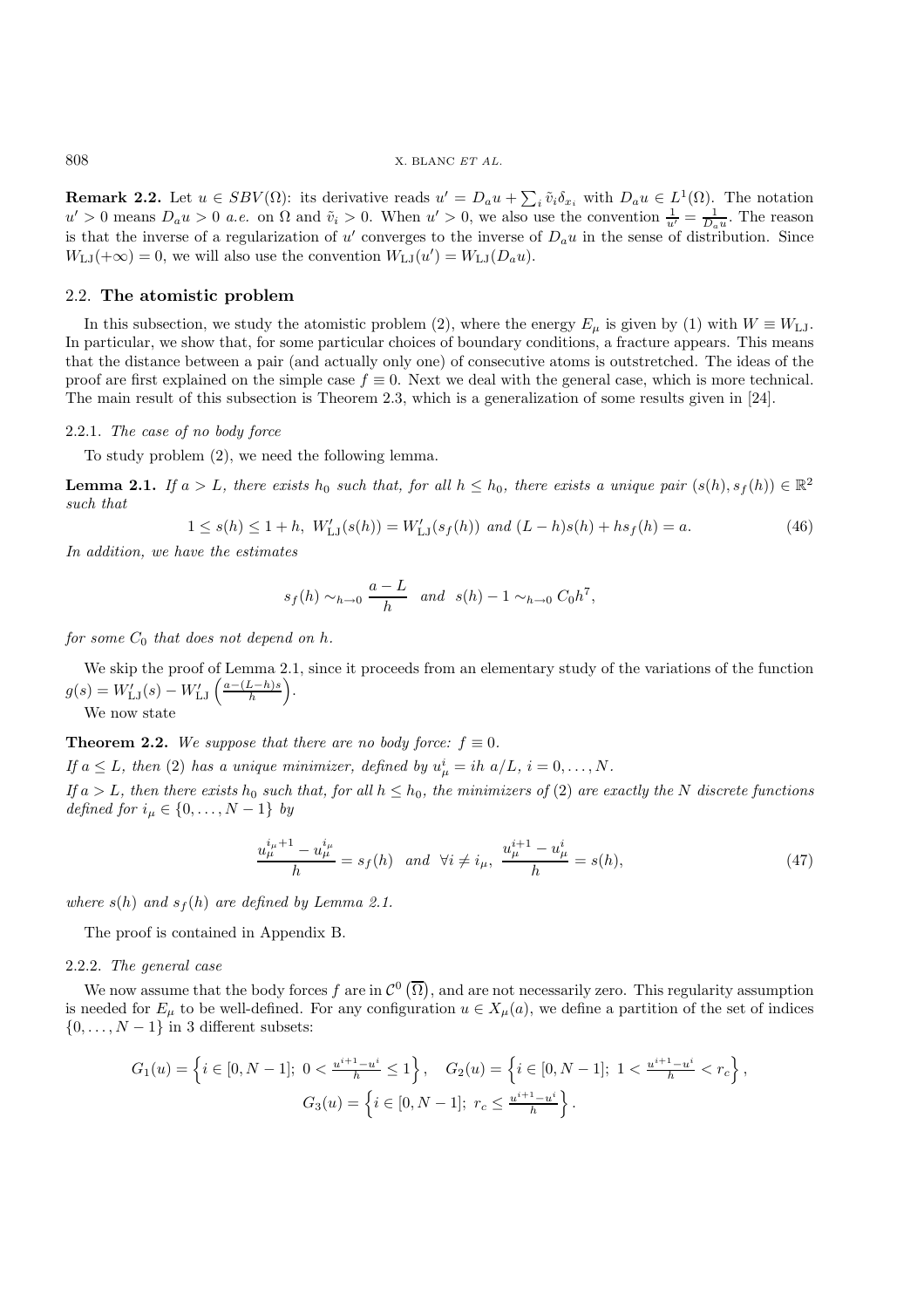Let us set

$$
\underline{F_{\mu}} = \inf_{i=0,\dots,N-1} F_{\mu}^i,\tag{48}
$$

$$
\theta_{\mu} = h \sum_{i=0}^{N-1} (W'_{\text{LJ}})^{-1} \left( \underline{F_{\mu}} - F_{\mu}^{i} \right), \tag{49}
$$

where  $F_{\mu}$  is defined by (16). In view of (27), we have  $\lim_{h\to 0} \theta_{\mu} = \theta_M$ , where  $\theta_M$ , given by (42), is the threshold for appearance of a fracture in the continuum model (see Thm, 2.1). We note that, if  $f = 0$ , for appearance of a fracture in the continuum model (see *Thm.* 2.1). We note that, if  $f \equiv 0$ ,  $\theta_{\mu} = \theta_{M} = L$ . To study problem (2), we need the following lemma:

**Lemma 2.2** (estimate on the Lagrange multiplier for the atomistic problem (2)). Let  $i_{\mu}$  be an index such that  $F_{\mu}^{i_{\mu}} = F_{\mu}$ , and let us assume that  $a > \theta_M$ .<br>There exists he such that for all  $b < b$ .

*There exists*  $h_0$  *such that, for all*  $h \leq h_0$ *, there exists a unique*  $\lambda_\mu$  *such that* 

$$
0 < \lambda_{\mu} \le h \quad \text{and} \quad h \sum_{i \in \{0, \dots, N-1\}, i \neq i_{\mu}} \psi\left(\underline{F_{\mu}} - F_{\mu}^{i} + \lambda_{\mu}\right) + h\varphi(\lambda_{\mu}) = a,\tag{50}
$$

*where*  $\psi$  *and*  $\varphi$  *are defined by* (39) *and* (40)*.* 

*In addition,*  $\lambda_{\mu}$  *does not depend on*  $i_{\mu}$  *and satisfies*  $\lambda_{\mu} \sim_{h \to 0} C_0 h^7$ *, for some*  $C_0$  *that does not depend on* h.

The proof of Lemma 2.2 is rather simple and based on the study of the variations on  $[0, h]$  of the function  $g_{\mu}$  defined by  $g_{\mu}(\lambda) = \lambda - W'_{\text{LJ}} \left( \frac{a - h \sum_{i \neq i_{\mu}} \psi \left( F_{\mu} - F^{i}_{\mu} + \lambda \right)}{h} \right)$  . We now turn to Theorem 2.3 that is the main result of this section. Its proof is contained in Appendix C.

**Theorem 2.3** (minimizers of the atomistic problem (2)). We assume that  $f \in C^0(\overline{\Omega})$ . Let  $\theta_\mu$  be defined by (49)*.* If  $a \leq \theta$  then (2) has a unique minimizer *If*  $a \leq \theta_{\mu}$ , then (2) has a unique minimizer.<br>*If*  $a > \theta_{\lambda}$ , there exists be such that, for all

*If*  $a > \theta_M$ , there exists  $h_0$  *such that, for all*  $h \leq h_0$ , the minimizers of (2) are exactly the discrete functions *defined for*  $i_{\mu} \in \{0, ..., N-1\}$  *such that*  $F_{\mu}^{i_{\mu}} = \underline{F_{\mu}}$  *by*  $u_{\mu}^{0} = 0$  *and* 

$$
\frac{u_{\mu}^{i_{\mu}+1} - u_{\mu}^{i_{\mu}}}{h} = \varphi(\lambda_{\mu}) \quad \text{and} \quad \forall i \neq i_{\mu}, \quad \frac{u_{\mu}^{i+1} - u_{\mu}^{i}}{h} = \psi(\underline{F_{\mu}} - F_{\mu}^{i} + \lambda_{\mu}), \tag{51}
$$

*where*  $\lambda_{\mu}$  *is defined by Lemma 2.2 and*  $\psi$  *and*  $\varphi$  *are defined by* (39) *and* (40)*. In addition,*  $G_3(u_{\mu}) = \{i_{\mu}\}\$  *and* 

$$
\frac{u_{\mu}^{i_{\mu}+1} - u_{\mu}^{i_{\mu}}}{h} \sim_{h \to 0} \frac{a - \theta_M}{h}.\tag{52}
$$

**Remark 2.3.** If  $\theta_{\mu} < \theta_M$ , Theorem 2.3 does not apply to  $a \in (\theta_{\mu}, \theta_M]$ . Note however that  $\lim_{h \to 0} \theta_{\mu} = \theta_M$ , thus all boundary conditions a are asymptotically covered all boundary conditions a are asymptotically covered.

# 2.3. **The natural coupled approach**

We study in this subsection the problem (11). We will see that this coupled problem, though natural, has a flaw. In order to illustrate this fact, we restrict ourselves to the case  $f \equiv 0$  (see Rem. 2.6 below for the case  $f \neq 0$ ). We also assume that

$$
a>L,
$$

so that a fracture must appear when minimizing (11). Note that if  $a \leq L$ , the minimizers of the continuum and<br>atomistic problems are equal and no singularity appears, and it is therefore not interesting to use a coupled atomistic problems are equal and no singularity appears, and it is therefore not interesting to use a coupled method. We assume that  $\Omega = (0, L)$  is partitioned into two subsets  $\Omega_M$  and  $\Omega_\mu = \Omega \setminus \Omega_M$ , and that, for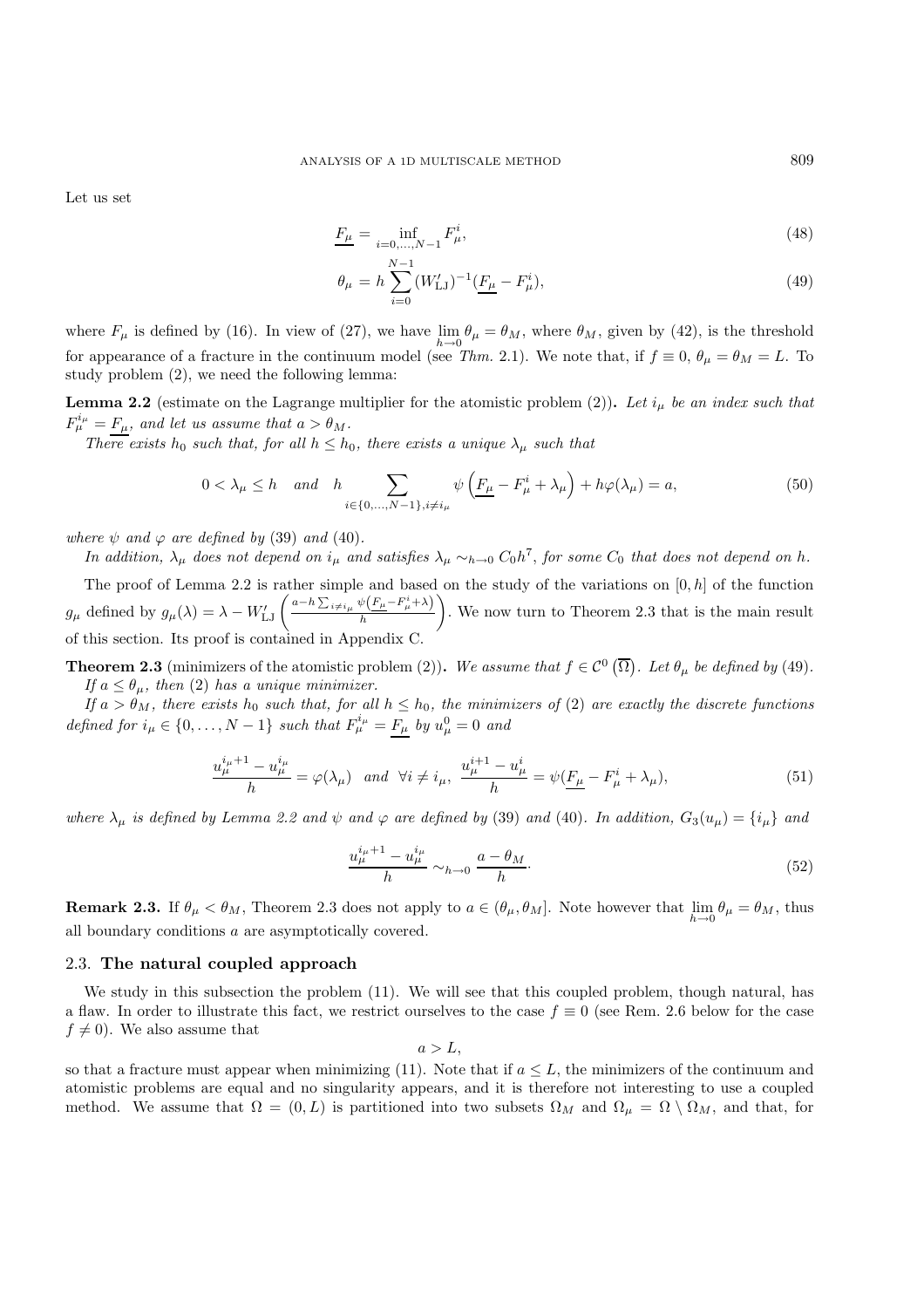

FIGURE 3. A minimizer of problem (11).

simplicity,  $\Omega_{\mu} = (0, Kh], \Omega_{M} = (Kh, L)$ . We will see in Remark 2.4 below that the treatment of the general case follows exactly the same lines. Our aim is to study the minimization problem (11), where the variational space  $X_c(a, \Omega_M)$  is defined by (9), with  $X_W(\Omega_M) = SBV(\Omega_M)$ , and where the corresponding energy  $E_c$  is given by (10), with  $W \equiv W_{\text{LJ}}$ . The key ingredient of the mathematical analysis is the following observation. Let us choose  $x_0 \in \Omega_M$  and let us consider the configurations  $u_1 \in X_c(a, \Omega_M)$  and  $u_2 \in X_c(a, \Omega_M)$  defined by

$$
\forall i \in \{0, 1, ..., K\}, \; u_1^i = ih, \qquad \forall x \in \Omega_M, \; u_1(x) = x + (a - L)H(x - x_0), \n\forall i \in \{1, ..., K\}, \; u_2^i = ih + (a - L), \quad \forall x \in \Omega_M, \; u_2(x) = x + (a - L)
$$
\n
$$
(53)
$$

and  $u_2^0 = 0$ . Within the configuration  $u_1$  (resp.  $u_2$ ), a fracture appears in  $\Omega_M$  (resp. in  $\Omega_\mu$ ). We have  $E(u_1) = E(E \in \Omega_M) - L W_{M-1}(1)$  and  $E(u_2) = E(E \in \Omega_M) - L W_{M-1}(1) + h + O(h^7)$  so  $E_c(u_1) = E_c(F \in \Omega_M) = L W_{LJ}(1)$  and  $E_c(u_2) = E_c(F \in \Omega_\mu) = L W_{LJ}(1) + h + O(h^7)$ , so

$$
E_c(F \in \Omega_\mu) > E_c(F \in \Omega_M). \tag{54}
$$

So, if the energy is defined by (10), a fracture costs less energy when it lies in  $\Omega_M$  ( $F \in \Omega_M$ ) than when it lies in  $\Omega_{\mu}$  ( $F \in \Omega_{\mu}$ ). Hence, the fracture of the minimizers of (11) appears in  $\Omega_{M}$ , as stated by the following lemma.

**Lemma 2.3.** *For* h *small enough, the minimizers of problem* (11) *are of the form*

$$
u^i = ih \quad \forall i \in \{0, 1, \dots, K\},\tag{55}
$$

$$
u(x) = x + \sum_{i \in I} \tilde{v}_i H(x - x_i), \quad \forall i, \, x_i \in (Kh, L), \, \tilde{v}_i > 0,\tag{56}
$$

*with*  $\mathbb{I} \subset \mathbb{N}$  *and*  $\sum$ i∈I  $\tilde{v}_i = a - L.$ 

*Proof.* Since the minimum of  $W_{LJ}$  is attained at 1, we have  $E_c(u) \ge KhW_{LJ}(1) + (L - Kh)W_{LJ}(1)$ , with a strict inequality if for some  $i \in \{0, 1, \ldots K - 1\}$ ,  $\frac{u^{i+1} - u^i}{h} \neq 1$ . Moreover, this value is attained when u is of the form (56). Conversely, if u is a minimizer, we necessarily have (55), and the restriction of the form (56). Conversely, if u is a minimizer, we necessarily have (55), and the restriction of u to  $\Omega_M$  is thus a minimizer of

$$
I_M^{Kh,L}(a - Kh) = \inf \left\{ \int_{Kh}^L W_{LJ}(u'), \ u \in SBV(Kh, L), \ u' > 0, \frac{1}{u'} \in L^{12}(Kh, L), \quad u(Kh) = Kh, \ u(L) = a \right\}.
$$

Now, Theorem 2.1 implies that a minimizer of this problem satisfies (56).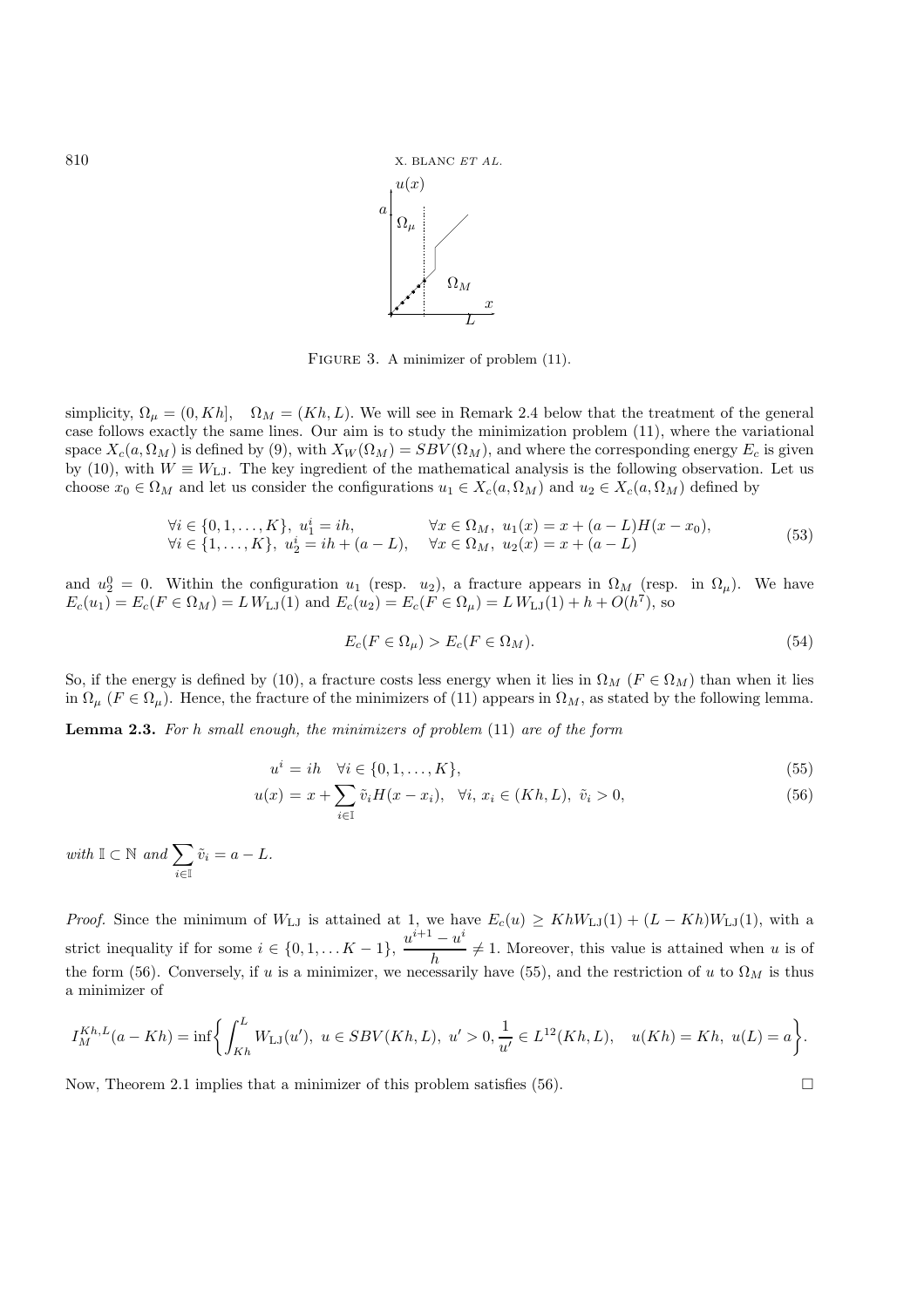**Remark 2.4.** The case of a general set  $\Omega_{\mu}$  may be treated likewise. Then, any minimizer of problem (11) satisfies:

$$
u^{i+1} - u^i = h \quad \forall i \text{ s.t. } ih \in \Omega_\mu \text{ and } ih + h \in \Omega_\mu,
$$
  

$$
u' = 1 + \sum_{i \in \mathbb{I}} \tilde{v}_i \delta_{x_i} \text{ in } \Omega_M, \quad \forall i, \ x_i \in \Omega_M, \quad \tilde{v}_i > 0, \text{ and } \sum_{i \in \mathbb{I}} \tilde{v}_i = a - L.
$$

The above argument shows that, in the simplest case where we expect a fracture of the material, for any partition of the domain  $\Omega$  into a regular domain  $\Omega_M$  and a singular one  $\Omega_\mu$ , the fracture naturally appears in the regular one.

Hence, if the following algorithm is used to compute an approximation of  $u_{\mu}$ : initialize  $\Omega_{\mu}$  to Ø,

- (1) solve (11) for  $\Omega_M = \Omega \setminus \Omega_\mu$ ;
- (2) find the set where the solution  $u_c$  of (11) has a large derivative, enlarge  $\Omega_\mu$  correspondingly if necessary and go back to 1,

then  $\Omega_{\mu}$  converges to  $\Omega$ , because, at each step, the above algorithm computes a solution having a singularity in the set  $\Omega_M$ . The latest iterations are therefore as costly as the determination of the atomistic solution.

**Remark 2.5.** A way around the above difficulty might be to allow the set  $\Omega_{\mu}$  to shrink back if the computed minimizer happens to be regular enough (in some sense) in  $\Omega_{\mu}$ . However, we have not been able to solve the difficulty with this alternative strategy.

**Remark 2.6.** The preceding analysis can be carried out in the case of a force  $f \neq 0$  satisfying  $f \in C^0(\overline{\Omega})$ . Let us assume that  $a > \theta_M$ , where  $\theta_M$  is defined by (42), and that  $\inf_{x \in \Omega_M} F_c(x) = \inf_{i \in \mathbb{N}} F_c^i$ , where  $F_c$  is defined

by (17) and (18). Let  $E_c(F \in \Omega_M)$  (resp.  $E_c(F \in \Omega_\mu)$ ) be the energy of a configuration with a fracture in  $\Omega_M$ (resp.  $\Omega_{\mu}$ ). Then the inequality (54) holds.

## 2.4. **A modified coupled approach**

In this subsection, we propose a way to build a coupled problem that remedies to the difficulties observed in the previous subsection.

We again assume, for the time being, that the partition  $\Omega = \Omega_M \cup \Omega_\mu$  is given. We show in Theorem 2.5 that the modified coupled variational problem (13) is well-posed. In Theorem 2.6, we show that its solution is a converging approximation of the solution to the atomistic problem (2), and in Section 2.5, we will propose a definition of the partition (see Def. 2.1 below).

The variational space we work with is  $X_c(a, \Omega_M)$  defined by (9) with

$$
X_W(\Omega_M) = \left\{ u; \ u \in W^{1,1}(\Omega_M), \ \frac{1}{u'} \in L^{12}(\Omega_M) \right\}.
$$

As announced in the Introduction, the modified coupled energy is given by

$$
E_{\text{mod}}(u) = h \sum_{i \in \mathbb{N}_{\mu}} W_{\text{LJ}} \left( \frac{u^{i+1} - u^i}{h} \right) - h \sum_{i, i h \in \Omega_{\mu}} u^i f(ih) + \int_{\Omega_M} W_{\text{LJ}}^h(u') - u f,
$$

with

$$
W_{\text{LJ}}^h(r) = W_{\text{LJ}}(r) + \sqrt{h} \ \tau(r - r_0).
$$

Here,  $r_0$  is any real number in  $(1, r_c)$  and the function  $\tau$  is a regularization of the function  $t \in \mathbb{R} \mapsto t_+ = \max(0, t)$ (in particular, it does not depend on h).

The energy  $E_{\text{mod}}$  differs from the natural coupled energy  $E_c$  given by (10) by the use of the energy density  $W_{\text{LJ}}^h$  instead of  $W_{\text{LJ}}$  on the continuum domain  $\Omega_M$ . Let us explain this choice, assuming that there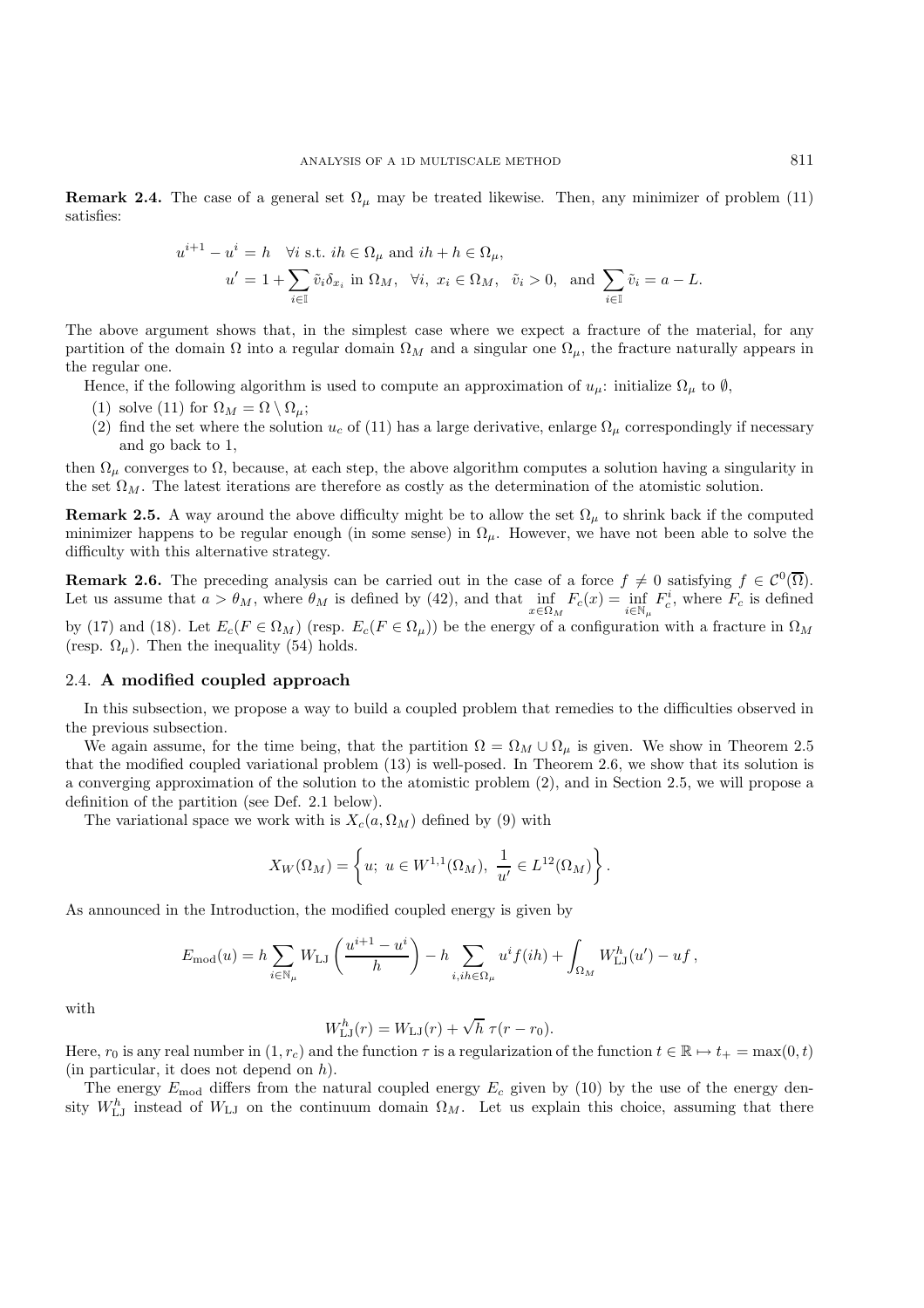are no body forces. According to the definition (12), the energy of the fractured configurations (53) reads  $E_{\text{mod}}(F \in \Omega_{\mu}) = LW_{\text{LJ}}(1) + h + O(h^7)$  and  $E_{\text{mod}}(F \in \Omega_M) = LW_{\text{LJ}}(1) + (a - L)\sqrt{h}$ , so

$$
E_{\text{mod}}(F \in \Omega_{\mu}) < E_{\text{mod}}(F \in \Omega_M). \tag{57}
$$

If we compare (54) and (57), we see that, with the modified definition of the coupled energy, a fracture costs now less energy when it lies in  $\Omega_{\mu}$  than when it lies in  $\Omega_{M}$ .

**Remark 2.7.** It is worth emphasizing that the additional term  $\sqrt{h}\tau(r-r_0)$  inserted in  $W_{LL}^h$  is by no means the **ONLY MANUTE IN THE INTERFERENCE IN THE INTERFERENCE IN WELT IS DY NO MEANS THE ONLY MANUTE IN MANUTE IN MANUTE IN MANUTE IS NOT USE THE ONLY THE INTERFERENCE IN MANUTE IS NOT USE THE ONLY THE ONLY THE USE OF THE ONLY THE** 

Let us now assume that the solution  $u_{\mu}$  of the atomistic problem (2) shows a fracture (on the atom  $i_{\mu}$ ), and that we want to use a coupled model to compute an approximation of  $u_{\mu}$ . At this point, the domain  $\Omega_M$ is unknown. In order to determine both  $\Omega_M$  and an approximation of  $u_\mu$ , a possible algorithm is the one already given in the previous subsection, which consists in iterating over two steps, first solve a coupled problem with  $\Omega_M$  fixed, second modify the partition according to the computed solution. Assume now that, at some moment, a "correct" partition has been found, in the sense that the atom  $i_{\mu}$  (where we expect the fracture to take place) belongs to  $\Omega_{\mu}$ . At that moment, we want the algorithm to stop, because the zone  $\Omega_{\mu}$  is satisfactory. Let us consider the minimization problem of the first step of the algorithm. The position of the fracture is such that its energy cost is minimal. If one works with the coupled energy (10), then, as explained in the previous subsection, the fracture is located in  $\Omega_M$ , which is not satisfactory. If one works with the modified coupled energy (12), then, in view of (57), the fracture is located in  $\Omega_{\mu}$  and the computed solution is smooth in  $\Omega_{M}$ , so the partition is not updated and the algorithm stops.

 $\tau$  partition is not updated and the algorithm stops.<br>The difference between  $E_c$  defined by (10) and  $E_{\text{mod}}$  defined by (12) is of order  $\sqrt{h}$ , that is a small quantity<br>call that h is the atomic lattice parameter). (recall that  $h$  is the atomic lattice parameter). However, even if it is small, this correction has an influence on the choices of the zones, since it allows for the zone  $\Omega_{\mu}$  to contain the fracture.

Before studying the modified coupled problem (13), we study the continuum problem with energy density  $W_{\text{LJ}}^h$ . The following Theorem (which is to be compared with Theorem 2.1) will be needed in the sequel.

**Theorem 2.4.** *Consider the energy*  $E_M^h$  *defined by* 

$$
E_M^h(u) = \int_{\Omega} W_{\text{LJ}}^h(u'(x)) - f(x)u(x) \,dx.
$$

Let us set  $\beta^h(x) \in (0, r_c)$  *such that*  $W'_{\text{LJ}}(\beta^h(x)) = \sqrt{h} + \inf F_M - F_M(x)$  *and*  $\theta^h_M = \int_{\Omega} \beta^h(x) dx$ . *If*  $\theta_M^h \geq a$ , then the problem

$$
\inf \left\{ E_M^h(u), \quad u \in W^{1,1}(\Omega), \quad \frac{1}{u'} \in L^{12}(\Omega), \quad u' > 0 \text{ a.e., } u(0) = 0, \quad u(L) = a \right\}
$$
(58)

*has a unique minimizer which reads*  $u(x) = \int_0^x \psi(-\lambda + \inf F_M - F_M(s))$  ds *for some*  $\lambda \ge -\sqrt{h}$  *and where*  $\psi$  *is defined by* (39) *defined by* (39)*.*

*If*  $\theta_M^h < a$ , *then* (58) *is not attained, but the problem* 

$$
\inf \left\{ E_M^h(u), \quad u \in SBV(\Omega), \quad \frac{1}{u'} \in L^{12}(\Omega), \quad u' > 0, \quad u(0) = 0, \quad u(L) = a \right\} \tag{59}
$$

*has at least one minimizer.*

*Moreover, the minimizers of* (59) *are exactly the functions*  $u(x) = \int_0^x \beta^h(t) dt + \sum_{i \in \mathbb{I}} \tilde{v}_i H(x - x_i)$ , where  $\mathbb{I}$  *is* any countable set, and  $\tilde{v}_i$  and x, are any real numbers such that any countable set, and  $\tilde{v}_i$  and  $x_i$  are any real numbers such that

$$
\sum_{i\in\mathbb{I}} \tilde{v}_i = a - \theta_M^h \quad \text{and} \quad \forall i \in \mathbb{I}, \quad \tilde{v}_i > 0, \quad x_i \in \arg\inf F_M.
$$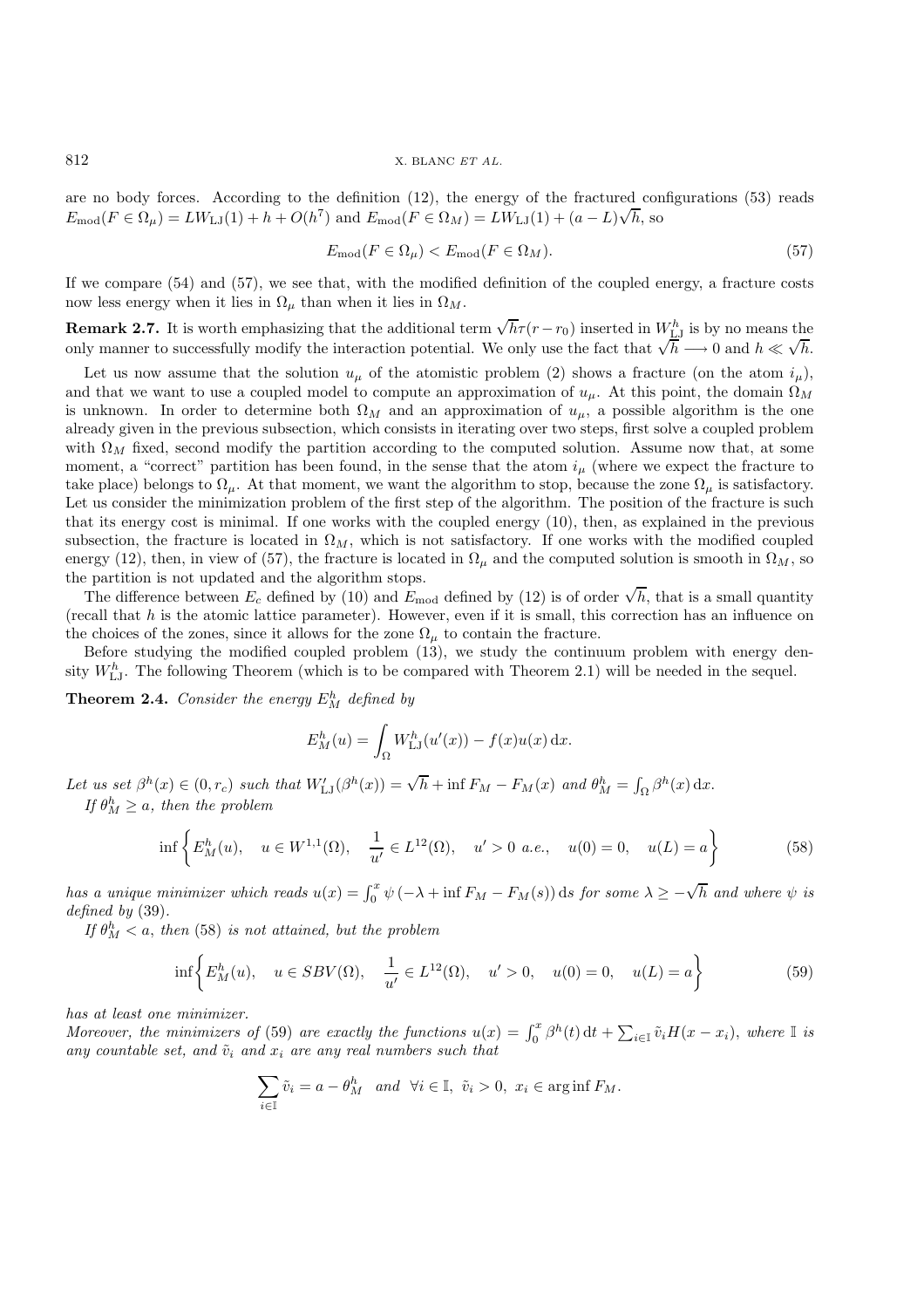We skip the proof of Theorem 2.4, which is an easy adaptation of the proof of Theorem 2.1.

We now study the existence and the uniqueness of solutions of the modified coupled problem (13). Let  $F_c$ be defined by (17) and (18), and let us set

$$
\underline{F_c} = \inf \left( \inf_{\Omega_M} F_c, \inf_{i \in \mathbb{N}_\mu} F_c^i \right).
$$

The threshold for the appearance of a fracture will be shown to be

$$
\theta_{\text{mod}} = \int_{\Omega_M} (W'_{\text{LJ}})^{-1} \left( \underline{F_c} - F_c(x) \right) dx + h \sum_{i \in \mathbb{N}_\mu} (W'_{\text{LJ}})^{-1} \left( \underline{F_c} - F_c^i \right).
$$

**Remark 2.8.** The modified coupled problem (13) could have been introduced in the convex case, although it was not needed (the coupled problem  $(11)$  leads to satisfactory results). In this case, one would have proved results similar to those given in Lemma 1.1 and Theorem 1.1.

To study the problem (13), we need the following lemma:

**Lemma 2.4.** *Let us assume that*  $a > \theta_M$ *, where*  $\theta_M$  *is defined by* (42)*, and that the partition is such that, for any* h *small enough, there exists*  $i_{mod} \in \mathbb{N}_{\mu}$  *such that* 

$$
\underline{F_c} \le F_c^{i_{mod}} \le \underline{F_c} + Ch \tag{60}
$$

*for some constant* C *that does not depend on* h*.*

*Then there exists* h<sub>0</sub> *such that, for all*  $h \leq h_0$ *, there exists a unique*  $\lambda_{mod}$  *such that*  $0 \leq \lambda_{mod} \leq Ch$  *and* 

$$
h \sum_{i \in \mathbb{N}_{\mu}, i \neq i_{mod}} \psi \left( \underline{F_c} - F_c^i + \lambda_{mod} \right) + h\varphi \left( \underline{F_c} - F_c^{i_{mod}} + \lambda_{mod} \right) + \int_{\Omega_M} \psi \left( \underline{F_c} - F_c(x) + \lambda_{mod} \right) dx = a \tag{61}
$$

*where*  $\psi$  *and*  $\varphi$  *are defined by* (39) *and* (40)*.* 

*Proof.* Let us define  $g_{mod}(\lambda) = \lambda + \underline{F_c} - F_c^{i_{mod}} - W'_{LJ} \left(\frac{p_{mod}(\lambda)}{h}\right)$  $\Big)$  on [0, 2Ch], where

$$
p_{\text{mod}}(\lambda) = a - h \sum_{i \in \mathbb{N}_{\mu}, i \neq i_{\text{mod}}} \psi \left( \underline{F_c} - F_c^i + \lambda \right) - \int_{\Omega_M} \psi \left( \underline{F_c} - F_c(x) + \lambda \right) dx.
$$

For h small enough,  $g_{\text{mod}}$  is an increasing function and  $g_{\text{mod}}(2Ch) \ge Ch - W'_{LJ}(\frac{a-\theta_M}{2h}) > 0$ . Moreover,  $g_{\text{mod}}(0) < 0$ . Hence there exists a unique  $\lambda_{\text{mod}} \in [0, 2Ch]$  such that  $g_{\text{mod}}(\lambda_{\text{mod}}) = 0$ .

**Theorem 2.5** (minimizers of the modified coupled problem). We assume that  $f \in C^0(\overline{\Omega})$  and that there exists  $\varepsilon_f > 0$  *such that* (26) *is satisfied.* 

*If*  $a \leq \theta_{mod}$ , then problem (13) has a unique minimizer  $u_{mod}$ , which is smooth: there exists  $C_0$  independent *of* h *such that*

$$
|u_{mod}|_{W^{1,\infty}(X_c)} \leq C_0,\tag{62}
$$

*where*  $|\cdot|_{W^{1,\infty}(X_c)}$  *is defined by* (30)*. If*  $a > \theta_M$ *, and if* 

$$
\exists i_0 \in \mathbb{N}_{\mu} \text{ such that } \underline{F_{\mu}} \le F_{\mu}^{i_0} \le \underline{F_{\mu}} + C_1 h,\tag{63}
$$

*for some constant*  $C_1 \geq 0$  *independent of h (recall*  $F_\mu$  *is defined by* (48)*), then there exists*  $h_0 > 0$  *such that, for all*  $h \leq h_0$ , the minimizers of (13) are exactly the functions defined, for  $i_{mod} \in \mathbb{N}_{\mu}$  such that  $F_c^{i_{mod}} = \inf_{i \in \mathbb{N}_{\mu}} F_c^i$ ,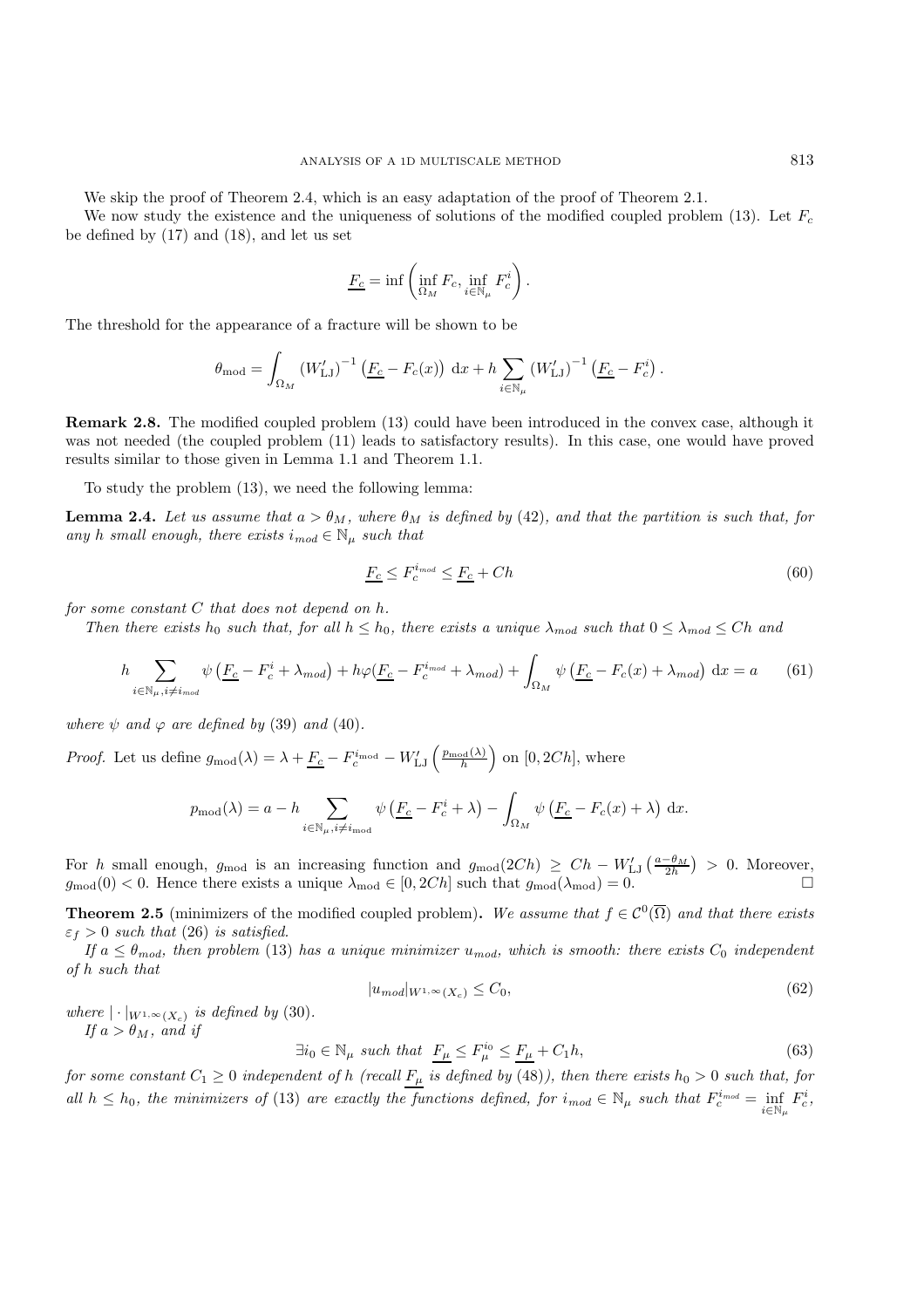*by*  $u_{mod}(0) = 0$  *and* 

$$
\begin{cases}\nu'_{mod}(x) = \psi\left(\lambda_{mod} + \underline{F_c} - F_c(x)\right) & \text{on } \Omega_M, \\
\frac{u^{i+1}_{mod} - u^i_{mod}}{h} = \psi\left(\lambda_{mod} + \underline{F_c} - F_c^i\right) & \text{for all } i \in \mathbb{N}_{\mu}, i \neq i_{mod}, \\
\frac{u^{i_{mod}+1}_{mod} - u^i_{mod}}{h} = \varphi\left(\lambda_{mod} + \underline{F_c} - F_c^{i_{mod}}\right),\n\end{cases} \tag{64}
$$

*where*  $\lambda_{mod}$  *is defined by Lemma 2.4.* 

**Remark 2.9.** If  $\theta_{\text{mod}} < \theta_M$ , Theorem 2.5 does not apply to  $a \in (\theta_{\text{mod}}, \theta_M]$ . Note however that  $\lim_{h \to 0} \theta_{\text{mod}} = \theta_M$ , thus all boundary conditions a are asymptotically covered.

*Proof of Theorem 2.5.* The proof in the case  $\theta_{mod} \ge a$  follows the same pattern as the proof of Theorem 2.1 (in the case  $\theta_M \ge a$ ). We concentrate on the case  $a > \theta_M$ . Let us set

$$
P_c^c(t) = W_{\text{LJ}}^h(t) + (F_c(x) - F_c)t,\tag{65}
$$

$$
P_i^c(t) = W_{\text{LJ}}(t) + (F_c^t - \underline{F_c})t,\tag{66}
$$

and, for  $i \in \mathbb{N}_u$ ,

$$
v_{1,c}^i = (W'_{\text{LJ}})^{-1} \left( \underline{F_c} - F_c^i \right). \tag{67}
$$

For  $x \in \Omega_M$ , we also define  $\beta_x^c \in (0, r_c)$  such that

$$
W_{\text{LJ}}'(\beta_x^c) = \sqrt{h} + \underline{F_c} - F_c(x). \tag{68}
$$

We first reformulate the energy  $E_{\text{mod}}$ , which reads  $E_{\text{mod}}(u) = \int_{\Omega_M} P_x^c(u'(x)) dx + h \sum_{i \in \mathbb{N}_\mu} P_i^c\left(\frac{u^{i+1} - u^i}{h}\right)$  $\Big) + a \left( \underline{F_c} - F_c(L) \right)$ Let us consider the problem

$$
\overline{I}_{\text{mod}} = \inf \left\{ \overline{E}_{\text{mod}}(v), \ v \in Y_c(a, \Omega_M) \right\},\tag{69}
$$

where  $\overline{E}_{\text{mod}}$  is given by

$$
\overline{E}_{\text{mod}}(v) = \int_{\Omega_M} P_x^c(v(x)) dx + h \sum_{i \in \mathbb{N}_\mu} P_i^c(v^i), \tag{70}
$$

and where  $Y_c(a, \Omega_M)$  is given by

$$
Y_c(a,\Omega_M) = \begin{cases} v; \, v \in L^1(\Omega_M), \, \frac{1}{v} \in L^{12}(\Omega_M), \, v_{\vert \mathbb{N}_{\mu}} \text{ is the discrete set} \\ \text{of variables } (v^i)_{i \in \mathbb{N}_{\mu}}, \, v > 0, \, \int_{\Omega_M} v + h \sum_{i \in \mathbb{N}_{\mu}} v^i = a \end{cases} \tag{71}
$$

Clearly,  $I_{\text{mod}} = \overline{I}_{\text{mod}} + a\left(\underline{F_c} - F_c(L)\right)$  and u is a minimizer of (13) if and only if v, defined by  $\forall x \in \Omega_M$ ,  $v(x) = u'(x)$  and  $\forall i \in \mathbb{N}_{\mu}, \overline{v^{i}} = \frac{u^{i+1}-u^{i}}{h}$ , is a minimizer of (69).

**Step 1** (a lower bound on the atomistic deformation). Let  $u_n$  be a minimizing sequence of problem (13) and let  $v_n$  be the associated minimizing sequence of problem (69). Since  $u_n$  is an increasing function, we have  $0 \le v_n^i \le a/h$  for all i in  $\mathbb{N}_{\mu}$ . So, up to a subsequence extraction, we can assume that the sequence  $(v_n^i)$ converges. Let us set

$$
a_{\mu}^{\infty} = \lim_{n \to +\infty} h \sum_{i \in \mathbb{N}_{\mu}} v_n^i.
$$
 (72)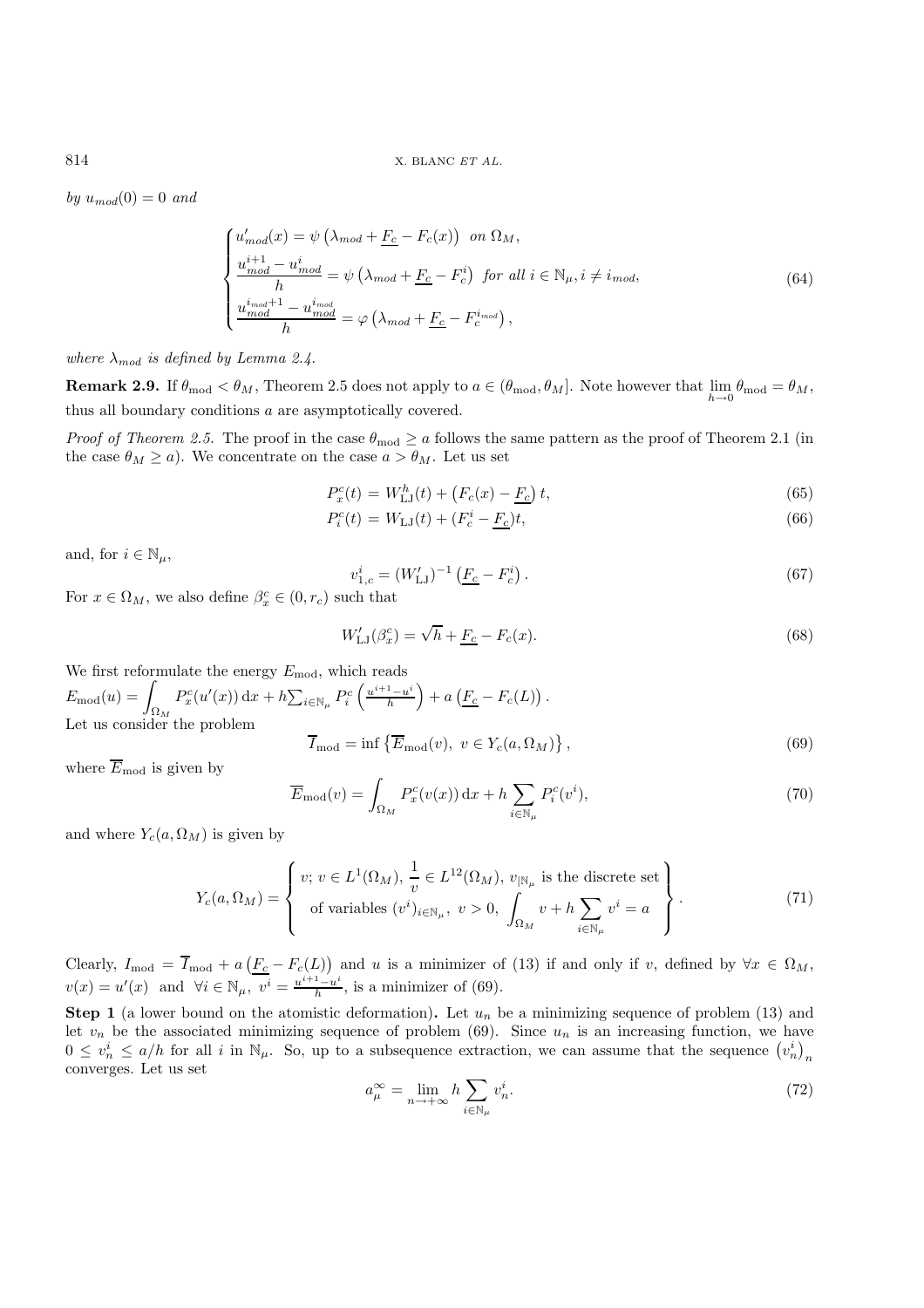As  $\int_{\Omega_M} v_n + h \sum_{i \in \mathbb{N}_\mu} v_n^i = a$ , we can also define  $a_M^{\infty} = \lim_{n \to +\infty} \int_{\Omega_M} v_n(x) dx = a - a_\mu^{\infty}$ . Let us establish a lower bound on  $a_{\mu}^{\infty}$ . For all  $t > 0$ , we have

$$
P_x^c(t) \ge P_x^c(\beta_x^c) + \sqrt{h}\left(t - \beta_x^c\right),\tag{73}
$$

$$
P_i^c(t) \ge P_i^c(v_{1,c}^i),\tag{74}
$$

where  $P_x^c$ ,  $P_i^c$ ,  $\beta_x^c$  and  $v_{1,c}$  are defined by (65), (66), (68) and (67). We now consider (70) with  $v \equiv v_n$ . With (73) and (74) we obtain and (74), we obtain

$$
\overline{I}_{\text{mod}} \ge \int_{\Omega_M} P_x^c(\beta_x^c) \, \mathrm{d}x + \sqrt{h} \left( a_M^{\infty} - \int_{\Omega_M} \beta_x^c \, \mathrm{d}x \right) + h \sum_{i \in \mathbb{N}_\mu} P_i^c(v_{1,c}^i). \tag{75}
$$

Let us now choose  $i_{mod} \in \mathbb{N}_{\mu}$  such that  $F_c^{i_{mod}} = \inf_{i \in \mathbb{N}_{\mu}} F_c^i$ . With (63) and (28), we see that

$$
\underline{F_c} \le F_c^{i_{\text{mod}}} \le \underline{F_c} + Ch \tag{76}
$$

for some constant C that does not depend on h. Let us consider the test function  $v_b$  defined by  $v_b(x) = \beta_x^c$ in  $\Omega_M$ ,  $v_b^i = v_{1,c}^i$  for all  $i \in \mathbb{N}_{\mu}$ ,  $i \neq i_{\text{mod}}$ , and  $v_b^{i_{\text{mod}}}$  such that  $\int_{\Omega_M} v_b + h \sum_{i \in \mathbb{N}_{\mu}} v_b^i = a$ . By construction, we have

$$
v_b^{i_{\text{mod}}} \sim_{h \to 0} (a - \theta_M)/h. \tag{77}
$$

The function  $\beta_x^c$  is continuous and positive, and  $v_b^i > 0$  for all  $i \in \mathbb{N}_{\mu}$ . So  $v_b$  is a test function for (69), and we have

$$
\overline{I}_{\text{mod}} \le \overline{E}_{\text{mod}}(v_b) = \int_{\Omega_M} P_x^c(\beta_x^c) dx + h \sum_{i \in \mathbb{N}_\mu} P_i^c(v_{1,c}^i) + h P_{i_{\text{mod}}}^c(v_b^{i_{\text{mod}}}) - h P_{i_{\text{mod}}}^c(v_{1,c}^{i_{\text{mod}}}). \tag{78}
$$

The last two terms of (78) satisfy

$$
hP_{i_{\rm mod}}^c(v_b^{i_{\rm mod}}) - hP_{i_{\rm mod}}^c(v_{1,c}^{i_{\rm mod}}) = h\left(W_{\rm LJ}(v_b^{i_{\rm mod}}) - W_{\rm LJ}(v_{1,c}^{i_{\rm mod}})\right) + h(F_c^{i_{\rm mod}} - F_c)(v_b^{i_{\rm mod}} - v_{1,c}^{i_{\rm mod}}). \tag{79}
$$

We now bound this quantity. From (67), we have  $0 < v_{1,c}^{i_{\text{mod}}} \leq 1$ , thus  $W_{\text{LJ}}(v_{1,c}^{i_{\text{mod}}}) \geq W_{\text{LJ}}(1)$ . With this inequality and (77), we obtain inequality and (77), we obtain

$$
h\left(W_{\text{LJ}}(v_b^{\text{imod}}) - W_{\text{LJ}}(v_{1,c}^{\text{imod}})\right) \le Ch\tag{80}
$$

for some C that does not depend on h. Since  $\lim_{h\to 0} h(v_b^{\text{imod}} - v_{1,c}^{\text{imod}}) = a - \theta_M$ , we infer from (76) that

$$
h(F_c^{i_{\text{mod}}} - \underline{F_c})(v_b^{i_{\text{mod}}} - v_{1,c}^{i_{\text{mod}}}) \le Ch
$$
\n
$$
(81)
$$

for some C that does not depend on h. Collecting (80) and (81), we obtain  $h P_{i_{\text{mod}}}^c(v_{\text{mod}}^{i_{\text{mod}}}) - h P_{i_{\text{mod}}}^c(v_{\text{mod}}^{i_{\text{mod}}}) \leq Ch$ . Inserting this inequality in (78) and making use of (75), we see that  $a_M^{\infty} - \int_{\Omega_M} \beta_x^c dx \leq C$ Since  $\theta_M = \lim_{h \to 0} \left( \int_{\Omega_M} \beta_x^c dx + \int_{\Omega_\mu} (W'_{LJ})^{-1} (\inf F_M - F_M(x)) dx \right)$ , we obtain, for h small enough, the following lower bound on  $a_{\mu}^{\infty}$ :

$$
\frac{a - \theta_M}{2} + \int_{\Omega_\mu} \left( W_{\text{LJ}}' \right)^{-1} \left( \inf F_M - F_M(x) \right) \, \mathrm{d}x \le a_\mu^\infty. \tag{82}
$$

**Step 2** (an auxiliary problem). For any positive real numbers  $a_M$  and  $a_u$ , let us define

$$
I_M(a_M) = \inf \left\{ \int_{\Omega_M} P_x^c(v(x)) dx, \ v \in L^1(\Omega_M), \ \frac{1}{v} \in L^{12}(\Omega_M), v > 0 \ a.e. \text{ on } \Omega_M, \ \int_{\Omega_M} v = a_M \right\} \tag{83}
$$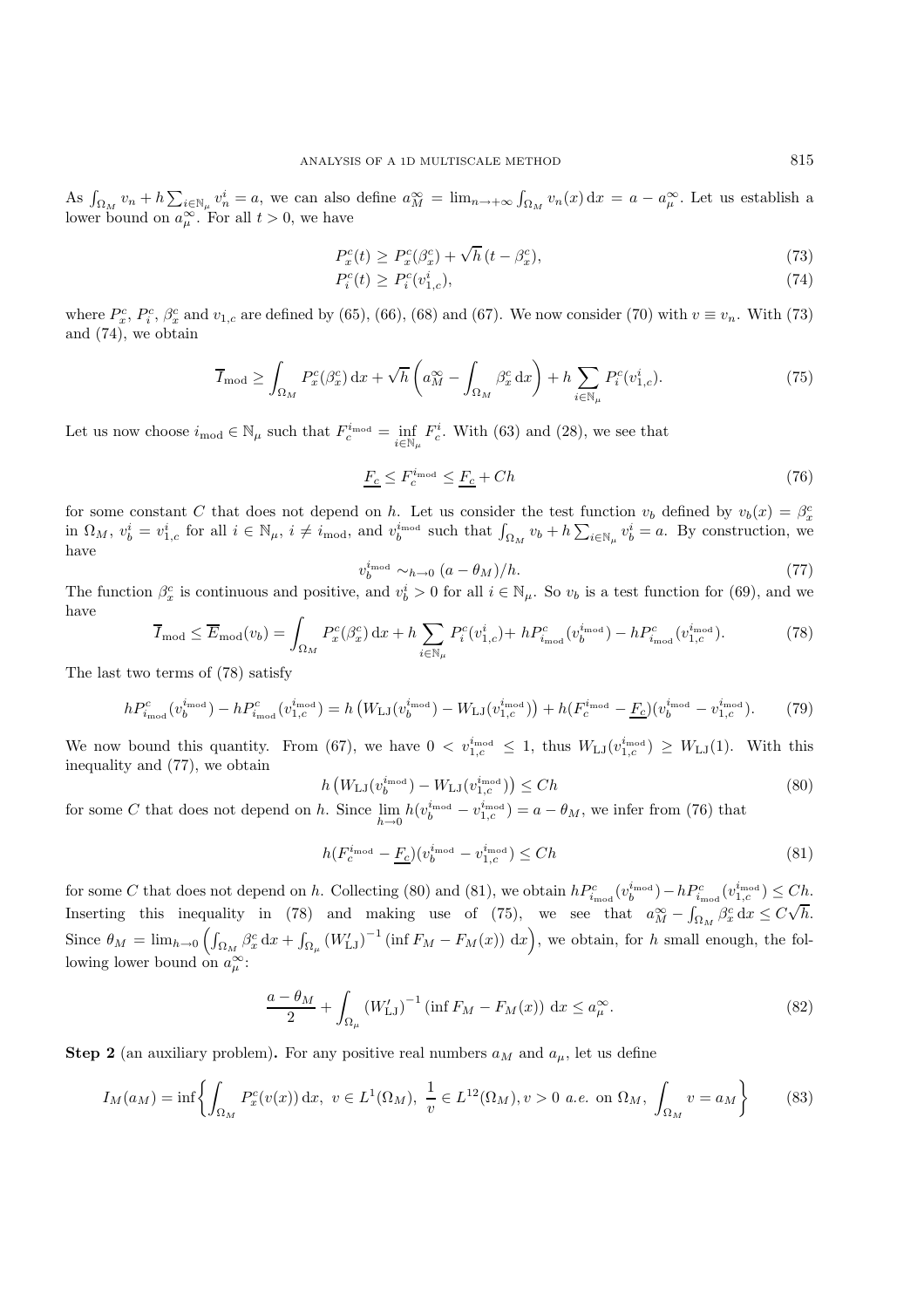and

$$
I_{\mu}(a_{\mu}) = \inf \left\{ h \sum_{i \in \mathbb{N}_{\mu}} P_i^c(v^i), \ v^i > 0, \ h \sum_{i \in \mathbb{N}_{\mu}} v^i = a_{\mu} \right\}.
$$
 (84)

Problem (83) (resp. (84)) can be studied with arguments similar to the ones used to prove Theorem 2.4 (resp. *Thm.* 2.3). The conclusion is the following: let

$$
a_M^{th} = \int_{\Omega_M} \psi \left( \sqrt{h} + \inf_{\Omega_M} F_c - F_c(x) \right) dx, \tag{85}
$$

and

$$
a_{\mu}^{th} = \int_{\Omega_{\mu}} \left( W'_{\text{LJ}} \right)^{-1} \left( \inf_{\Omega} F_M - F_M(x) \right) dx. \tag{86}
$$

If  $a_M \leq a_M^{th}$ , then problem (83) has a unique minimizer which is continuous, and if  $a_M > a_M^{th}$ , then problem (83) has no minimizer (any minimizing sequence converges to some measure which includes Dirac masses). If  $a_{\mu} > a_{\mu}^{th}$ , then a fracture appears in the minimizer(s) of (84).<br>With (60) (70) and (71) we see that  $\overline{I}$  in f (*I*) (a)

With (69), (70) and (71), we see that  $\overline{I}_{\text{mod}} = \inf \{ I_M(a - \overline{a}) + I_\mu(\overline{a}), \ \overline{a} \in [0, a] \}$ . Let us define g by

$$
g(\overline{a}) = I_M(a - \overline{a}) + I_\mu(\overline{a}),\tag{87}
$$

and let  $\overline{a}^*$  be any real number in [0, a] such that  $\overline{I}_{\text{mod}} = \inf g = g(\overline{a}^*)$ . One can consider a minimizing sequence of problem (84) with  $a_{\mu} = \overline{a}^*$ , and one can also consider a minimizing sequence of problem (83) with  $a_M = a - \overline{a}^*$ . So we can build a minimizing sequence  $v_n$  of problem (69) and apply results of Step 1 to this sequence. By construction,  $h\sum_{i\in\mathbb{N}_\mu}v_n^i=\overline{a}^*$ , so the real number  $a_\mu^\infty$  defined by (72) reads  $a_\mu^\infty=\overline{a}^*$ . Hence, with (82) and (86), we see that  $\overline{a}^* \in I_g$ , where we set  $I_g = \left[\frac{a-\theta_M}{2} + a^{th}_\mu, a\right]$ . So  $\overline{I}_{\text{mod}} = \inf \{g(\overline{a}), \overline{a} \in I_g\}$ . In the sequel of this Step, we study the variations of the function g to show that, on the interval  $I_g$ , g has a unique minimizer minimizer.

Let us choose  $\overline{a} \in I_g$ , let us set  $a_{\mu} = \overline{a}$  and  $a_M = a - \overline{a}$  and let us consider problems (83) and (84). Since  $\overline{a} > a_{\mu}^{th}$ , problem (84) is an atomistic problem with boundary conditions so that a fracture appears. With results of Section 2.2, and can about that there exists  $\overline{a} > a_{\mu}^{th}$  and that the principal atomic sol of Section 2.2, one can show that there exists  $\lambda_{\mu} \in [0, h]$  such that the minimizers v of (84) read  $v^{i_{\text{mod}}} = \varphi(\lambda_{\mu})$ and  $\forall i \neq i_{\text{mod}}, v^i = \psi(\inf_{i \in \mathbb{N}_\mu} F_c^i - F_c^i + \lambda_\mu)$ , where  $i_{\text{mod}}$  is any index such that  $F_c^{i_{\text{mod}}} = \inf_{i \in \mathbb{N}_\mu} F_c^i$ . We have also shown that  $\lambda_\mu$  depends on  $a_\mu$  but not on  $i_{mod}$ . As a consequence, we can compute  $I_\mu(a_\mu)$  and show that

$$
\frac{\mathrm{d}I_{\mu}(a_{\mu})}{\mathrm{d}a_{\mu}} = \lambda_{\mu} + \inf_{i \in \mathbb{N}_{\mu}} F_c^i - \underline{F_c}.
$$
\n(88)

In addition,

$$
\frac{d\lambda_{\mu}}{da_{\mu}} \sim_{h \to 0} -Ch^{7}
$$
\n
$$
\frac{d\lambda_{\mu}}{da_{\mu}} \sim_{h \to 0} -Ch^{7}
$$
\n
$$
(89)
$$
\n
$$
\frac{d\lambda_{\mu}}{da_{\mu}} \sim_{h \to 0} -Ch^{7}
$$

for some constant  $C > 0$ . We now study problem (83). If  $a_M \leq a_M^{th}$  defined by (85), then problem (83) has a unique minimizer unright production  $\sum_{i=1}^N F(x_i)$  for some  $\sum_{i=1}^N F(x_i)$  and  $\sum_{i=1}^N F(x_i)$ unique minimizer v which reads  $v(x) = \psi(-\lambda_M + \inf_{\Omega_M} F_c - F_c(x))$  for some  $\lambda_M \ge -\sqrt{h}$ . If  $a_M > a_M^{th}$ , then problem (83) has one or many minimizers v which read  $v(x) = \psi$ ′′′<br>(√  $\overline{h}$  + inf<sub>Ω*M*</sub>  $F_c$  –  $F_c(x)$ ) + Dirac masses. So we can compute  $I_M(a_M)$  and show that

$$
\frac{\mathrm{d}I_M(a_M)}{\mathrm{d}a_M} = -\lambda_M + \inf_{\Omega_M} F_c - \underline{F_c},\tag{90}
$$

where  $\lambda_M \in [-$ √  $(h, +\infty)$ . If  $a_M \ge a_M^{th}$ , then  $\lambda_M = -$ √ h, and if  $a_M \leq a_M^{th}$ , then

$$
\frac{\mathrm{d}\lambda_M}{\mathrm{d}a_M} \le -\frac{W_{\text{LJ}}''(1)}{2\left|\Omega_M\right|}.\tag{91}
$$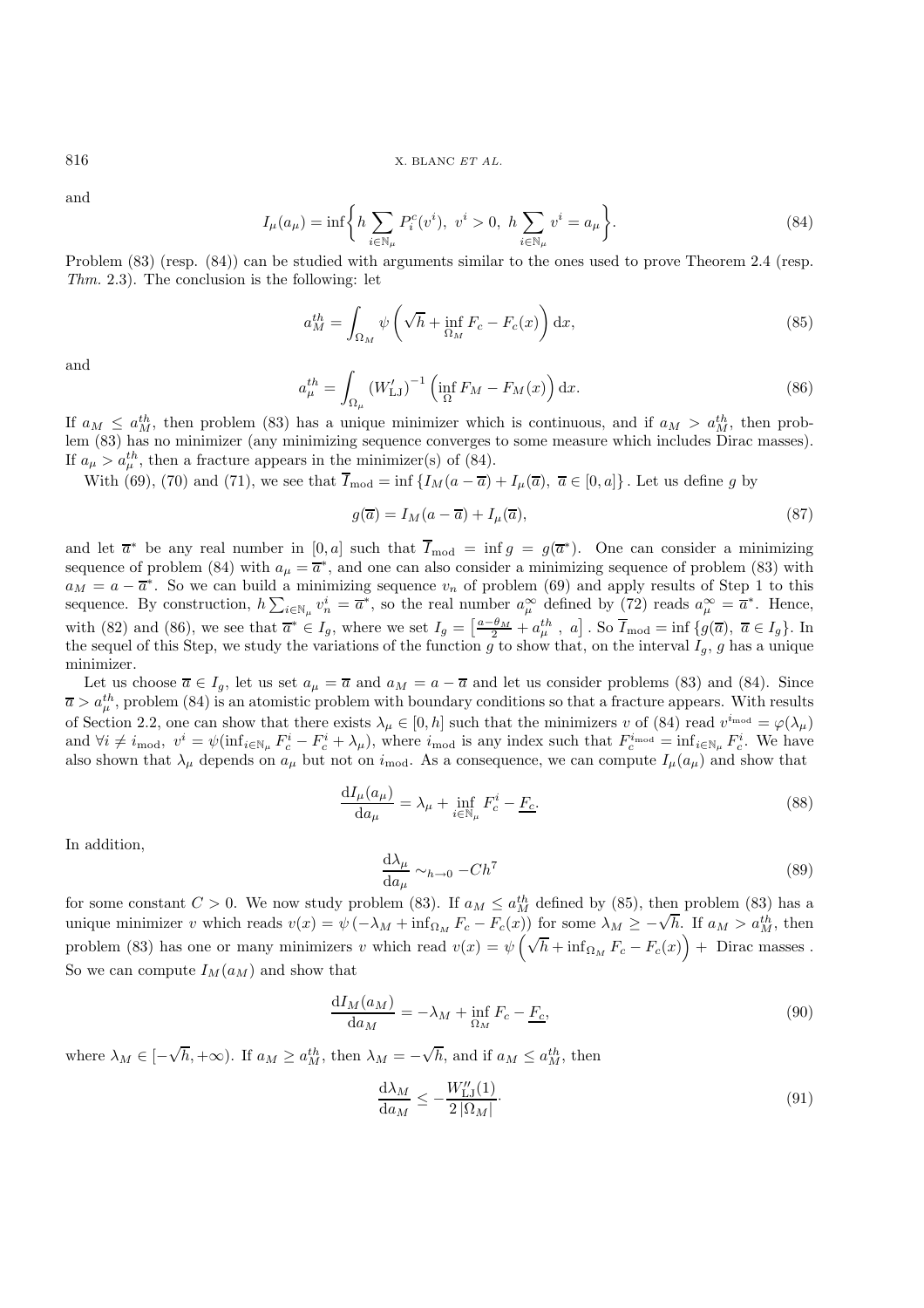We now study the variations of the function g defined by  $(87)$ . In view of  $(88)$  and  $(90)$ , it satisfies

$$
g'(\overline{a}) = \lambda_M - \inf_{\Omega_M} F_c + \lambda_\mu + \inf_{i \in \mathbb{N}_\mu} F_c^i.
$$
\n(92)

If  $\inf_{i \in \mathbb{N}_{\mu}} F_c^i \ge \inf_{\Omega_M} F_c$ , then  $\frac{F_c}{\Omega_M} = \inf_{\Omega_M} F_c$ , and with (76), we obtain

$$
\inf_{i \in \mathbb{N}_{\mu}} F_c^i - \inf_{\Omega_M} F_c \le Ch. \tag{93}
$$

The above inequality also holds if  $\inf_{\Omega_M} F_c^* < \inf_{\Omega_M} F_c$ . Inserting (93) in (92), and since  $\lambda_\mu \leq h$ , we obtain  $g'(\overline{a}) \leq \lambda_M + Ch$  for some constant C that does not depend on h.<br>
If  $g_{\lambda} = g_{\lambda} = \overline{g} \geq g^{th}$  then  $g_{\lambda} = g_{\lambda}(\overline{a}) \geq 0$  if  $g_{\lambda} = \overline{g} \leq g^{th}$ 

If  $a_M = a - \overline{a} \ge a_M^{th}$  then  $\lambda_M = -\sqrt{h}$ , so  $g'(\overline{a}) < 0$ . If  $a - \overline{a} \le a_M^{th}$ , we differentiate (92) with respect to  $\overline{a}$ , and  $\lambda_M = -\sqrt{h}$ , so  $g'(\overline{a}) < 0$ . Since  $g'(a) = +\infty$  there exists a unique  $\overline{a}^*$  whi with (89) and (91), one can show that  $g''(\overline{a}) > 0$ . Since  $g'(a) = +\infty$ , there exists a unique  $\overline{a}^*$  which minimizes g on  $I_g$ , and  $\overline{a}^* \in (a - a_M^{th}, a)$ .

**Step 3** (conclusion). We know that  $\overline{I}_{\text{mod}} = \inf g = g(\overline{a}^*)$  with  $\overline{a}^* \in I_g \cap (a - a_{M}^{th}, a)$ . There exist minimizers for problem (83) with  $a_{M} = \overline{a}^* \leq a_{M}^{th}$  and for problem (84) with  $a_{M} = \overline{a}^*$ . So probl for problem (83) with  $a_M = a - \overline{a}^* < a_M^{th}$  and for problem (84) with  $a_\mu = \overline{a}^*$ . So problems (69) and (13) have a minimizer. Let now use the a minimizer of problem (13) and let  $v_{\mu}$  she its first derivative which have a minimizer. Let now  $u_{\text{mod}}$  be a minimizer of problem (13) and let  $v_{\text{mod}}$  be its first derivative, which is a minimizer of (69). As a has a unique minimizer  $\overline{\sigma}^*$ , we see that  $\int_{v_1}^{v_1} \cdots \cdots \cdots \cdots \cdots \$ minimizer of (69). As g has a unique minimizer  $\overline{a}^*$ , we see that  $\int_{\Omega_M} v_{\text{mod}}(x) dx = a - \overline{a}^* \langle a_M^{th}, s_0 \rangle$  that  $u_{\text{mod}}$ has no fracture on  $\Omega_M$ . We also see that  $h \sum_{i \in \mathbb{N}_\mu} v_{\text{mod}}^i = \overline{a}^* \geq \frac{a - \theta_M}{2} + a_\mu^{th}$ , so  $u_{\text{mod}}$  has a unique fracture on  $\Omega_{\mu}$ . We apply Theorem 2.3 on problem (84) and Theorem 2.4 on problem (83), and we obtain (64) for some Lagrange multiplier  $\lambda_{\text{mod}}^* \in (0, Ch)$ .<br>We now identify  $\lambda^*$  We know

We now identify  $\lambda_{\text{mod}}^*$ . We know that  $\lambda_{\text{mod}}^* \in (0, Ch)$ , and we see from (64) that  $\lambda_{\text{mod}}^*$  satisfies (61). In dition we see that (63) implies (60). Since  $a > \theta_M$  we can apply Lemma 2.4, that defines  $\lambda_{\text{mod}}$ addition, we see that (63) implies (60). Since  $a > \theta_M$ , we can apply Lemma 2.4, that defines  $\lambda_{\text{mod}}$ , and we have  $\lambda_{mod}^* = \lambda_{mod}$ .  $\mathcal{L}_{\text{mod}}^* = \lambda_{\text{mod}}.$ 

We now estimate the difference between a minimizer  $u_{mod}$  of the modified coupled problem (13) and a minimizer  $u_{\mu}$  of the atomistic problem (2).

**Theorem 2.6** (estimate on the minimizers). We assume that  $f \in C^0(\overline{\Omega})$  and that there exists  $\kappa_f > 0$  such *that* (26) *is satisfied. Let*  $u_{\mu}$  *be a minimizer of problem* (2) *and*  $u_{mod}$  *be a minimizer of problem* (13)*.* 

*If*  $a < \theta_M$ , then there exist  $h_0 \leq 1$  and  $C(\kappa_f)$ , that both depend on  $\kappa_f$ , such that, for all  $h \leq h_0$ , the *minimizers* <sup>u</sup>µ *and* <sup>u</sup>*mod, as well as their respective energies, are at distance of order* <sup>h</sup> *in the sense that*

$$
|(\Pi_{\mu}u_{mod}) - u_{\mu}|_{W^{1,\infty}(X_{\mu})} + |u_{mod} - (\Pi_{c}u_{\mu})|_{W^{1,\infty}(X_{c})} \leq C(\kappa_{f})h\kappa_{f},
$$
\n(94)

$$
\left\| \left( \Pi_{\mu} u_{mod} \right) - u_{\mu} \right\|_{L^{\infty}(X_{\mu})} + \left\| u_{mod} - \left( \Pi_{c} u_{\mu} \right) \right\|_{L^{\infty}(X_{c})} \leq C(\kappa_{f}) h \kappa_{f},\tag{95}
$$

$$
|I_{mod} - I_{\mu}| \le C(\kappa_f)h\kappa_f,\tag{96}
$$

*where*  $\Pi_c$  *and*  $\Pi_{\mu}$  *are the operators defined in Definition 1.4, and*  $\|\cdot\|_{L^{\infty}(X_c)}$ ,  $|\cdot|_{W^{1,\infty}(X_c)}$ ,  $\|\cdot\|_{L^{\infty}(X_{\mu})}$  *and*<br> $\|\cdot\|_{L^{\infty}(X_{\mu})}$  *and*  $\Pi_{\mu}$  *are the narrow defined by (20)* (20) and  $|\cdot|_{W^{1,\infty}(X_\mu)}$  *are the norms defined by* (29), (30) *and* (31)*. In addition, the function*  $\kappa_f$  →  $C(\kappa_f)$  *is bounded on any compact set.*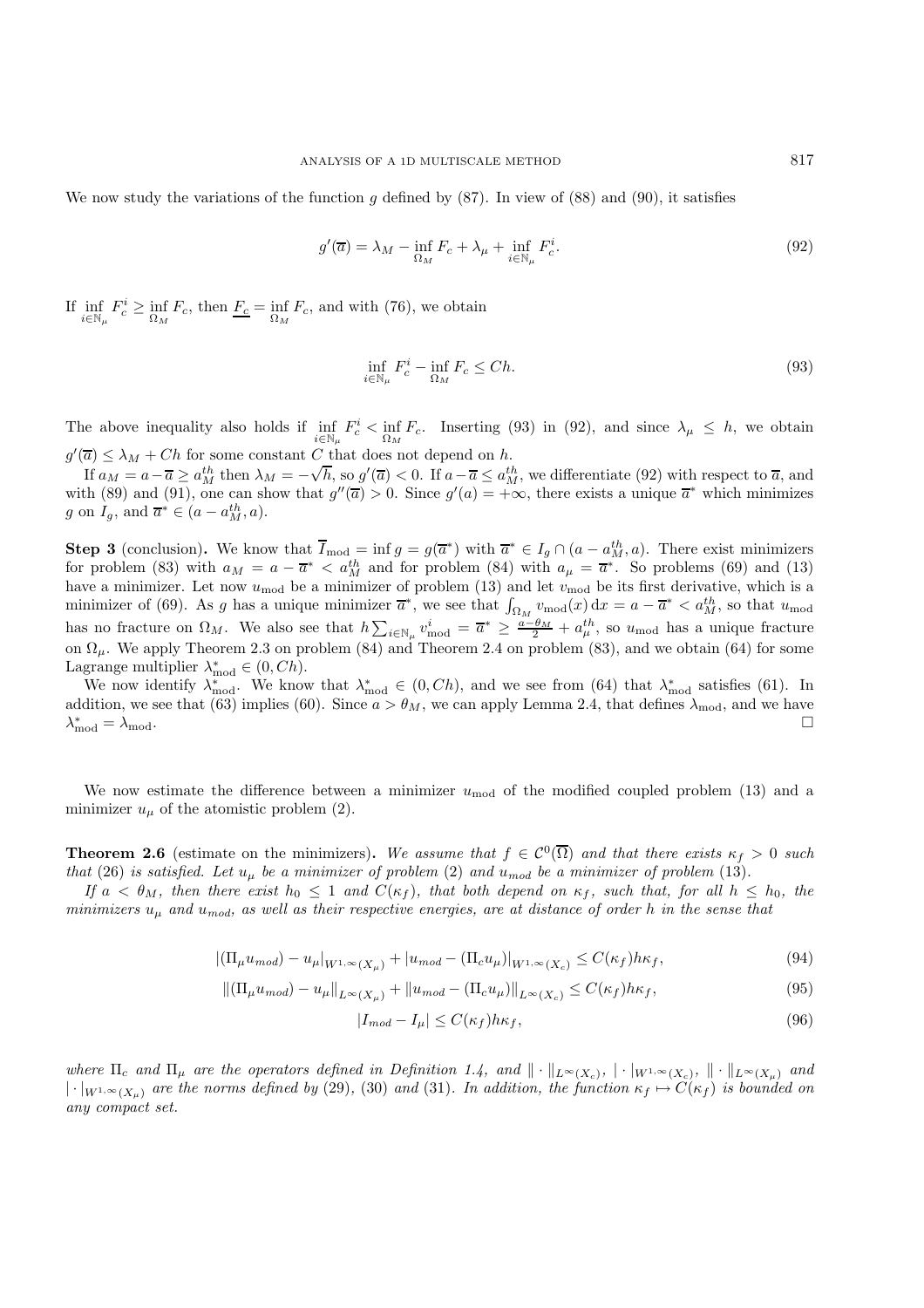818 X. BLANC *ET AL.*

*If*  $a > \theta_M$ , and if the partition  $\Omega = \Omega_M \cup \Omega_\mu$  satisfies (63), then there exist  $h_0 \leq 1$  and a constant C *(that both depend on*  $\kappa_f$ *) such that, for all*  $h \leq h_0$ *, there exist*  $i_\mu \in \{0, \ldots, N-1\}$  *and*  $i_{mod} \in \mathbb{N}_\mu$  *so that* 

$$
||u'_{mod} - (\Pi_c u_\mu)'||_{L^\infty(\Omega_M \setminus [i_\mu h, i_\mu h + h])} \le Ch,\tag{97}
$$

$$
\sup_{i \in \mathbb{N}_{\mu}, i \neq i_{\mu}, i \neq i_{mod}} \left| \frac{u_{mod}^{i+1} - u_{mod}^i}{h} - \frac{u_{\mu}^{i+1} - u_{\mu}^i}{h} \right| \le Ch,\tag{98}
$$

$$
\left| (u_{mod}^{i_{mod}+1} - u_{mod}^{i_{mod}}) - (u_{\mu}^{i_{\mu}+1} - u_{\mu}^{i_{\mu}}) \right| \le Ch,
$$
\n(99)

$$
u_{mod}^{i_{mod}+1} - u_{mod}^{i_{mod}} \sim_{h \to 0} a - \theta_M, \qquad u_{\mu}^{i_{\mu}+1} - u_{\mu}^{i_{\mu}} \sim_{h \to 0} a - \theta_M,\tag{100}
$$

$$
|I_{mod} - I_{\mu}| \le Ch. \tag{101}
$$

In the case  $a>\theta_M$ , we see that both  $u_\mu$  and  $u_{\text{mod}}$  have a singularity, that is localized on a unique atom pair (see (100)). With (99), we can see that the difference between the discontinuity of  $u_{mod}$  and of  $u_{\mu}$  converges to 0 when  $h$  goes to zero.

*Proof.* We first treat the case  $a < \theta_M$ . Then, for h small enough, the atomistic problem (2) and the modified coupled problem (13) are well-posed (see *Thms.* 2.3 and 2.5), and the analysis can be conducted in exactly the same way as in the convex case (see *Thm.* 1.1). We thus obtain estimates (94), (95) and (96), which are similar to (33), (34), (35), (36) and (37).

We now treat the case  $a > \theta_M$ . Then, for h small enough, the configuration  $u_\mu$ , which is a minimizer of the atomistic problem (2), is given by (51) for some  $i_{\mu} \in \{0, \ldots, N-1\}$  and some  $\lambda_{\mu} \in (0, h]$  (see *Thm.* 2.3). The configuration  $u_{\text{mod}}$ , which is a minimizer of problem (13), is given by (64) for some  $i_{\text{mod}} \in \mathbb{N}_{\mu}$  and some  $\lambda_{\text{mod}} \in (0, Ch]$  (see *Thm.* 2.5). Hence, we obtain

$$
|\lambda_{\mu} - \lambda_{\text{mod}}| \le Ch,\tag{102}
$$

for some constant C that does not depend on h. Collecting  $(51)$ ,  $(64)$  and  $(102)$ , we obtain estimates  $(97)$ and (98). Using boundary conditions, one can prove (99). The estimate (52) implies the estimate (100) on  $u_u$ , and we infer from the latter and (99) the estimate (100) on  $u_{\text{mod}}$ . Collecting (97), (98) and (99), we obtain the energy estimate (101). energy estimate (101).

## 2.5. **Definition of the partition**

In the statement of Theorem 2.6, we have supposed that we were given some body forces  $f$  and a partition  $\Omega = \Omega_M \cup \Omega_\mu$  satisfying (26) and (63). In the sequel, we describe a strategy to find such a partition without resorting to the computation of  $F_{\mu}$ , an object which is expensive to compute.

**Definition 2.1** (partition in the Lennard-Jones case). We assume that  $f \in W^{1,1}(\Omega)$ . Let us fix  $\kappa_f > 0$ , and let  $u_M \in SBV(\Omega)$  be a minimizer of the continuum problem (45).

The interval  $(ih, ih + h)$  is said to be a *regular interval* if f satisfies

$$
\forall x \in (ih, ih + h), \ |f(x)| \le \kappa_f \quad \text{and} \quad \int_{ih}^{ih + h} |f'(x)| \, dx \le h \frac{\kappa_f}{L},
$$

and if  $u_M$  is continuous on  $[ih, ih+h]$ .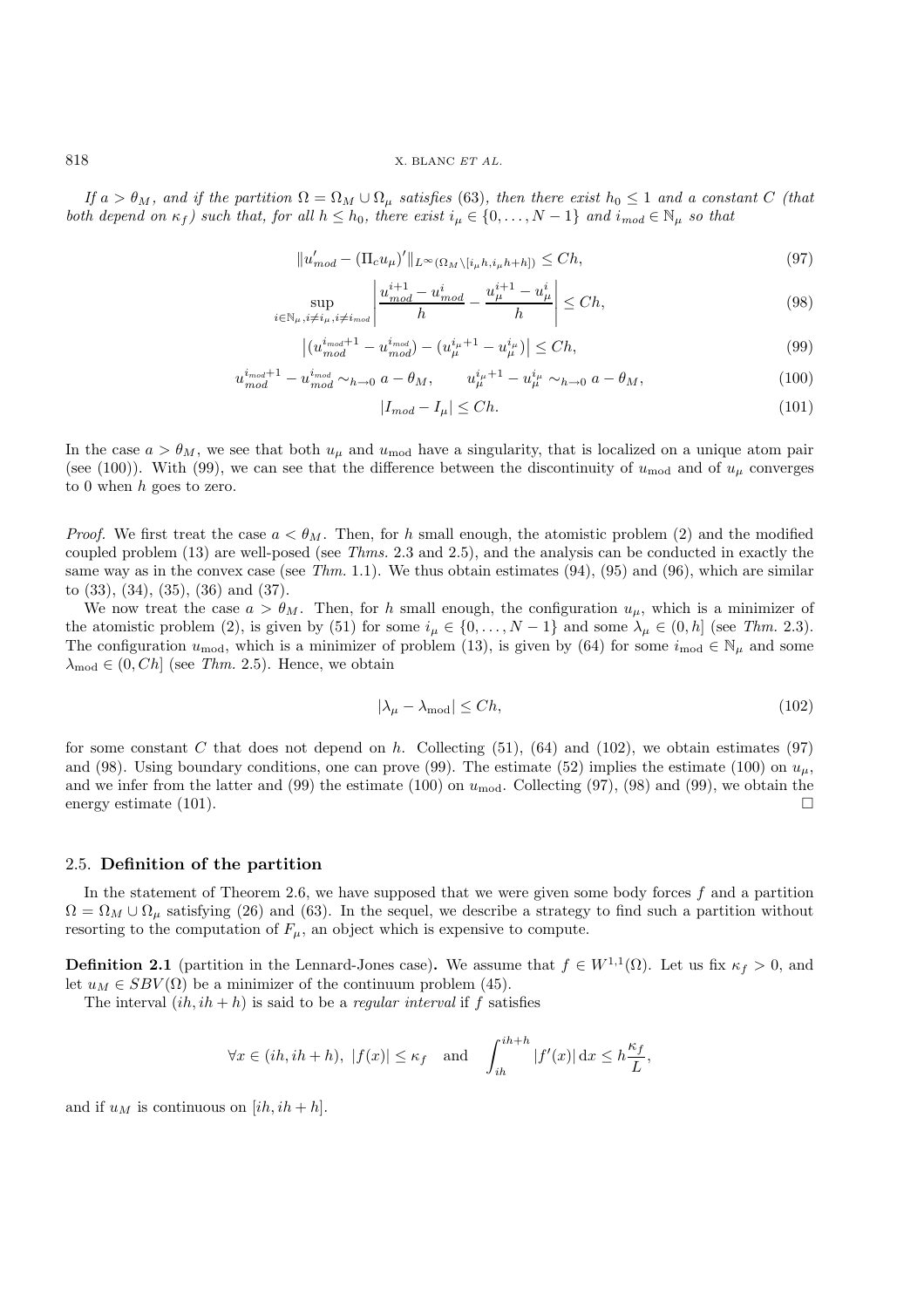We define  $\Omega_M$  by

$$
\Omega_M = \bigcup_{(ih, ih+h) \text{ regular}}^* (ih, ih+h) \text{ and } \Omega_\mu = \Omega \setminus \Omega_M,
$$

where  $\bigcup_{k=1}^{k}$  means that the point  $\{ih\}$  is also included in  $\Omega_M$  if both  $(ih-h, ih)$  and  $(ih, ih+h)$  are regular intervals.

Note that we make a stronger assumption on f than before (until now, we have only assumed  $f \in C^0(\overline{\Omega})$ ).

**Remark 2.10.** In the case  $a \leq \theta_M$ , one can show that problem (45) has a unique minimizer  $u_M$ , which is the minimizer of (44). So  $u_M$  is continuous on  $\Omega$  and the last condition for an interval to be regular is always satisfied.

**Theorem 2.7.** *Let us consider a partition*  $\Omega = \Omega_M \cup \Omega_\mu$  *as defined by Definition 2.1. Then the body forces* f *satisfy* (26)*. If*  $a > \theta_M$ *, then the function*  $F_\mu$  *defined by* (16) *satisfies* (63)*.* 

*Proof.* Estimates (26) are a direct consequence of the definition of  $\Omega_M$ . We now assume  $a > \theta_M$  and prove (63). Let us first note that the assumption  $f \in W^{1,1}(\Omega)$  implies that

$$
\forall k \in \{0, ..., N\}, \quad |F_M(kh) - F_{\mu}^k| \le h \|f'\|_{L^1(\Omega)},\tag{103}
$$

which is a better estimate than (27).

Theorem 2.1 shows that the minimizers  $u_M$  of (45) read  $u_M(x) = \int_0^x v_1(t) dt + \sum_{i \in \mathbb{I}} \tilde{v}_i H(x - x_i)$ , where  $v_1 \in L^1(\Omega)$  is defined by (43), I is any countable set, and  $\tilde{v}_i$  and  $x_i$  are such that, for all  $i \in \mathbb{I}$ ,  $\tilde{v}_i > 0$  and  $x_i \in \text{array}$  are such that, for all  $i \in \mathbb{I}$ ,  $\tilde{v}_i > 0$  and  $x_i \in \text{array}$  are such t  $x_i \in \arginf F_M$ . So  $u_M$  is not continuous at  $x_1$ . Let  $\sigma_1$  be such that  $x_1 \in [\sigma_1 h, \sigma_1 h + h]$ . So the interval  $(\sigma_1 h, \sigma_1 h + h)$  is not regular, thus  $[\sigma_1 h, \sigma_1 h + h] \subset \Omega_\mu$ , *i.e.*  $\sigma_1 \in \mathbb{N}_\mu$ . With (103), we see that

$$
|F_M(\sigma_1 h) - F_{\mu}^{\sigma_1}| \le h \|f'\|_{L^1(\Omega)}.
$$
\n(104)

We also have

$$
|F_M(x_1) - F_M(\sigma_1 h)| \le \int_{\sigma_1 h}^{x_1} |f(s)| ds \le h \|f\|_{L^\infty(\Omega)}.
$$
\n(105)

We also infer from (103) that

$$
|\inf F_M - \underline{F_\mu}| \le Ch \tag{106}
$$

for some C that does not depend on h, and where  $\underline{F_{\mu}} = \inf_{0 \le i \le N-1} F_{\mu}^i$ . As  $F_M(x_1) = \inf F_M$ , we infer from (104),<br>(105) and (106) that  $|F_{\mu}| = E \times Ch$ , As  $\sigma \in \mathbb{N}$ , we are  $\lim_{k \to \infty} (62)$ (105) and (106) that  $|F_{\mu}^{\sigma_1} - F_{\mu}| \leq Ch$ . As  $\sigma_1 \in \mathbb{N}_{\mu}$ , we obtain (63).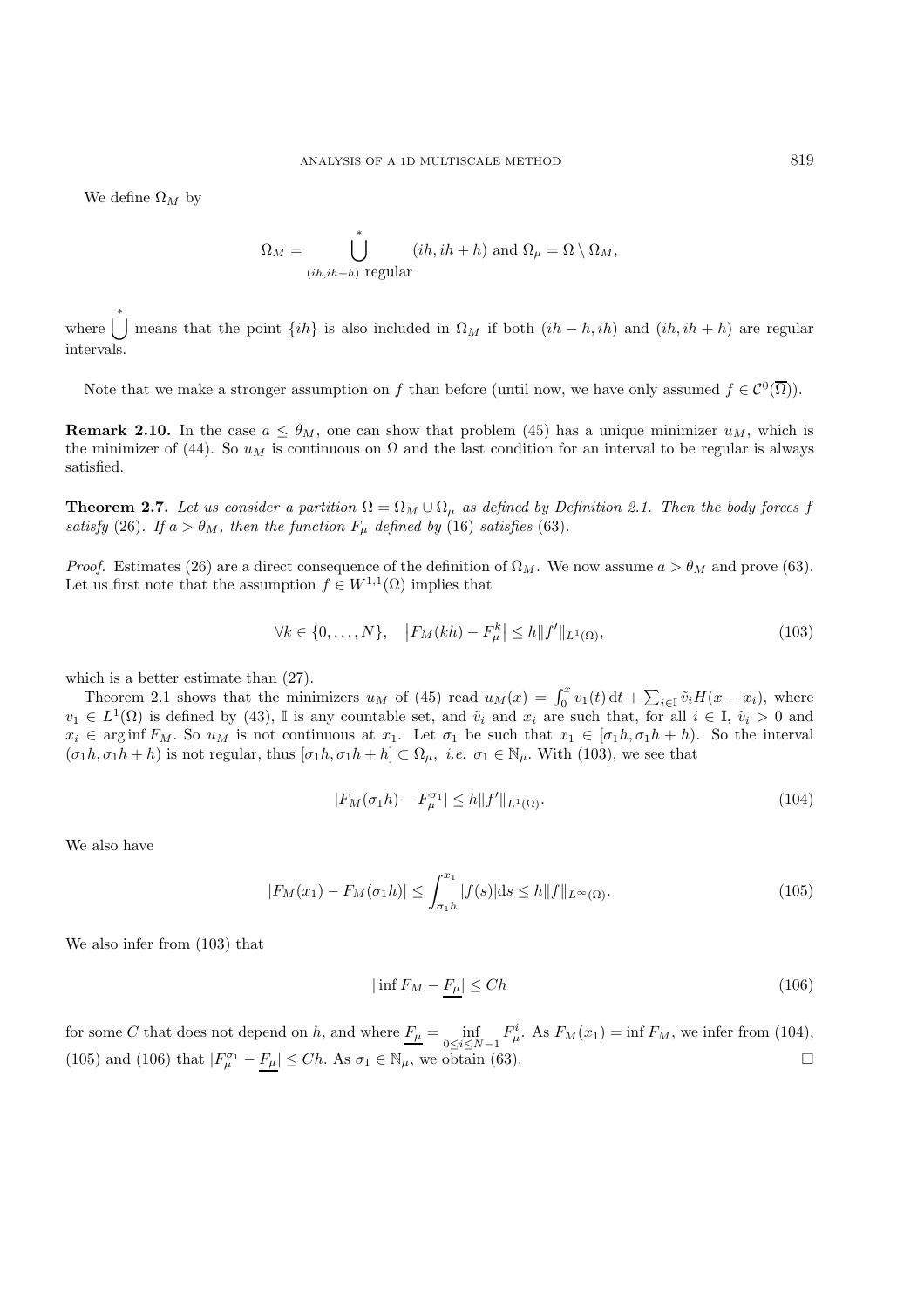820 X. BLANC *ET AL.*

#### Appendix A

*Proof of Theorem 2.1.* The energy (5) can also be written

$$
E_M(u) = \int_{\Omega} \left( W_{\text{LJ}}(u'(x)) + \left( F_M(x) - \inf F_M \right) u'(x) \right) \, \mathrm{d}x + a \left( \inf F_M - F_M(L) \right). \tag{107}
$$

We first treat the case  $\theta_M > a$ . Consider the following minimization problem:

$$
\overline{I}_M = \inf \left\{ \overline{E}_M(v), \quad v \in L^1(\Omega), \quad v > 0 \text{ a.e., } \frac{1}{v} \in L^{12}(\Omega), \quad \int_{\Omega} v = a \right\},\
$$

where  $\overline{E}_M(v) = \int_{\Omega} W_{\text{LJ}}(v) + (F_M - \inf F_M) v$ . Clearly,  $I_M^1 = \overline{I}_M + a$  (inf  $F_M - F_M(L)$ ) and u is a minimizer of  $I_M^1$  if and only if u' is a minimizer of  $\overline{I}_M$ . Let us define

$$
v_0(x) = (W'_{LJ})^{-1} (\inf F_M - F_M(x) - \lambda), \qquad (108)
$$

where  $\lambda \geq 0$  is chosen such that  $\int_{\Omega} v_0 = a$ . This is possible because  $\int_{\Omega} (W'_{LJ})^{-1} (\inf F_M - F_M(x)) dx = \theta_M \geq a$ and  $\lim_{\lambda \to +\infty} \int_{\Omega} (W'_{LJ})^{-1} (\inf F_M - F_M(x) - \lambda) dx = L (W'_{LJ})^{-1} (-\infty) = 0$ . We see that  $v_0(x)$  is a continuous function which satisfies  $v_0(x) \ge (W'_{LJ})^{-1} (\inf F_M - \sup F_M - \lambda) > 0$ . Thus it is a test function for  $\overline{I}_M$ .<br>Consider now  $v \in L^1(\Omega)$  satisfying  $v > 0$ ,  $1/v \in L^{12}(\Omega)$  and  $\int v = a$ . The function  $v = \inf \{v, 1\}$  satisfies Consider now  $v \in L^1(\Omega)$  satisfying  $v > 0$ ,  $1/v \in L^{12}(\Omega)$  and  $\int_{\Omega} v = a$ . The function  $v = \inf\{v, 1\}$  satisfies  $\overline{E}_M(v) \geq \overline{E}_M(v)$ . Define now for  $\alpha \in [0,1]$  the function  $p(\alpha) = \overline{E}_M((1-\alpha)v_0 + \alpha v)$ . We have that p is convex, because both  $v_0$  and <u>v</u> ly in  $(0, 1]$  where  $W_{\text{LJ}}$  is convex, and that  $p'(0) = -\lambda \int_{\Omega} \left(\frac{v}{\omega} - v_0\right) \geq 0$ , hence p is nonde-<br>grossing. Therefore  $p(0) = \overline{E}_p(x) \leq p(1) = \overline{E}_p(x) \leq \overline{E}_p(x)$ . Hence we is a min creasing. Therefore  $p(0) = E_M(v_0) \leq p(1) = E_M(v) \leq E_M(v)$ . Hence,  $v_0$  is a minimizer of  $I_M$ . On the other hand, if for some v as above,  $E_M(v_0) = E_M(v)$ , then  $p(\alpha)$  must be constant on  $\alpha \in [0,1]$  and  $E_M(v) = E_M(v)$ .<br>As the minimum of  $W_{\alpha}$ , is attained at 1, the latter implies that  $v = v$ , while n constant implies that  $n'' = 0$ . As the minimum of  $W_{LJ}$  is attained at 1, the latter implies that  $v = v$ , while p constant implies that  $p'' = 0$ , thus  $v_0 = v$  (because  $W_{LJ}$  is strictly convex on  $(0, 1]$ ). This shows that  $v_0$  is the unique minimizer of  $\overline{I}_M$ , and that  $u_0(x) = \int_0^x v_0(t) dt$  is the unique minimizer of (44).<br>We now turn to the case  $\theta_{\mathcal{M}} \leq a$  and show that (

We now turn to the case  $\theta_M < a$  and show that (45) has at least a minimizer. Consider  $u \in SBV(\Omega)$ such that  $1/u' \in L^{12}(\Omega)$ ,  $u' > 0$ ,  $u(0) = 0$  and  $u(L) = a$ . We use the notation  $u' = D_a u + \sum_{i \in \mathbb{I}} \tilde{v}_i \delta_{x_i}$  with  $i ∈ II$  $D_a u \in L^1(\Omega)$ ,  $D_a u > 0$  and  $\tilde{v}_i > 0$ . Recall that we use the convention that  $W_{LJ}(u') = W_{LJ}(D_a u)$ . Thus

$$
E_M(u) = \int_{\Omega} P_x(D_a u(x)) dx + \sum_{i \in \mathbb{I}} \tilde{v}_i (F_M(x_i) - \inf F_M) + a (\inf F_M - F_M(L)), \tag{109}
$$

where  $P_x(t)$  is the function

$$
P_x(t) = W_{LJ}(t) + (F_M(x) - \inf F_M)t.
$$
\n(110)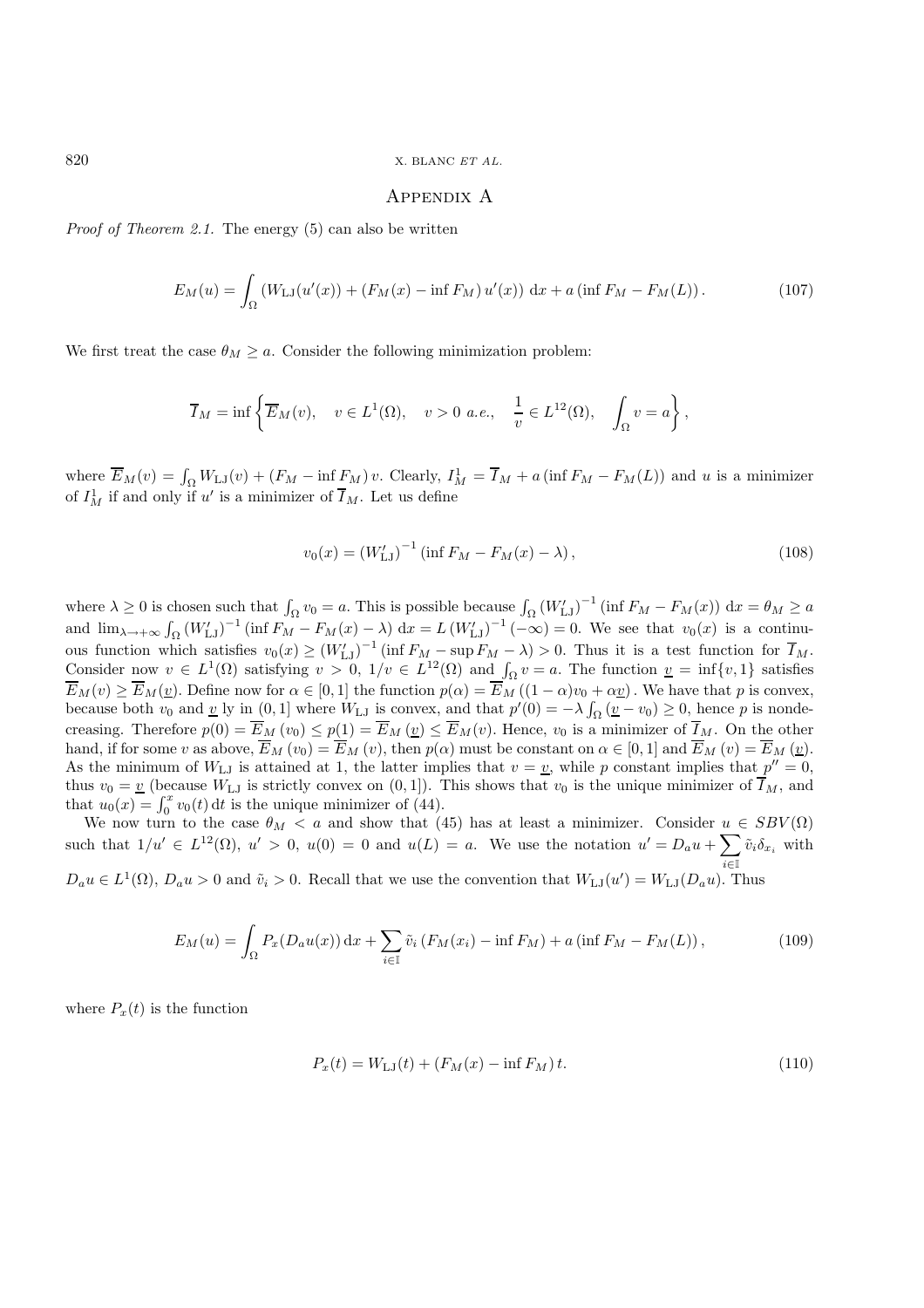On  $(0, +\infty)$ , this function has a unique minimizer which is the function  $v_1(x)$  defined by (43). So  $P_x(D_a u(x)) \ge P_x(v_1(x))$  on  $\Omega$  and we infer from (109) that

$$
E_M(u) \ge \int_{\Omega} P_x(v_1(x)) dx + \sum_{i \in \mathbb{I}} \tilde{v}_i (F_M(x_i) - \inf F_M) + a (\inf F_M - F_M(L)). \tag{111}
$$

Consider now a point  $x_0 \in \arginf F_M$ , and define

$$
u_0(x) = \int_0^x v_1(t) dt + (a - \theta_M) H(x - x_0).
$$
 (112)

We have  $D_a u_0 = v_1 \in L^1(\Omega)$ . Since  $v_1$  is a continuous function which satisfies  $v_1(x) \ge \inf v_1 > 0$ , we see that  $1/v_1 \in L^{12}(\Omega)$ , thus  $u_0$  is an admissible function of (45) and, making use of (109) with  $u \equiv u_0$ , we obtain

$$
E_M(u_0) = \int_{\Omega} P_x(v_1(x)) dx + a \left( \inf F_M - F_M(L) \right). \tag{113}
$$

Collecting (111) and (113), we obtain

$$
E_M(u) \ge E_M(u_0) + \sum_{i \in \mathbb{I}} \tilde{v}_i \left( F_M(x_i) - \inf F_M \right) \tag{114}
$$

for all test functions u of problem (45) such that  $u' = D_a u + \sum_{i \in \mathbb{I}} \tilde{v}_i \delta_{x_i}$ . Since  $\tilde{v}_i > 0$ , we have  $E_M(u) \ge E_M(u_0)$ and the function  $u_0$  is a minimizer of problem (45).

We now look for all the minimizers of problem (45). Let u be any test function. From (114), we see that  $E_M(u) > E_M(u_0)$  if there exists  $i \in \mathbb{I}$  such that  $x_i \notin \arginf F_M$  and  $\tilde{v}_i > 0$ . In addition, in view of (109)  $E_M(u) > E_M(u_0)$  if there exists  $i \in \mathbb{I}$  such that  $x_i \notin \arginf F_M$  and  $\tilde{v}_i > 0$ . In addition, in view of (109)<br>and (113) we infer from  $F_{\mathcal{M}}(u) = F_{\mathcal{M}}(u_0)$  that  $\int_{\mathbb{I}} P(D_u(u_0)) dx = \int_{\mathbb{I}} P(u_0(x)) dx$ . As  $v_i(x)$  is t and (113), we infer from  $E_M(u) = E_M(u_0)$  that  $\int_{\Omega} P_x(D_a u(x)) dx = \int_{\Omega} P_x(v_1(x)) dx$ . As  $v_1(x)$  is the unique minimizer of  $t \in (0, +\infty) \mapsto P(t)$  we obtain that  $v_t = D, u, e$  on  $\Omega$ . Hence, any minimizer of (45) may be minimizer of  $t \in (0, +\infty) \mapsto P_x(t)$ , we obtain that  $v_1 = D_a u$  *a.e.* on  $\Omega$ . Hence, any minimizer of (45) may be<br>written  $u(x) = \int_x^x (W^{t-1})^{-1} (\inf_{x \in E} F^{-(t)}) dt + \sum_{x \in E} \tilde{u}(x-x)$  where  $\tilde{x}$  is any countable set  $x \in \text{const}$  written  $u(x) = \int_0^x (W'_{LJ})^{-1} (\inf F_M - F_M(t)) dt + \sum_{i \in I} \tilde{v}_i H(x - x_i)$ , where I is any countable set,  $x_i \in \arginf F_M$ and  $\tilde{v}_i > 0$  for all  $i \in \mathbb{I}$ , and  $\sum_{i \in \mathbb{I}} \tilde{v}_i = a - \theta_M$ .<br>Let us now show that  $I^{BV} = I^1$ . We also

Let us now show that  $I_{M}^{BV} = I_{M}^{1}$ . We already have  $I_{M}^{BV} \leq I_{M}^{1}$  and we have shown that  $I_{M}^{BV} = E_{M}(u_{0}),$ <br>ere  $u_{0}$  is defined by (112). Let  $u_{\epsilon}^{\epsilon}$  be a regularization of  $u_{\epsilon}$ ; then  $u_{\epsilon}^{\epsilon}$  is a t where  $u_0$  is defined by (112). Let  $u_0^{\varepsilon}$  be a regularization of  $u_0$ : then  $u_0^{\varepsilon}$  is a test function for (44) and  $I^{BV} = F_{\varepsilon}(u_0) = \lim_{\varepsilon \to 0} F_{\varepsilon}(u_0^{\varepsilon}) > I^1$ . Thus  $I^{BV} = I^1$ . To prove that problem (  $I_{M}^{BV} = E_M(u_0) = \lim_{\varepsilon \to 0} E_M(u_0^{\varepsilon}) \geq I_M^1$ . Thus  $I_M^{BV} = I_M^1$ . To prove that problem (44) is not attained, we argue by contradiction. Let us assume that problem (44) is attained and let u be a minimizer. With (107) w argue by contradiction. Let us assume that problem (44) is attained and let  $\underline{u}$  be a minimizer. With (107), we<br>see that see that

$$
E_M(\underline{u}) = \int_{\Omega} P_x(\underline{u}'(x)) dx + a \left( \inf F_M - F_M(L) \right), \qquad (115)
$$

where  $P_x(t)$  is defined by (110). We have  $E_M(\underline{u}) = I_M^1 = I_M^{BV} = E_M(u_0)$ , thus, in view of (113) and (115), we obtain  $\int_{\Omega} P_x(v_1(x)) dx = \int_{\Omega} P_x(\underline{u}'(x)) dx$ , which implies that  $v_1(x) = \underline{u}'(x)$  *a.e.* on  $\Omega$ . But this is imposs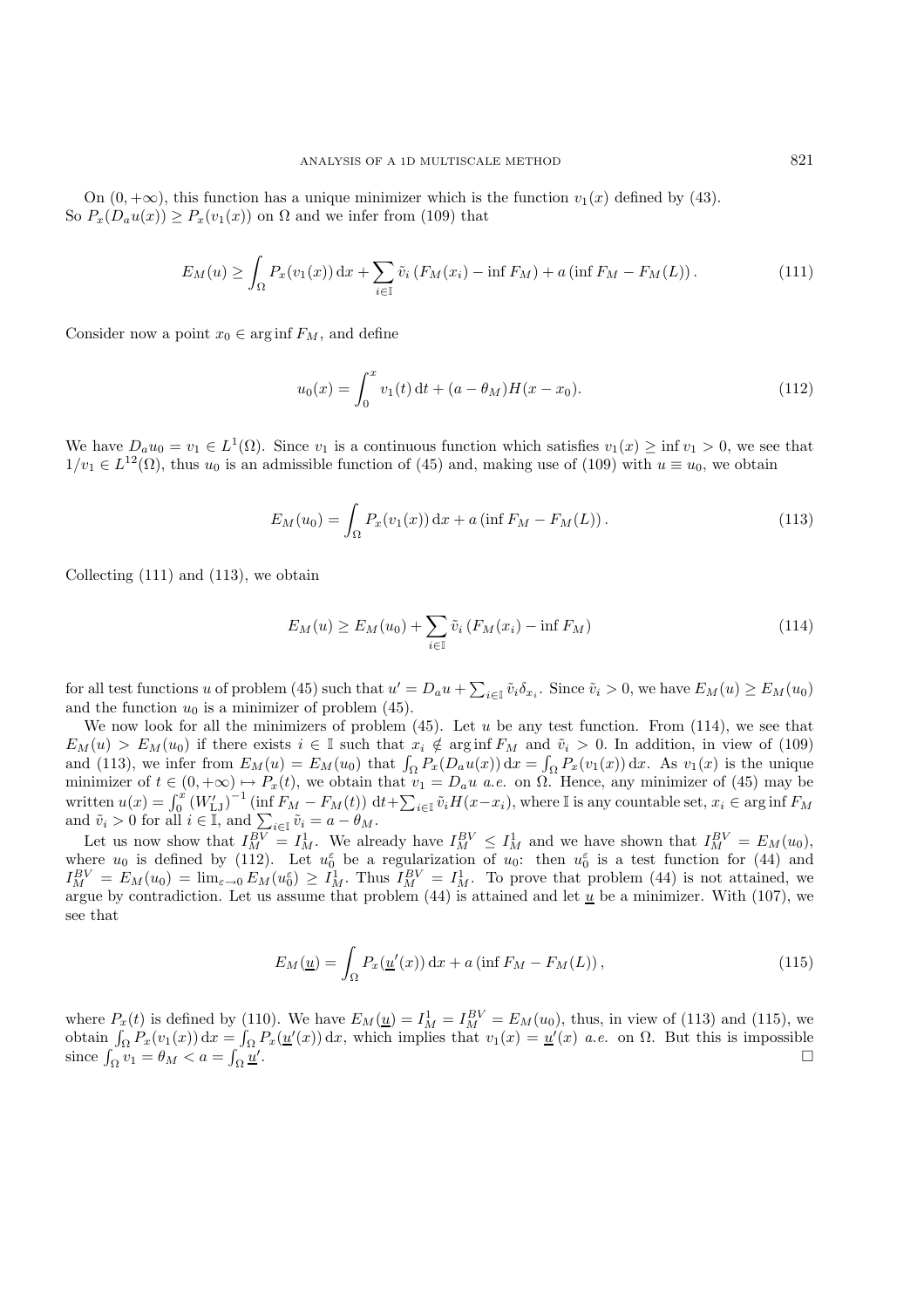### Appendix B

*Proof of Theorem 2.2.* As we impose the increasing condition  $u^{i+1} > u^i$ , any minimizing sequence  $u^i_n$  satisfies  $0 \le u^i \le a$  for all inherence is compact in  $\mathbb{R}^{N+1}$ . Thus, one can extract a subsequence that conv  $0 \leq u_r^i$  $0 \leq u_n^i \leq a$  for all i, hence is compact in  $\mathbb{R}^{N+1}$ . Thus, one can extract a subsequence that converges to a configuration (denoted by  $u_{\mu}$ ) which is a minimizer of the energy. This configuration satisfies the constraint  $u^{i+1} \ge u^{i}$  for all in Otherwise, there exists a such that  $\lim_{x \to i} u^{i+1} = 0$  which implies as  $W_{\lambda}(0$  $u_{\mu}^{i+1} > u_{\mu}^{i}$  for all *i*. Otherwise, there exists *i* such that  $\lim_{n \to +\infty} u_{n}^{i+1} - u_{n}^{i} = 0$ , which implies, as  $W_{\text{LJ}}(0) = +\infty$ , that the infimum (2) is  $\log x$  which is a contradiction. Hence (2) has at le that the infimum (2) is  $+\infty$ , which is a contradiction. Hence, (2) has at least one minimizer.

Choosing  $u^i = ih \ a/L$  as a test function, we show that  $L W_{LJ} (a/L) \geq I_{\mu}$ . Bounding  $W_{LJ}$  from below by  $W_{\text{LJ}}^{**}$ , and utilizing the convexity of  $W_{\text{LJ}}^{**}$ , we show that  $I_{\mu} \geq LW_{\text{LJ}}^{**}(a/L)$ . Thus  $L W_{\text{LJ}}\left(\frac{a}{L}\right) \geq I_{\mu} \geq L W_{\text{LJ}}^{**}\left(\frac{a}{L}\right)$ .<br>We first treat the case  $a \leq L$ , where  $W_{\text{LJ}}(a/L) = W^{**}(a/L$ 

We first treat the case  $a \leq L$ , where  $W_{LJ}(a/L) = W_{LJ}^{**}(a/L)$ , thus  $I_{\mu} = L W_{LJ}(a/L)$ . The configu-<br>ion  $u^{i} = ib$  all is thus a minimizer. Let us now consider a configuration u for which the quantities ration  $u^i_{\mu} = ih \ a/L$  is thus a minimizer. Let us now consider a configuration u for which the quantities  $\frac{u^{i+1}-u^i}{h}, i=0,\ldots,N-1$ , are not all equal to  $a/L$ . Then

$$
E_{\mu}(u) = h \sum_{i=0}^{N-1} W_{\mathrm{LJ}} \left( \frac{u^{i+1} - u^i}{h} \right) \ge h \sum_{i=0}^{N-1} W_{\mathrm{LJ}}^{**} \left( \frac{u^{i+1} - u^i}{h} \right) > L W_{\mathrm{LJ}}^{**} \left( \frac{h}{L} \sum_{i=0}^{N-1} \frac{u^{i+1} - u^i}{h} \right),
$$

where we have made use of the strict case of the convexity inequality. Thus we have  $E_{\mu}(u) > L W_{\text{LJ}}^{**}(a/L) = I_{\mu}$ , and  $u$  is not a minimizer. This shows the uniqueness claimed in the theorem.

We now turn to the case  $a > L$ . Let us consider a minimizer  $u_{\mu}$  of problem (2). As  $W_{LJ}(0) = +\infty$ , the constraint  $u^{i+1} > u^i$  is not active, so the Euler-Lagrange equation of (2) reads as (23):

$$
\forall i \in \{1, ..., N-1\}, \quad W'_{\text{LJ}}\left(\frac{u^i_\mu - u^{i-1}_\mu}{h}\right) = W'_{\text{LJ}}\left(\frac{u^{i+1}_\mu - u^i_\mu}{h}\right).
$$

If one slope  $\frac{u_{\mu}^{i+1}-u_{\mu}^{i}}{h}$  is equal to or smaller than 1, then the same holds for the other slopes, and this is in contra-<br>diction with the fact that  $a > L$ . So all the slopes are strictly larger than 1. In ad diction with the fact that  $a > L$ . So all the slopes are strictly larger than 1. In addition, due to the variations of  $W_{\text{LJ}}$ , there are two values  $s^*(h)$  and  $s_f^*(h)$ , with  $1 < s^*(h) \leq r_c \leq s_f^*(h)$ ,  $W'_{\text{LJ}}(s^*(h)) = W'_{\text{LJ}}(s_f^*(h))$ , such that each of the slopes is either  $s^*(h)$  or  $s_f^*(h)$ . Let  $k = \text{Card} \{i \in \{0, ..., N-1\}$  such that  $\frac{u_{\mu}^{i+1} - u_{\mu}^{i}}{h} = s_f^*(h)\}$ We have  $(L - kh)s^*(h) + kh s_f^*(h) = a$  and  $I_\mu = (L - kh)W_{\text{LJ}}(s^*(h)) + kh W_{\text{LJ}}(s_f^*(h)).$ <br>We claim that  $h = 1$ . For this numbers, we somehop the disente function  $\mu$ .

We claim that  $k = 1$ . For this purpose, we consider the discrete function  $u_b$  defined by  $u_b^i = ih$  for  $i = 0, \ldots, N-1$ , and  $u_b^N = a$ . Its energy is  $E_\mu(u_b) = (L - h)W_{LJ}(1) + hW_{LJ}\left(\frac{a-L}{h} + 1\right)$ , and satisfies<br> $\lim_{L \to \infty} E(u_b) = L W_{LJ}(1)$ . We first show that  $k \neq 0$ . Otherwise, all slopes  $(u^{i+1} - u^{i})/h$  are equal to the same  $\lim_{h\to 0} E_{\mu}(u_b) = L W_{LJ}(1)$ . We first show that  $k \neq 0$ . Otherwise, all slopes  $(u_{\mu}^{i+1} - u_{\mu}^i)/h$  are equal to the same walue  $s^*(h)$ , which thus needs to be  $a/L$ . As  $u_\mu$  is a minimizer,  $I_\mu = L W_{LJ}(a/L)$ . However, we also have  $I \leq E(u)$ . Letting h go to zero, we obtain  $W_{LJ}(a/L) \leq W_{LJ}(1)$ , which is a contradiction as  $a > L$ .  $I_{\mu} \leq E_{\mu}(u_b)$ . Letting h go to zero, we obtain  $W_{LJ}(a/L) \leq W_{LJ}(1)$ , which is a contradiction as  $a > L$ . We now show that  $k \leq 1$ . As  $I_{\mu} \leq E_{\mu}(u_b)$ , one obtains

$$
L\left(W_{\text{LJ}}(s^*(h)) - W_{\text{LJ}}(1)\right) + kh\left(W_{\text{LJ}}(s_f^*(h)) - W_{\text{LJ}}(s^*(h))\right) \le -hW_{\text{LJ}}(1). \tag{116}
$$

The left hand side is a sum of two nonnegative terms, for  $1 < s^*(h) \leq s_f^*(h)$  and  $W_{\text{LJ}}$  is an increasing function on  $[1 + \infty)$ . So we have  $\lim_{x \to a} W_{\text{LJ}}(s^*(h)) = W_{\text{LJ}}(1)$  hance  $\lim_{x \to b} s^*(h) = 1$  which in turn im function on [1, +∞). So we have  $\lim_{h\to 0} W_{LJ}(s^*(h)) = W_{LJ}(1)$ , hence  $\lim_{h\to 0} s^*(h) = 1$ , which in turn implies that  $\lim_{h\to 0} s^*(h) = +\infty$ . Inserting this information in (116), we obtain  $k \leq 3/2$ , thus  $k = 1$  for h smal  $\lim_{k \to \infty} s_f^*(h) = +\infty$ . Inserting this information in (116), we obtain  $k \leq 3/2$ , thus  $k = 1$  for h small enough.  $\lim_{h\to 0} s_f^*(h) = +\infty$ . Inserting this information in (116), we obtain  $k \leq 3/2$ , thus  $k = 1$  for h small enough.<br>We finally identify  $(s^*(h), s^*(h))$  for h small enough. We have  $(I-h)e^*(h) + he^*(h) = a$ . So

We finally identify  $(s^*(h), s^*_f(h))$  for h small enough. We have  $(L - h)s^*(h) + hs^*_f(h) = a$ . So, using  $\lim_{h \to 0} s^*(h) = 1$ , we see that  $s^*_f(h) \sim_{h \to 0} (a - L)/h$ . So  $W'_{LJ}(s^*(h)) = W'_{LJ}(s^*_f(h)) \sim Ch^7$ , and  $s^*(h) = 1 + O(h^7)$ .  $h\rightarrow0$ <br>As a consequence,  $s^*(h) \in [1, 1+h]$ . By uniqueness of the pair  $(s(h), s_f(h))$  satisfying (46) (see Lemma 2.1<br>above) one has  $s^*(h) = s(h)$  and  $s^*(h) = s_f(h)$ . So usatisfies (47) for some integer in above), one has  $s^*(h) = s(h)$  and  $s_f^*(h) = s_f(h)$ . So  $u_\mu$  satisfies (47) for some integer  $i_\mu$ .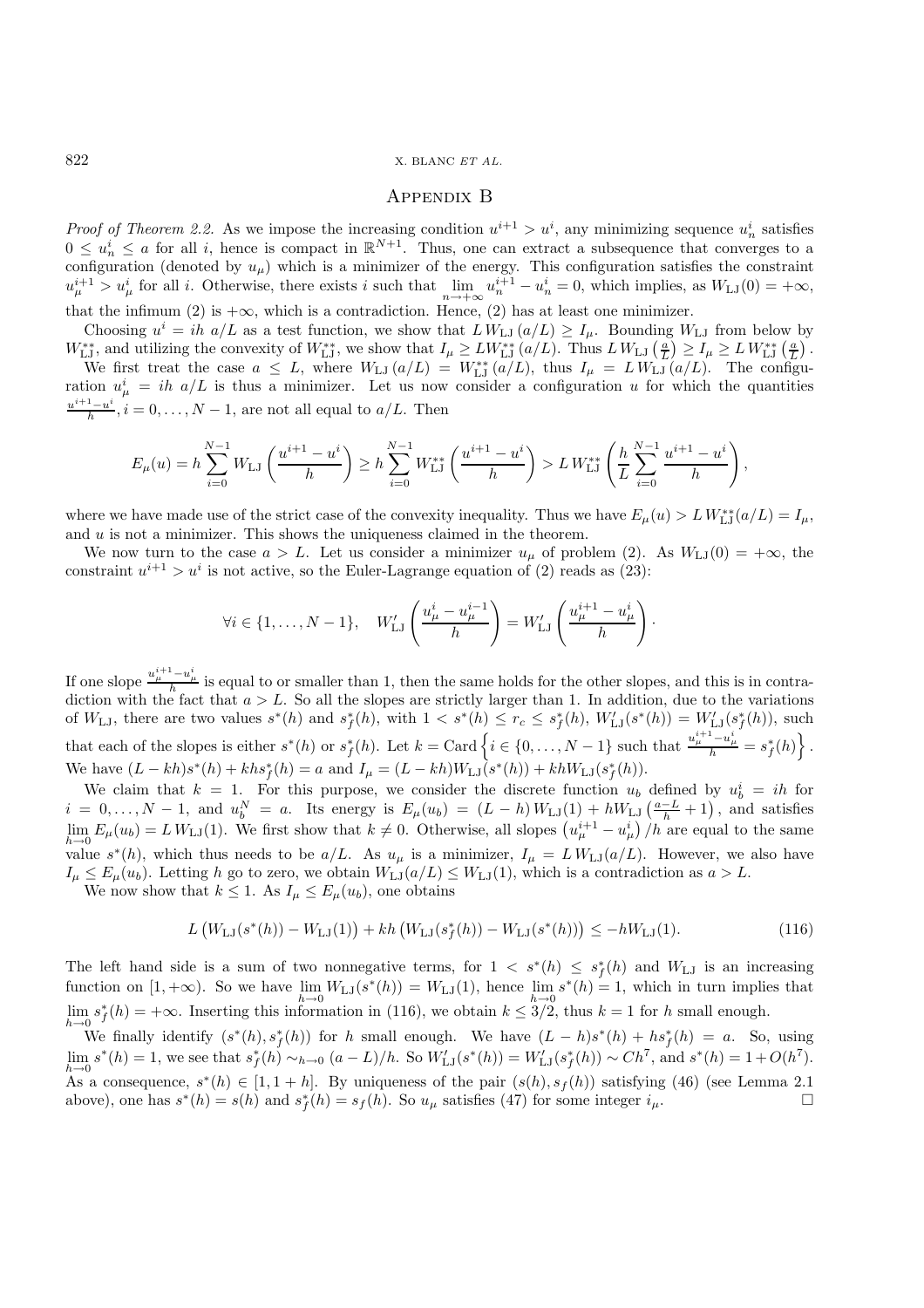# Appendix C

*Proof of Theorem 2.3.* If  $f \equiv 0$ , then Theorem 2.3 is identical to Theorem 2.2. We now concentrate on the case  $f \neq 0$ . As in the proof of Theorem 2.1 (Appendix A), we first reformulate the energy, here in term of the slopes

$$
v^{i} = \frac{u^{i+1} - u^{i}}{h}, \quad 0 \le i \le N - 1.
$$
\n(117)

The energy (1) can be written  $E_{\mu}(u) = a \left( \underline{F_{\mu}} - F_{\mu}^{N} \right)$  $\Big) + h \sum_{i=0}^{N-1} \Big( W_{\mathrm{LJ}} \left( \frac{u^{i+1} - u^{i+1}}{h} \right) \Big)$  $\left(F_{\mu}^{i}-\underline{F_{\mu}}\right)\frac{u^{i+1}-u^{i}}{h}$  $\Big)$  . Then we consider

$$
\overline{I}_{\mu} = \inf \left\{ \overline{E}_{\mu}(v); \ v \in Y_{\mu}(a) \right\},\tag{118}
$$

where the space  $Y_\mu(a)$  is defined by  $Y_\mu(a) = \left\{ v = (v^0, \ldots, v^{N-1}) \in \mathbb{R}^N, h\sum_{i=0}^{N-1} v^i = a, v^i > 0 \right\}$ , and the energy  $\overline{E}_{\mu}$  by  $\overline{E}_{\mu}(v) = h \sum_{i=0}^{N-1} \left( W_{\text{LJ}}(v^i) + \left( F_{\mu}^i - \underline{F_{\mu}} \right) v^i \right)$ . Clearly,  $I_{\mu} = \overline{I}_{\mu} + a \left( \underline{F_{\mu}} - F_{\mu}^N \right)$ ). If  $u$  is a minimizer of (2), then the discrete function v defined from u by (117) is a minimizer of (118). On the other hand, if v is<br>a minimizer of (118), then u defined by  $u^i = b \sum^{i-1} u^i$  for  $i > 1$  and  $u^0 = 0$  is a minimizer of (2) a minimizer of (118), then u defined by  $u^i = h\sum_{j=0}^{i-1} v^j$  for  $i \ge 1$  and  $u^0 = 0$  is a minimizer of (2).

Let  $v_n$  be a minimizing sequence of  $I_\mu$ . Since  $0 < v_n^i \le a/h$  for all  $0 \le i \le N-1$  and all n, one can extract<br>ubsequence that converges to the configuration  $v_n = \text{Arg}(W_{\lambda}(0)) = +\infty$  and the infimum (118) is not a subsequence that converges to the configuration  $v_{\mu}$ . Again, since  $W_{LJ}(0) = +\infty$  and the infimum (118) is not equal to  $+\infty$ , we have  $v^i_\mu > 0$  for all  $0 \le i \le N-1$  and  $v_\mu$  is a minimizer of (118). Hence (118), and therefore (2), have at least one minimizer we denote by  $v_\mu$  and  $u_\mu$  two corresponding minimizers of (118) and have at least one minimizer, we denote by  $v_{\mu}$  and  $u_{\mu}$  two corresponding minimizers of (118) and (2).

In the case  $a \leq \theta_{\mu}$ , the proof of uniqueness follows the same lines as the proof of Theorem 2.1, in the case  $a \leq \theta_M$ .

We now turn to the case  $a > \theta_M$ . As  $\lim_{h\to 0} \theta_\mu = \theta_M$ , we choose h small enough such that  $a > \theta_\mu$ . We introduce the function  $P_i(t) = W_{i}(\tau) + (F^i_\mu - \underline{F_\mu})t$ , which attains its minimum with respect to  $t \in [0, +\infty)$  at  $t = v_1^i$ defined by

$$
v_1^i = (W'_{\text{LJ}})^{-1} \left( \underline{F_\mu} - F_\mu^i \right), \quad i = 0, \dots, N - 1. \tag{119}
$$

We notice that

$$
\forall v \in Y_{\mu}(a), \quad \overline{E}_{\mu}(v) = h \sum_{i=0}^{N-1} P_i(v^i) \ge \overline{E}_{\mu}(v_1). \tag{120}
$$

As  $W_{LJ}(0) = +\infty$ , the constraint  $v^i > 0$  is not active in (118), so the Euler-Lagrange equation of (118) reads

$$
W'_{\rm LJ}(v^i_{\mu}) + F^i_{\mu} - \underline{F_{\mu}} = \lambda^*_{\mu},\tag{121}
$$

where  $\lambda^*_{\mu}$  is the Lagrange multiplier associated to the constraint  $h \sum_{i=0}^{N-1}$  $\lambda^*_{\mu} > 0$  (otherwise, (121) leads to  $v^i_{\mu} \leq v^i_1$ , and summing these inequalities leads to  $a \leq \theta_{\mu}$ ). It holds that  $v^i_\mu = a$ . Since  $a > \theta_\mu$ , one can show that

$$
\forall i \in G_1(u_\mu) \cup G_2(u_\mu), \quad v_\mu^i = \psi(\underline{F_\mu} - F_\mu^i + \lambda_\mu^*).
$$
\n(122)

**Step 1** (liminf  $h \text{Card}(G_1(u_u)) > 0$ ). In view of (120), we have

$$
\overline{E}_{\mu}(v_1) \le \overline{I}_{\mu}.\tag{123}
$$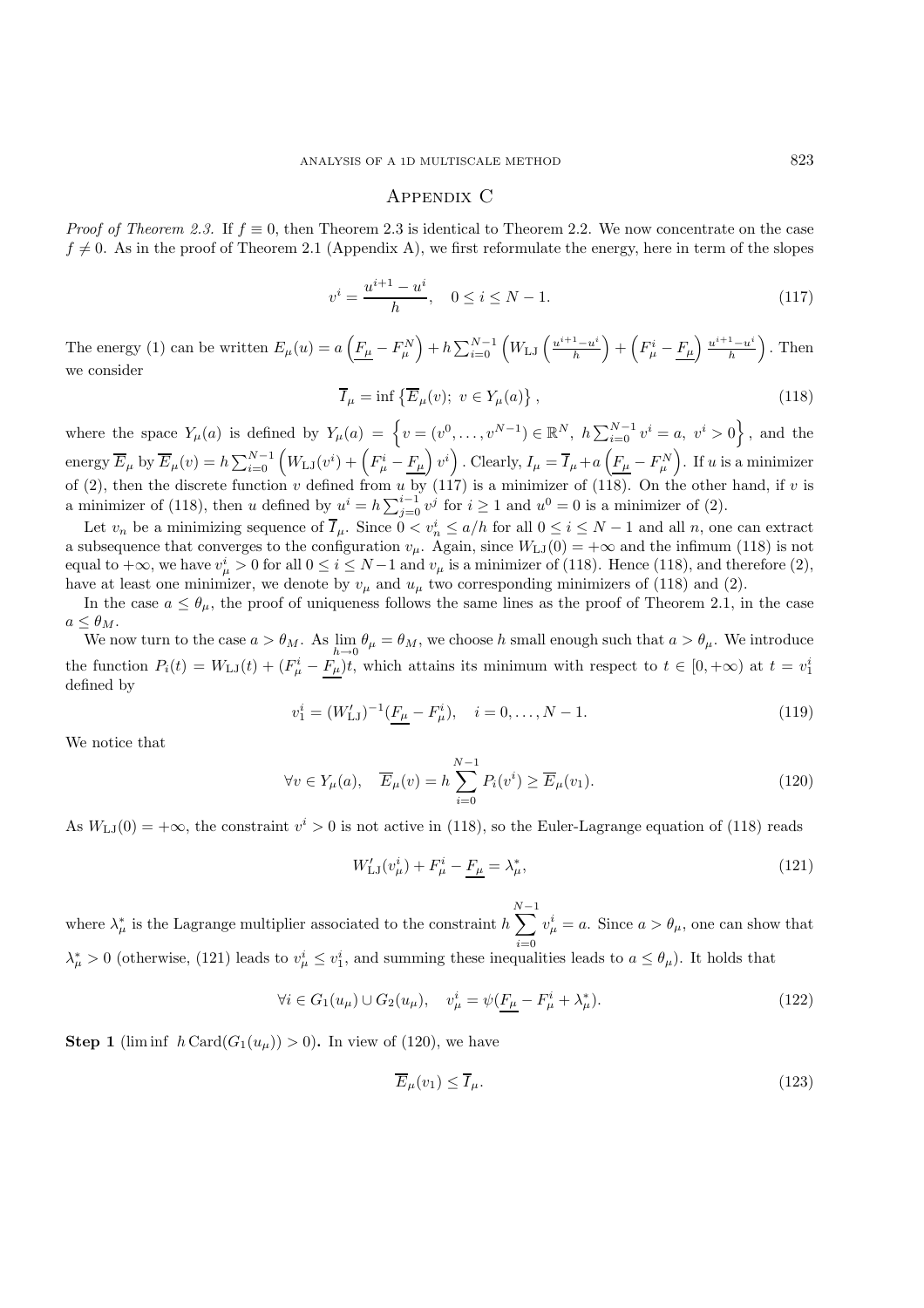Let  $i_0$  be an index such that  $F_{\mu}^{i_0} = F_{\mu}$ , and let us consider the function  $v_b$  defined by  $v_b^i = v_1^i > 0$  for  $i \neq i_0$ and  $v_b^{i_0}$  such that  $h \sum_{i=0}^{N-1} v_b^i = a$ . By construction,  $v_1^{i_0} = 1$  and  $hv_b^{i_0} = a - \theta_\mu + h$ , so

$$
v_b^{i_0} \sim_{h \to 0} \frac{a - \theta_M}{h} > 0. \tag{124}
$$

Hence,  $v_b$  is a test function for (118) and we have  $\overline{I}_{\mu} \leq \overline{E}_{\mu}(v_b)$ . Collecting this inequality with (123), we have

$$
\overline{E}_{\mu}(v_1) \leq \overline{I}_{\mu} \leq \overline{E}_{\mu}(v_b). \tag{125}
$$

Since  $F_{\mu}^{i_0} = \underline{F}_{\mu}$ , we have  $\overline{E}_{\mu}(v_b) - \overline{E}_{\mu}(v_1) = h\left(W_{\text{LJ}}(v_b^{i_0}) - W_{\text{LJ}}(v_1^{i_0})\right)$ . We know that  $v_1^{i_0} = 1$ . With (124), we obtain obtain

$$
0 \le \overline{E}_{\mu}(v_b) - \overline{E}_{\mu}(v_1) \le -hW_{\mathrm{LJ}}(1). \tag{126}
$$

With  $(125)$  and  $(126)$ , we have

$$
\lim_{h \to 0} \overline{I}_{\mu} = \lim_{h \to 0} \overline{E}_{\mu}(v_1) = \int_{\Omega} W_{\text{LJ}}(v_1(x)) + (F_M(x) - \inf F_M)v_1(x) dx,
$$
\n(127)

where  $v_1(x)$  is defined by (43). We now prove a lower bound for  $\overline{I}_{\mu}$ . Since  $\overline{I}_{\mu} = h \sum_{i=0}^{N-1} (W_{\text{LJ}}(v_{\mu}^i) + (F_{\mu}^i - F_{\mu})v_{\mu}^i)$ , we have  $\overline{I}_{\mu} \geq h \sum_{i=0}^{N-1} \left( W_{\text{LJ}}(1) + \left( F_{\mu}^i - F_{\mu} \right) \right) + h \sum_{i \in G_1(u_{\mu})} \left( F_{\mu}^i - F_{\mu} \right) (v_{\mu}^i - 1)$ . The previous inequality implies  $\overline{I}_{\mu} - h \sum_{i=0}^{N-1} \left( W_{\text{LJ}}(1) + (F_{\mu}^i - \underline{F_{\mu}}) \right) \ge -h \operatorname{Card}(G_1(u_{\mu})) \left( \sup_{0 \le i \le N-1} F_{\mu}^i - \underline{F_{\mu}} \right)$ . Letting h go to zero in the above inequality, we obtain, in view of (127),

$$
\int_{\Omega} W_{\mathrm{LJ}}(v_1) + (F_M - \inf F_M)v_1 - \int_{\Omega} W_{\mathrm{LJ}}(1) + (F_M - \inf F_M) \ge -\liminf_{h \to 0} \left( h \operatorname{Card}(G_1(u_\mu)) \left( \sup_{0 \le i \le N-1} F_\mu^i - \underline{F_\mu} \right) \right).
$$

Since  $f \neq 0$ , we see that  $v_1(x) \neq 1$  somewhere in  $\Omega$ . As  $v_1(x)$  minimizes the function  $W_{LJ}(t)+(F_M(x)-\inf F_M)t$ on  $[0, +\infty)$ , we obtain  $\liminf h \text{Card}(G_1(u_\mu)) > 0$ , and there exists  $L_1 > 0$  such that, for h small enough,  $h \, \text{Card}(G_1(u_\mu)) \geq L_1.$ 

**Step 2** (a first estimate of the Lagrange multiplier  $\lambda^*_{\mu}$  and of  $v_{\mu}$ ). In view of (125) and (126), we have  $0 \leq \overline{I}_{\mu} - \overline{E}_{\mu}(v_1) \leq -hW_{\mathrm{LJ}}(1)$ . Since  $\overline{E}_{\mu}(v) = h\sum_{i=0}^{N-1} P_i(v^i)$  for any  $v \in Y_{\mu}(a)$  (see (120)), we have

$$
h \sum_{i \in G_1(u_\mu)} \left( P_i(v_\mu^i) - P_i(v_1^i) \right) + h \sum_{i \notin G_1(u_\mu)} \left( P_i(v_\mu^i) - P_i(v_1^i) \right) \le -hW_{\text{LJ}}(1). \tag{128}
$$

Since  $t \mapsto P_i(t)$  attains its minimum at  $v_1^i$ , we see that the left hand side of the above inequality is a sum of two nonnegative terms. We know that  $v_i^i \leq 1$ . Using the convexity of  $P_i$  on (0, 1), one obtains two nonnegative terms. We know that  $v_1^i \leq 1$ . Using the convexity of  $P_i$  on  $(0, 1]$ , one obtains

$$
\forall i \in G_1(u_\mu), \quad P_i(v_\mu^i) - P_i(v_1^i) \ge C(v_\mu^i - v_1^i)^2,\tag{129}
$$

where C stands (here and below) for a generic constant which does not depend on h. With (119) and (122),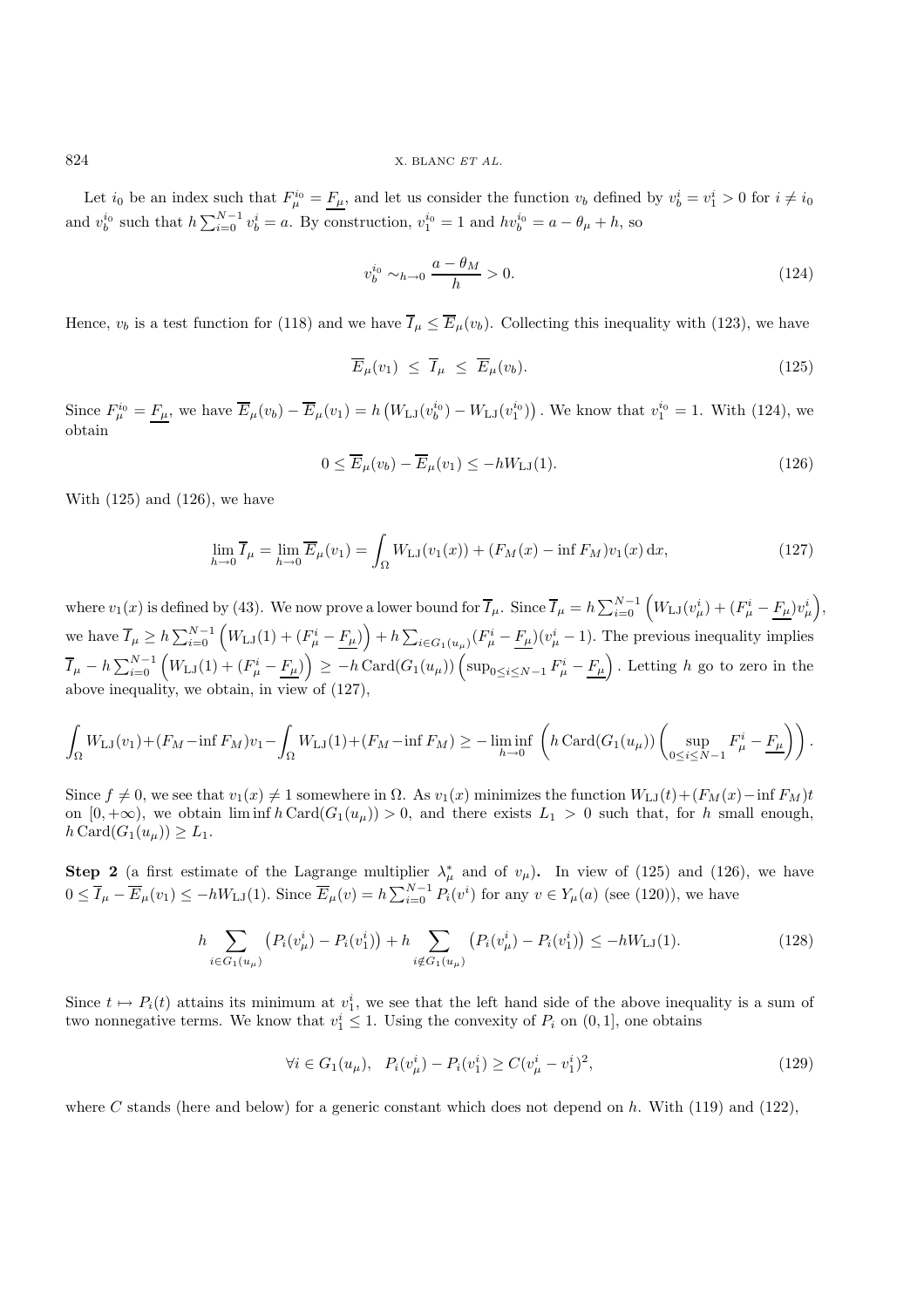we obtain  $v^i_\mu - v^i_1 \geq C\lambda^*_{\mu}$  for some constant C. Inserting this information in (128) and (129), one obtains  $(\lambda^*)^2 k \text{ Gord}(C(\mu)) \geq C(k)$ . As  $k \text{ Gord}(C(\mu)) \geq I \geq 0$  we have  $(\lambda_{\mu}^*)^2 h \operatorname{Card}(G_1(u_{\mu})) \leq O(h)$ . As  $h \operatorname{Card}(G_1(u_{\mu})) \geq L_1 > 0$ , we have

$$
0 < \lambda_{\mu}^* \le C\sqrt{h}.\tag{130}
$$

Collecting (119), (122) and (130), we infer that there exists a constant C independent of h such that, for all i in  $G_1(u_\mu) \cup G_2(u_\mu)$ , we have  $|v^i_\mu - v^i_1| \le C\lambda^*_\mu$ , so

$$
\forall i \in G_1(u_\mu) \cup G_2(u_\mu), \ |v_\mu^i - v_1^i| \le C\sqrt{h},
$$
  

$$
\forall i \in G_3(u_\mu), \qquad v_\mu^i \ge \frac{C}{h^{1/14}}.
$$
 (131)

**Step 3** (Card  $G_3(u_\mu) = 1$ ). For any  $i \in G_1(u_\mu) \cup G_2(u_\mu)$ , we see that  $v_1^i$  and  $v_\mu^i$  belong to the interval  $(0, 1 + C\sqrt{h}]$ , on which  $W_{LJ}$  and  $P_i$  are convex. So inequality (129) is valid for all  $i \in G_1(u_\mu) \cup G_2(u_\mu)$ , *i.e.* for all  $i \notin G_2(u)$ . Thus (128) implies on the one hand all  $i \notin G_3(u_\mu)$ . Thus, (128) implies on the one hand

$$
Ch\sum_{i \notin G_3(u_\mu)} (v_\mu^i - v_1^i)^2 \le h \sum_{i \notin G_3(u_\mu)} \left( P_i(v_\mu^i) - P_i(v_1^i) \right) \le -hW_{\text{LJ}}(1). \tag{132}
$$

On the other hand, for any  $i \in G_3(u_\mu)$ ,  $P_i(v_1^i) \le P_i(1) = W_{LJ}(1) + F_\mu^i - \underline{F_\mu}$  and, with (131),

$$
P_i(v^i_\mu) \ge W_{\text{LJ}}(v^i_\mu) + F^i_\mu - \underline{F_\mu} \ge W_{\text{LJ}}\left(\frac{C}{h^{1/14}}\right) + F^i_\mu - \underline{F_\mu}.
$$

This and (128) gives  $Card G_3(u_\mu) (W_{LJ}(\frac{C}{h^{1/14}}) - W_{LJ}(1)) \le \sum_{i \in G_3(u_\mu)} (P_i(v_\mu^i) - P_i(v_1^i)) \le -W_{LJ}(1)$ . So, for h small enough, Card  $G_3(u_\mu) \leq 1$ . If  $G_3(u_\mu) = \emptyset$ , then, with (132), we obtain

$$
0 < a - \theta_{\mu} = h \sum_{i=0}^{N-1} v_{\mu}^{i} - v_{1}^{i} \leq \sqrt{L} \sqrt{h \sum_{i=0}^{N-1} (v_{\mu}^{i} - v_{1}^{i})^{2}} \leq O(\sqrt{h}),
$$

and we come to a contradiction with  $a > \theta_M = \lim_{h \to 0} \theta_\mu$ . So Card  $G_3(u_\mu) = 1$ , and we denote by  $i_\mu$  its unique index:  $G_2(u_\mu) = I_i$ index:  $G_3(u_\mu) = \{i_\mu\}.$ 

If  $F_{\mu}^{i_{\mu}} > F_{\mu}$ , let  $i_0$  be an index such that  $F_{\mu}^{i_0} = F_{\mu}$ . By exchanging  $v_{\mu}^{i_{\mu}}$  and  $v_{\mu}^{i_0}$ , one can lower the energy of  $v_{\mu}$ . This is in contradiction with the fact that  $v_{\mu}$  is minimizer. So  $F_{\mu}^{i_{\mu}} = \underline{F_{\mu}}$ .

**Step 4** (identification of the Lagrange multiplier)**.** We have:

 $a - \theta_M = a - \theta_\mu + o(1) = o(1) + h \sum_{i \notin G_3(u_\mu)} (v_\mu^i - v_1^i) + h(v_\mu^{i_\mu} - v_1^{i_\mu}).$ With (131), we see that  $h \sum_{i \notin G_3(u_\mu)} (v_\mu^i - v_1^i) = o(1)$ . With (119), we have  $v_1^{i_\mu} = 1$ , so  $a - \theta_M = o(1) + h v_\mu^{i_\mu}$ . Hence,  $v^{\mu}_{\mu} \sim_{h \to 0} \frac{a - \theta_M}{h}$ , which implies (52). As a consequence,  $W'_{\text{LJ}}(v^{\mu}_{\mu}) \sim Ch^7$ . From (121), we obtain  $\lambda^*_{\mu} = W_{\text{LJ}}'(v^{\nu_{\mu}}_{\mu})$ . So, for h small enough, we have  $\lambda^*_{\mu} \in (0, h]$  and, since  $h \sum v^i_{\mu} = a$ , the Lagrange multiplier  $\lambda^*_{\mu}$ <br>satisfies (50). Since  $\lambda$  defined by Lemma 2.2 is the unique solution of ( satisfies (50). Since  $\lambda_{\mu}$ , defined by Lemma 2.2, is the unique solution of (50), we have  $\lambda_{\mu}^{*} = \lambda_{\mu}$ . Collecting this equality with (121), we obtain (51).